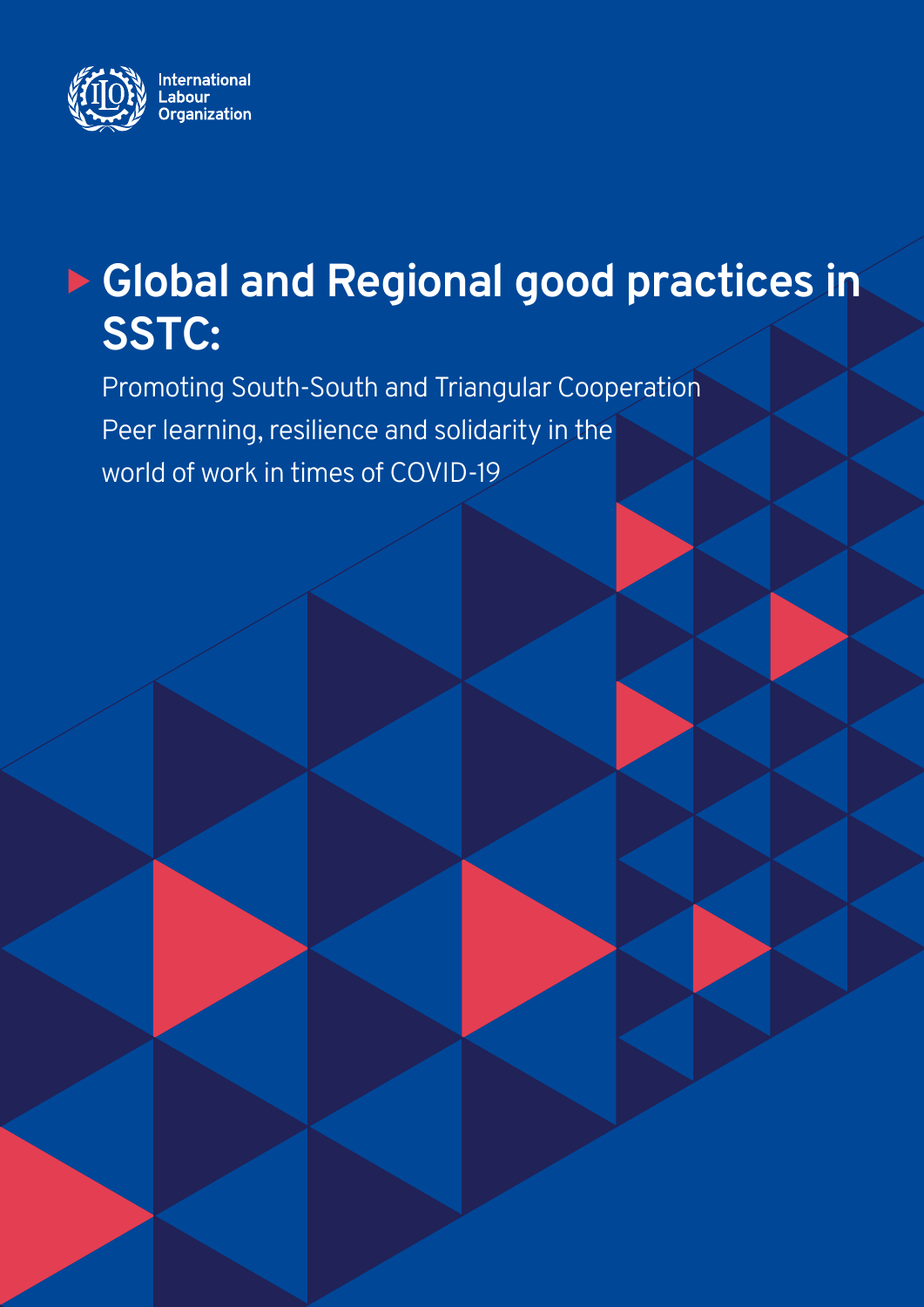

#### **TABLE OF CONTENTS**

| GOOD PRACTICE 5 - AMERICAS - Vulnerable Groups and Skills 12  |  |
|---------------------------------------------------------------|--|
|                                                               |  |
|                                                               |  |
|                                                               |  |
|                                                               |  |
|                                                               |  |
|                                                               |  |
| GOOD PRACTICE 12 - ASIA & the PACIFIC -Climate & Migration 26 |  |
| GOOD PRACTICE 14 - EUROPE & CIS- Turkey-Colombia refugees 33  |  |
|                                                               |  |
|                                                               |  |
|                                                               |  |
| GOOD PRACTICE 18 - ARAB STATES- Austerity Peer learning 44    |  |
| GOOD PRACTICE 19 - GLOBAL - Disaster Reduction and F2F 46     |  |
| GOOD PRACTICE 20 - GLOBAL -Financing Decent Work & SSTC 47    |  |
| GOOD PRACTICE 21- GLOBAL- Academy SSE Portugal- SSTC48        |  |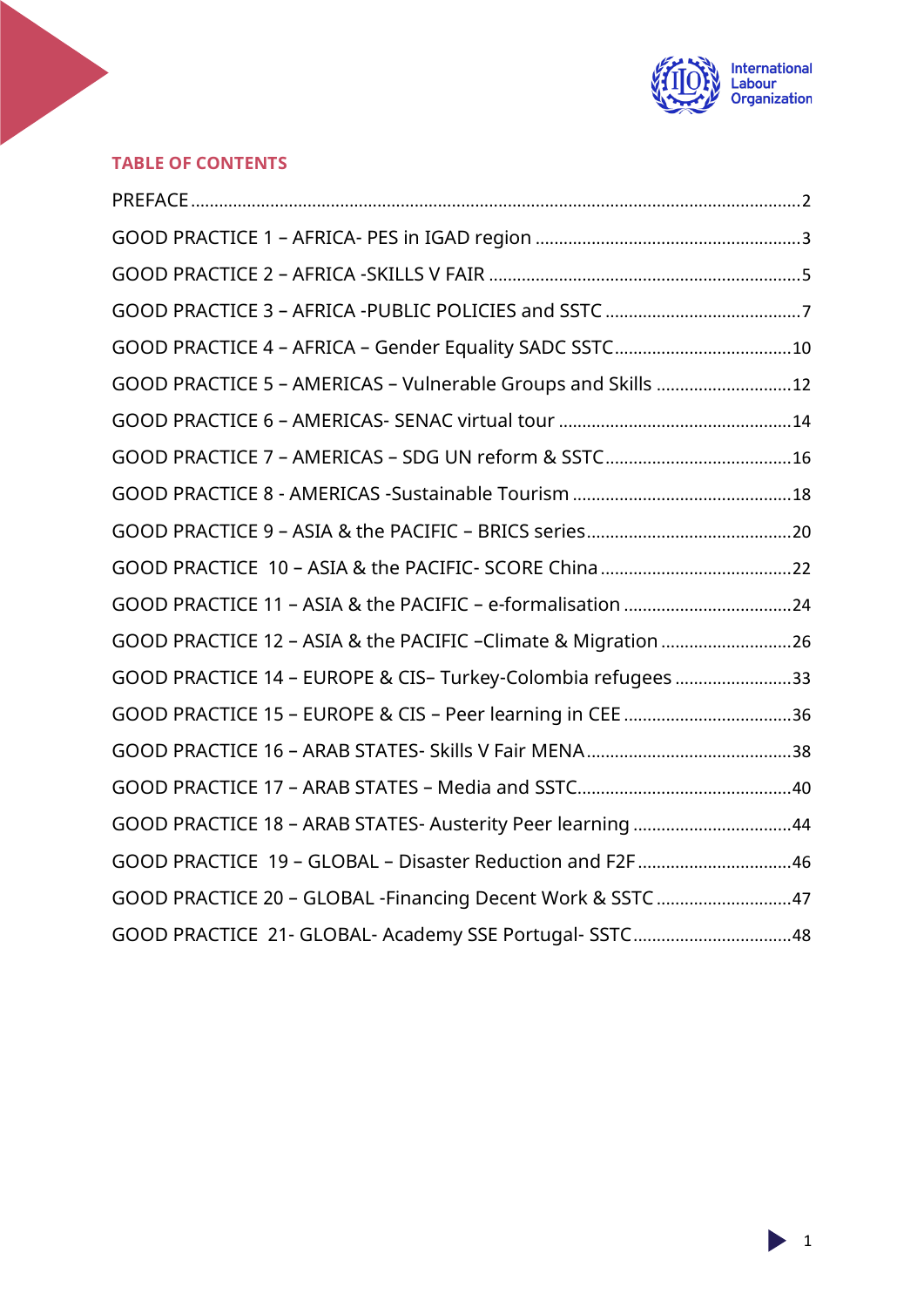## <span id="page-2-0"></span>**PREFACE**



The ILO through its partnership's department has launched 23 South-South and Triangular Cooperation projects across the five regions and the ITC-Turin office for the 2020-2021 biennium. The SSTC projects have covered 75 countries and additional global activities. In the attached compendia, the main good practices from all regions and headquarters have been synthesized following specific criteria, such as adaptability, sustainability, funding potential, linkage to South-South and triangular cooperation modalities among others. The SSTC work performed hereby narrated was mainly funded by the Regular Budget's support to development cooperation (RBTC), which is targeted at ILO constituents capacity development. ILO partners have promoted peer-learning activities, training and capacity development, virtual personnel exchange, joint research, fellowships and virtual study-tours between countries of the South. They have included Cooperation between Small Islands and Developing States (SIDS-to-SIDS), country-to-country, regional and inter-regional projects. These projects have touched on a wide range of topics, including employments services, women economic empowerment, employment policies, skills,informality, Occupational Safety and Health (OSH), labour migration, Technical and Vocational Education and Training (TVET), sustainable tourism, and Disaster Risk Reduction, among others. All projects were associated with policy outcomes in accordance with the ILO's strategic framework 2020-2021. The projects have been adapted to the current COVID-19 crisis both in format and content. They included strong and innovative virtual components such as online platforms for exchange, virtual meetings and training. Moreover, they were adapted to address the impacts of COVID-19 on workers, particularly the mosz vulnerable or those who were hit the hardest, as well as post-COVID recovery strategies . In this regard, following the UNOSSC inter-agency mechanism recommendations (2021), and the follow-up to BAPA +40 UN Conference on South-South Cooperation, global and regional good practices were inventoried and are hereby shared by the ILO regional offices and outcome leads. This provides a quick reading that might also be useful for programming and planning in 2022-2023 biennia.

<span id="page-2-1"></span>This collection of good practices benefited from valuable inputs from: Anita Amorim, Duncan Chando, Angelica Munoz Marmolejo, Fernando Baptista, Kwassy Adjamah, Patrick Daru, Maria Jose Mallo, Maria Chamorro, Tania Caron, Claudia Ruiz, Juliana Maziero Castro, Fernando Vargas, Anne Posthuma, Fernando Casanova, Maria Arteta, Ramiro Pizzaro, Julia Surina, Karina Levina, Sara Elder, Luisa Guerra, Salwa Kanaana, Mustapha Saïd, Snehal Soneji, Joel Alcocer, Daniela Zampini, Angelica Neville, Kishore Kumar Singh, Linda Deelen, Mavis Yuen, Henry Cunningham, Ali Madai Boukar, Sindile Moitse, Mwila Chigaga.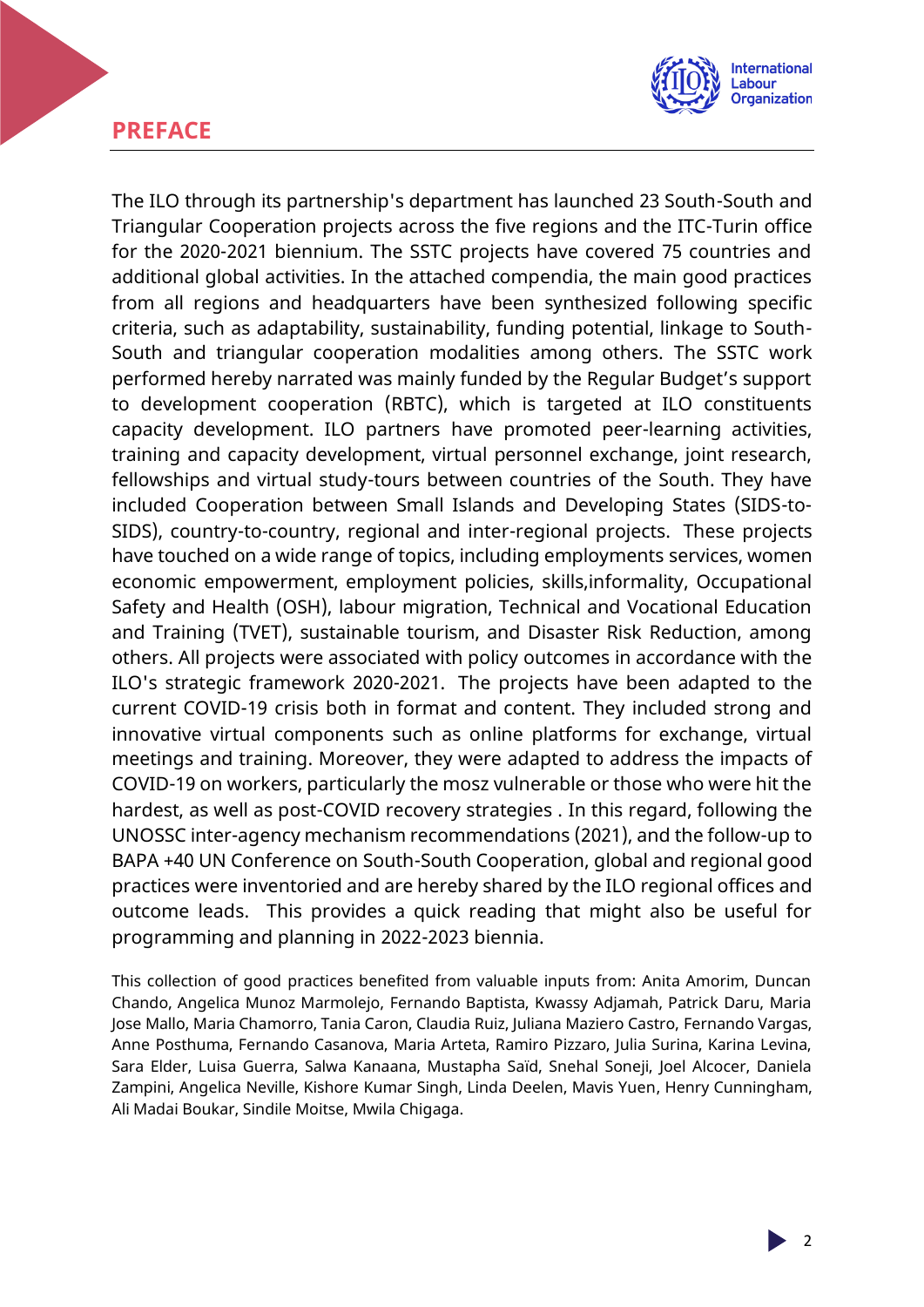

# **GOOD PRACTICE 1 – AFRICA- PES in IGAD region**

**Author's name**: Alexio Musindo

**Institution:** ILO

**Title of South-South and triangular cooperation (SSTC) good practice**: Strengthening public employment services in Ethiopia and in the IGAD region

**Countries involved (please add more than one country)**: Ethiopia and Global South

| <b>South-South Objective (s)</b>         | The initiative supported the rolling out of employment service<br>reforms, as envisaged in Ethiopia's NAP, to complement other<br>ongoing resource mobilisation efforts by in partnership with<br>Jobs Creation Commission (JRC), for ILO to act as the lead<br>technical assistance arm of JCC in carrying out the reform<br>programme.<br>Given the size of the population, the development strategy of<br>Ethiopia, Growth and Transformation Plan (GTP II) 2016-2020,<br>accords due emphasis to youth employment, bring significant<br>growth of the manufacturing industry so that it plays leading<br>role in job creation, learning technology, structural shift in<br>Ethiopia's export and address trade imbalance. |
|------------------------------------------|-------------------------------------------------------------------------------------------------------------------------------------------------------------------------------------------------------------------------------------------------------------------------------------------------------------------------------------------------------------------------------------------------------------------------------------------------------------------------------------------------------------------------------------------------------------------------------------------------------------------------------------------------------------------------------------------------------------------------------|
| <b>South-South</b><br><b>Cooperation</b> | Ethiopian Jobs Creation commission (JCC) under the                                                                                                                                                                                                                                                                                                                                                                                                                                                                                                                                                                                                                                                                            |
| institutions<br>between<br>and           | Prime Minister Office and ILO coordinated the jobs                                                                                                                                                                                                                                                                                                                                                                                                                                                                                                                                                                                                                                                                            |
| achieve<br>the<br>countries<br>to        | creation interventions and assisted job seekers to join                                                                                                                                                                                                                                                                                                                                                                                                                                                                                                                                                                                                                                                                       |
| objectives.                              | the world of work and ensured sustainability of jobs                                                                                                                                                                                                                                                                                                                                                                                                                                                                                                                                                                                                                                                                          |
|                                          | that were created. National Jobs creation council                                                                                                                                                                                                                                                                                                                                                                                                                                                                                                                                                                                                                                                                             |
|                                          | established under JCC assessed jobs creation<br>opportunities and provided overall leadership in jobs                                                                                                                                                                                                                                                                                                                                                                                                                                                                                                                                                                                                                         |
|                                          | creation.                                                                                                                                                                                                                                                                                                                                                                                                                                                                                                                                                                                                                                                                                                                     |
|                                          |                                                                                                                                                                                                                                                                                                                                                                                                                                                                                                                                                                                                                                                                                                                               |
| <b>Effectiveness of the South-South</b>  | A series of knowledge exchange activities targeting the                                                                                                                                                                                                                                                                                                                                                                                                                                                                                                                                                                                                                                                                       |
| / peer learning methodological           | youth were carried out online. Additionally, one week                                                                                                                                                                                                                                                                                                                                                                                                                                                                                                                                                                                                                                                                         |
| approach                                 | career lab, which allowed participants to understand<br>the processes of looking and applying for jobs was also                                                                                                                                                                                                                                                                                                                                                                                                                                                                                                                                                                                                               |
|                                          | carried out                                                                                                                                                                                                                                                                                                                                                                                                                                                                                                                                                                                                                                                                                                                   |
|                                          |                                                                                                                                                                                                                                                                                                                                                                                                                                                                                                                                                                                                                                                                                                                               |
| <b>Innovation</b>                        | Due to the COVID-19 pandemic, the activities were                                                                                                                                                                                                                                                                                                                                                                                                                                                                                                                                                                                                                                                                             |
|                                          | incorporated into the ITC's summer youth forum,                                                                                                                                                                                                                                                                                                                                                                                                                                                                                                                                                                                                                                                                               |
|                                          | which incorporated relevant areas related to the                                                                                                                                                                                                                                                                                                                                                                                                                                                                                                                                                                                                                                                                              |
|                                          | implementation of the Agenda 2030 and targeted<br>youth as main beneficiaries.                                                                                                                                                                                                                                                                                                                                                                                                                                                                                                                                                                                                                                                |
|                                          |                                                                                                                                                                                                                                                                                                                                                                                                                                                                                                                                                                                                                                                                                                                               |
| <b>South-South Sustainability</b>        | A joint "policy scan" has been conducted, and ILO's                                                                                                                                                                                                                                                                                                                                                                                                                                                                                                                                                                                                                                                                           |
|                                          | demonstrative work in the country, including on                                                                                                                                                                                                                                                                                                                                                                                                                                                                                                                                                                                                                                                                               |
|                                          | integrating employment services in Bahir Dar,<br>informed the preparation by the JCC of the National                                                                                                                                                                                                                                                                                                                                                                                                                                                                                                                                                                                                                          |
|                                          | Action Plan (NAP) for Jobs. ILO works very closely with                                                                                                                                                                                                                                                                                                                                                                                                                                                                                                                                                                                                                                                                       |
|                                          | Jobs Creation Commission to enhance jobs creations                                                                                                                                                                                                                                                                                                                                                                                                                                                                                                                                                                                                                                                                            |
|                                          | intervention and upscale youth employability services                                                                                                                                                                                                                                                                                                                                                                                                                                                                                                                                                                                                                                                                         |
|                                          | at national level. In connection this, JCC has developed                                                                                                                                                                                                                                                                                                                                                                                                                                                                                                                                                                                                                                                                      |
|                                          | National Plan of Action on Jobs creation. Establishing                                                                                                                                                                                                                                                                                                                                                                                                                                                                                                                                                                                                                                                                        |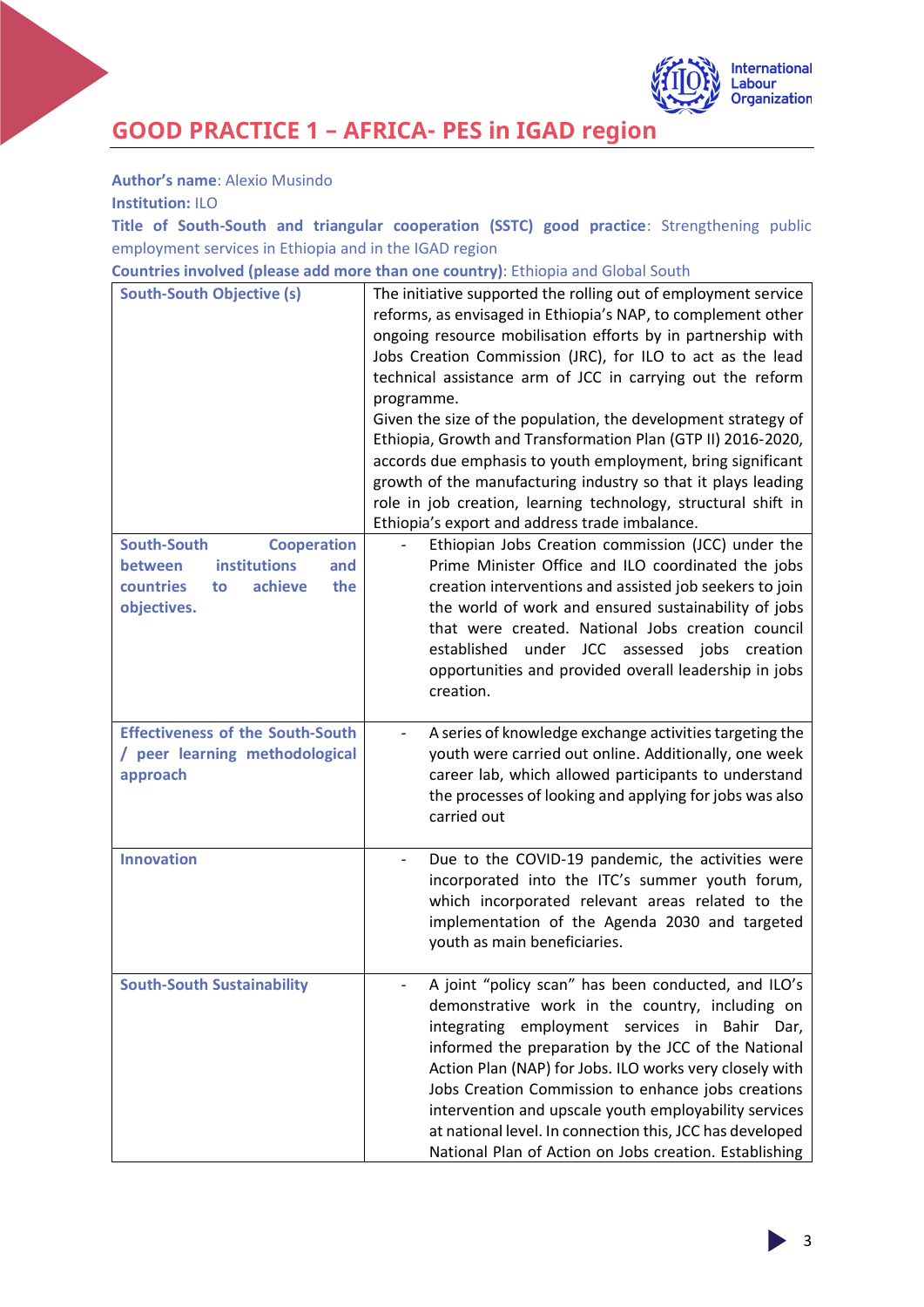

<span id="page-4-0"></span>

|                                 | Job centres and National employment agency is one of<br>the key strategies for JCC to create decent jobs.                                                                                                                                          |
|---------------------------------|----------------------------------------------------------------------------------------------------------------------------------------------------------------------------------------------------------------------------------------------------|
| <b>South-South Adaptability</b> | There are plans to expand the initiative to a larger<br>target group in 2022, including more youth from the<br>global south.                                                                                                                       |
| <b>South-South Results</b>      | A study visit was organised by JCC and relevant officials<br>to the employment service agencies of Tunisia and<br>Morocco.<br>A workshop during the Global Summer Youth Forum<br>devoted to PES with the ITC Turin team in charge of<br>fragility. |
| <b>Contact details</b>          | Alexio Musindo, Director ILO Addis musindo@ilo.org                                                                                                                                                                                                 |
|                                 | Joel Alcocer, ITCILO Manager j.alcocer@itcilo.org                                                                                                                                                                                                  |
| <b>Funding Sources</b>          | ILO, RBTC-SSTC                                                                                                                                                                                                                                     |
| <b>Materials and Web-links</b>  | Link: Summer youth forum                                                                                                                                                                                                                           |
|                                 | MER GLOBAL YOUTH FORUM 2021<br>UTH AT THE FOREFRONT OF ACHIEVING THE 2030<br><b>AGENDAFOR SUSTAINABLE DEVELOPMENT</b><br>There's as some<br><b>SOUTH-SOUTH GOOD PRACTICES</b><br><b>ITC®</b><br><b>COM</b> SECTION                                 |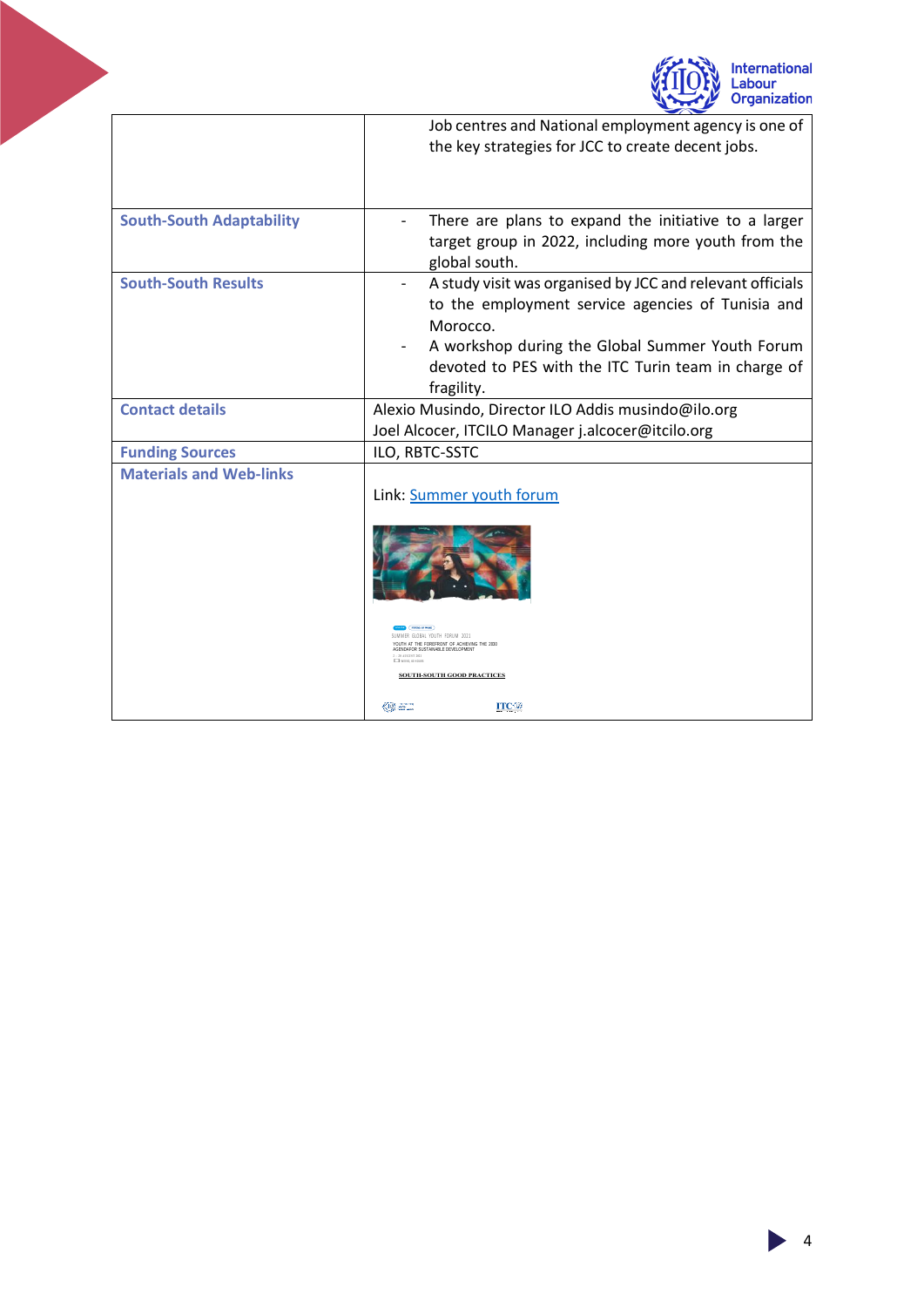

# **GOOD PRACTICE 2 – AFRICA -SKILLS V FAIR**

#### **Author's name**: Patrick Daru, Snehal Soneji, ILO SKILLS, ITC Turin and PARDEV **Institution:** ILO

**Title of South-South and triangular cooperation (SSTC) good practice**: Skills SSTC V Forum **Countries involved (please add more than one country):** Africa, Arab States and Global

| <b>South-South Objective (s)</b><br><b>South-South</b><br><b>Cooperation</b><br><b>institutions</b><br><b>between</b><br>and<br>achieve<br>countries<br>the<br>to<br>objectives. | The Skills Virtual Fair aimed at identifying innovative solutions,<br>through South-South and triangular cooperation, for specific<br>skills development challenges, now exacerbated by the COVID-<br>19 pandemic. The initiative also established partnerships<br>between participants, as well as peer learning opportunities,<br>related to the following aspects of skills development and<br>lifelong learning.<br>The ILO in collaboration with the African Union (AU), the<br>African Development Bank (AfDB), the Association of<br>South East Asian Nations (ASEAN) and the International<br>Telecommunications Union (ITU) organize the South-<br>South and Triangular Cooperation (SSTC) Skills Online to<br>enhance skills and technology transfer among the<br>identified partners with a focus on priority sectors. |
|----------------------------------------------------------------------------------------------------------------------------------------------------------------------------------|-----------------------------------------------------------------------------------------------------------------------------------------------------------------------------------------------------------------------------------------------------------------------------------------------------------------------------------------------------------------------------------------------------------------------------------------------------------------------------------------------------------------------------------------------------------------------------------------------------------------------------------------------------------------------------------------------------------------------------------------------------------------------------------------------------------------------------------|
| <b>Effectiveness</b><br>of the<br>South-<br><b>South</b><br>learning<br>peer<br>methodological approach                                                                          | Knowledge sharing and partnerships among the<br>participating countries on, skills and technology transfer<br>was strengthened by giving the institutions to learn<br>from each other and to build on good practices and<br>lessons learned.                                                                                                                                                                                                                                                                                                                                                                                                                                                                                                                                                                                      |
| <b>Innovation</b>                                                                                                                                                                | Given the travel and meeting restrictions related to the<br>COVID-19 pandemic, the Skills Fair happened virtually<br>on V-fairs platform with Augmented Reality (AR).<br>Virtual fairs and conferencing solutions provided a<br>virtual infrastructure where on-line summits/fairs that<br>were organised with exhibition booths (Market Fairs,<br>Knowledge Fairs,) for large audiences. There were over<br>1000 attendants to the V-Fair. This chosen format<br>allowed participants to engage with other experts and<br>creates the possibility to network around the thematic<br>of the forum                                                                                                                                                                                                                                 |
| <b>South-South Sustainability</b>                                                                                                                                                | This is sustainable as the VR technology has been<br>positively piloted and can now be brought to scale in the<br>next biennia.                                                                                                                                                                                                                                                                                                                                                                                                                                                                                                                                                                                                                                                                                                   |
| <b>South-South Adaptability</b>                                                                                                                                                  | To be adaptable to some sub-regions, due to the need<br>for some level of internet connectivity and computer<br>literacy, pre-training sessions were necessary. These can<br>be replicated in future trainings.                                                                                                                                                                                                                                                                                                                                                                                                                                                                                                                                                                                                                   |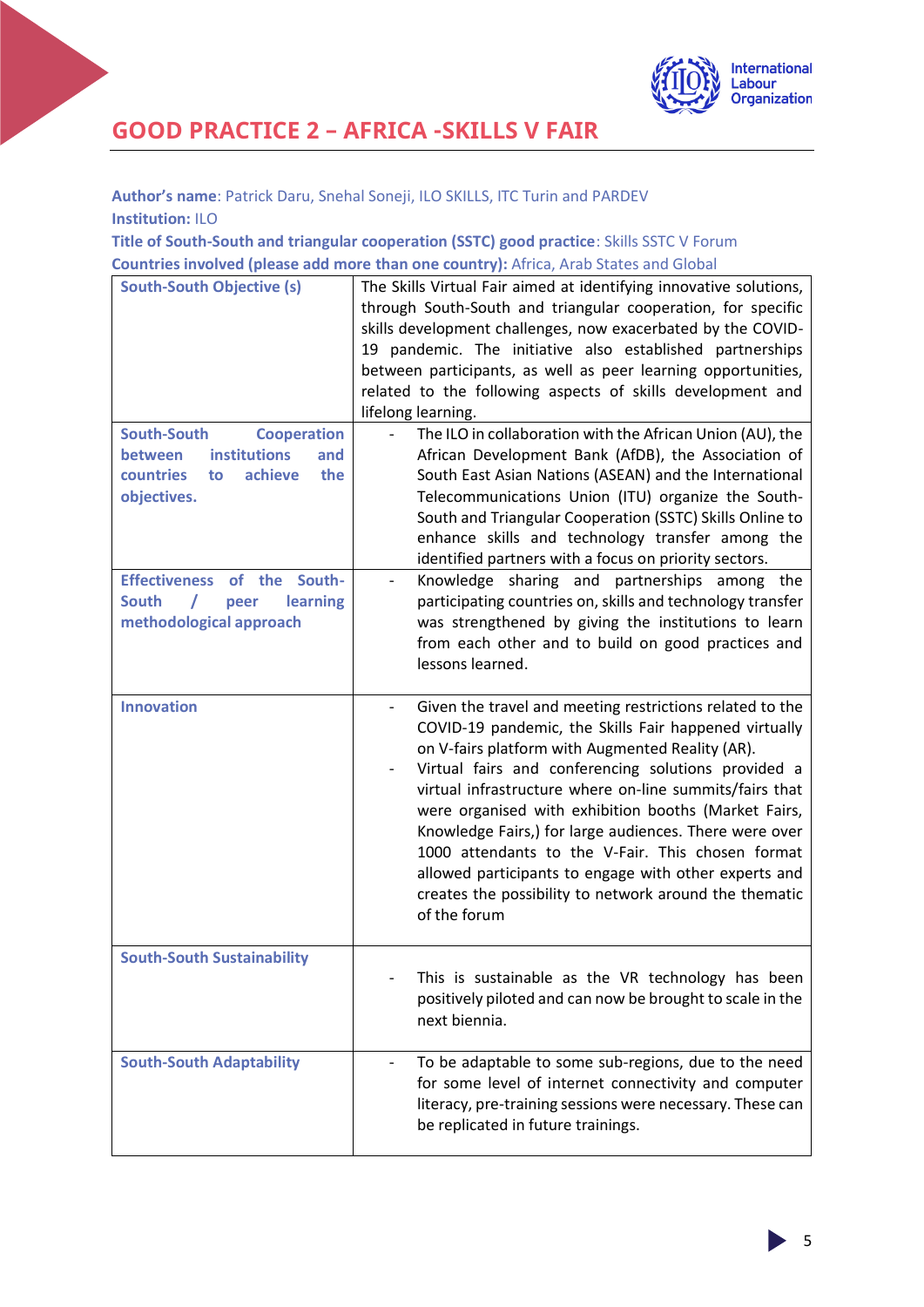

<span id="page-6-0"></span>

| <b>South-South Results</b>     | The forum strengthened partnerships in specific<br>economic sectors. specific skills thematic areas and<br><b>TVET institutions.</b><br>The SSTC Skills Online Forum platform, enabled<br>participants to share Content - case studies, audio and<br>video products, studies.<br>Three webinars on key skills thematic areas namely:<br>Skills needs anticipation, Quality Apprenticeships and<br>Digital skills and digital transformation were organised.<br>Five webinars on sectoral approaches to skills<br>development, focused on key priority sectors were<br>conducted.<br>A Skills SSTC V-Forum brought all regions together, with<br>a particular focus on Africa and Arab States, but also<br>Asia/ Americas (CINTERFOR) and Europe. |
|--------------------------------|--------------------------------------------------------------------------------------------------------------------------------------------------------------------------------------------------------------------------------------------------------------------------------------------------------------------------------------------------------------------------------------------------------------------------------------------------------------------------------------------------------------------------------------------------------------------------------------------------------------------------------------------------------------------------------------------------------------------------------------------------|
| <b>Contact details</b>         | <b>ILO Skills</b><br><b>ILO EPAP</b><br><b>CINTERFOR</b>                                                                                                                                                                                                                                                                                                                                                                                                                                                                                                                                                                                                                                                                                         |
| <b>Funding Sources</b>         | ILO's RBTC-SSTC Arab States/ Asia (PARDEV contribution),<br>Norway and ITC Turin                                                                                                                                                                                                                                                                                                                                                                                                                                                                                                                                                                                                                                                                 |
| <b>Materials and Web-links</b> | Job Creation and Skills Development - South-South Meeting<br>Point (southsouthpoint.net)<br>Acceso a la visita virtual al Servicio Nacional de Aprendizaje<br>Comercial - SENAC - de Brasil   OIT/Cinterfor (oitcinterfor.org)                                                                                                                                                                                                                                                                                                                                                                                                                                                                                                                   |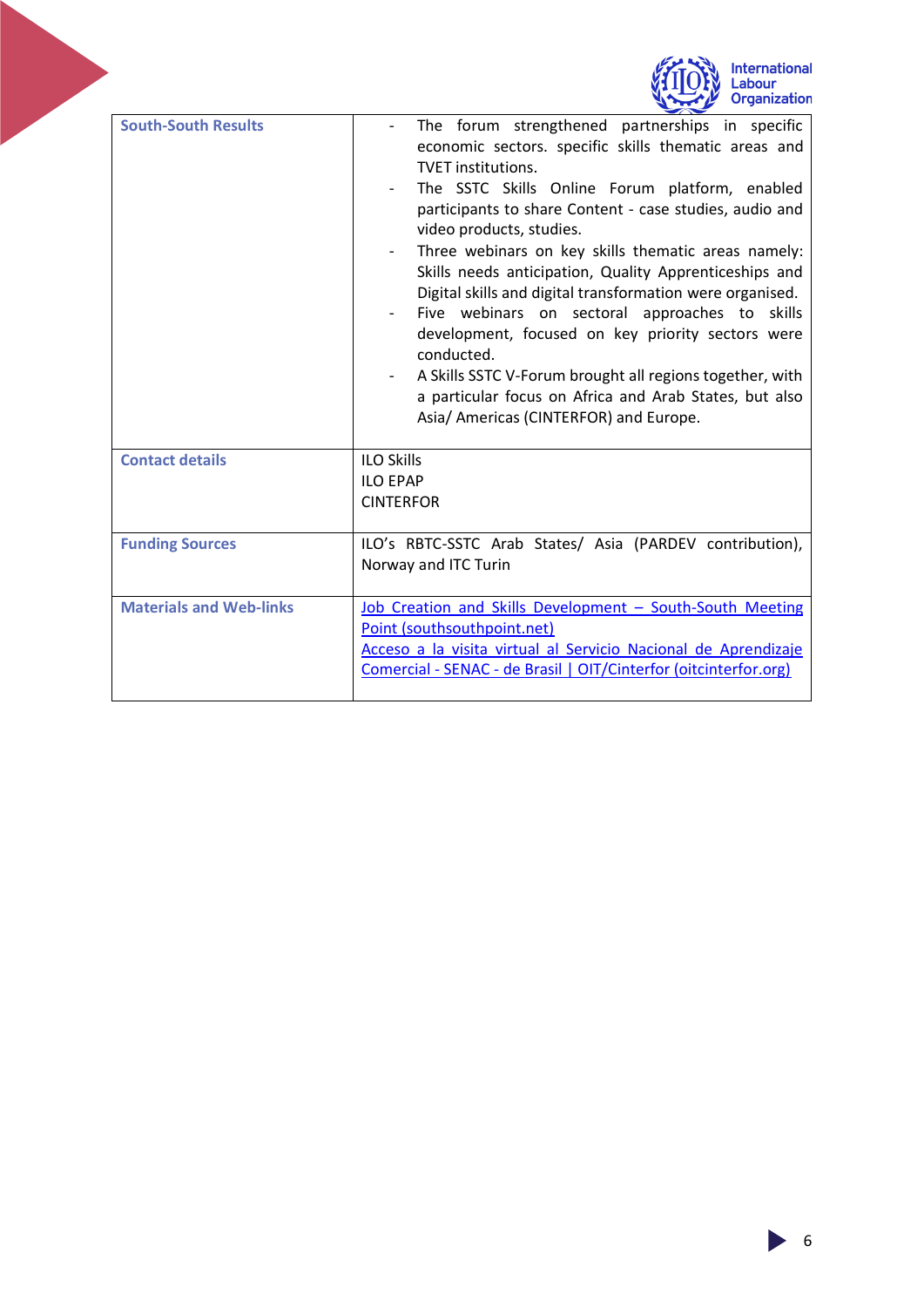**GOOD PRACTICE 3 – AFRICA -PUBLIC POLICIES and SSTC**

**Author's name**: Ali Madaï Boukar

**Institution:** ILO DWT Central Africa Yaounde

**Title of South-South and triangular cooperation (SSTC) good practice:** Implementation of modelling tools to simulate and analyse the impacts of public policies and crisis, on employment and growth in Central Africa with an SSTC approach

**Countries involved (please add more than one country):** Cameroon, DRC, Chad, Gabon

| <b>South-South Objective (s)</b>                                                                                              | The general objective was to contribute to the sharing of good<br>practices in terms of the employment and labour market promotion<br>in Central Africa. This was done through the large-scale extension of<br>technical modelling tools to analyse the impacts of crisis and public<br>policy, on employment and growth and the presentation of good<br>practices already implemented in the region. The aim was to support<br>the development among stakeholders in the central Africa subregion<br>of the national capacities to make a good design and follow up of the<br>labour market and employment programmes in the context of the<br>National development strategies implementation.                                   |
|-------------------------------------------------------------------------------------------------------------------------------|-----------------------------------------------------------------------------------------------------------------------------------------------------------------------------------------------------------------------------------------------------------------------------------------------------------------------------------------------------------------------------------------------------------------------------------------------------------------------------------------------------------------------------------------------------------------------------------------------------------------------------------------------------------------------------------------------------------------------------------|
| <b>South-South</b><br><b>Cooperation</b><br>institutions<br>between<br>and<br>achieve<br>countries<br>the<br>to<br>objectives | The institutions involved in the process were: (i) Ministries in<br>charge of planning, economy, budget, (ii) Ministries in charge<br>of employment and labour, (iii) National statistical institutes,<br>(iv) Employers' organizations, (v) Workers' organizations<br>The countries involved were DRC, Cameroon, Chad, Gabon,<br>the development partners involved in the enhancement of<br>the tool were the Resident Coordinator Offices.<br>The ministries mentioned above, and the national statistical<br>institutes have set up technical committees in the countries<br>to monitor modelling processes.                                                                                                                   |
| South-<br><b>Effectiveness</b><br>of the<br><b>South</b><br>learning<br>peer<br>methodological approach                       | Cameroon and the DRC have been the pioneer countries of<br>this process of modelling the labour market in Central Africa.<br>The tools, the approaches used by these 2 countries served<br>as models for the other countries (Chad and Gabon) to also<br>develop their labour market modelling tools. The South-<br>South cooperation initiative has thus enabled Chad and<br>Gabon, as well as Congo, to have the necessary information<br>and methodologies to strengthen their capacity for labour<br>market analysis.<br>These good practices were introduced during the training<br>process. Besides, an action plan for the development of a<br>network to manage the modelling of labour market policies<br>in the region. |
| <b>Innovation</b>                                                                                                             | The main difficulty of implementing the project was the<br>COVID19 pandemic which did not allow us to carry out the<br>study trip of the delegates from Gabon, Congo, DRC, and<br>Chad, face-to-face in Cameroon and to Provide these actors<br>with networking opportunities.<br>However, the Bureau succeeded to adapt the training to an<br>-<br>on-line approach by systematizing the use of ICTs and virtual<br>meeting sessions in webinar mode. In addition, the office                                                                                                                                                                                                                                                    |

7

International Labour **Organization**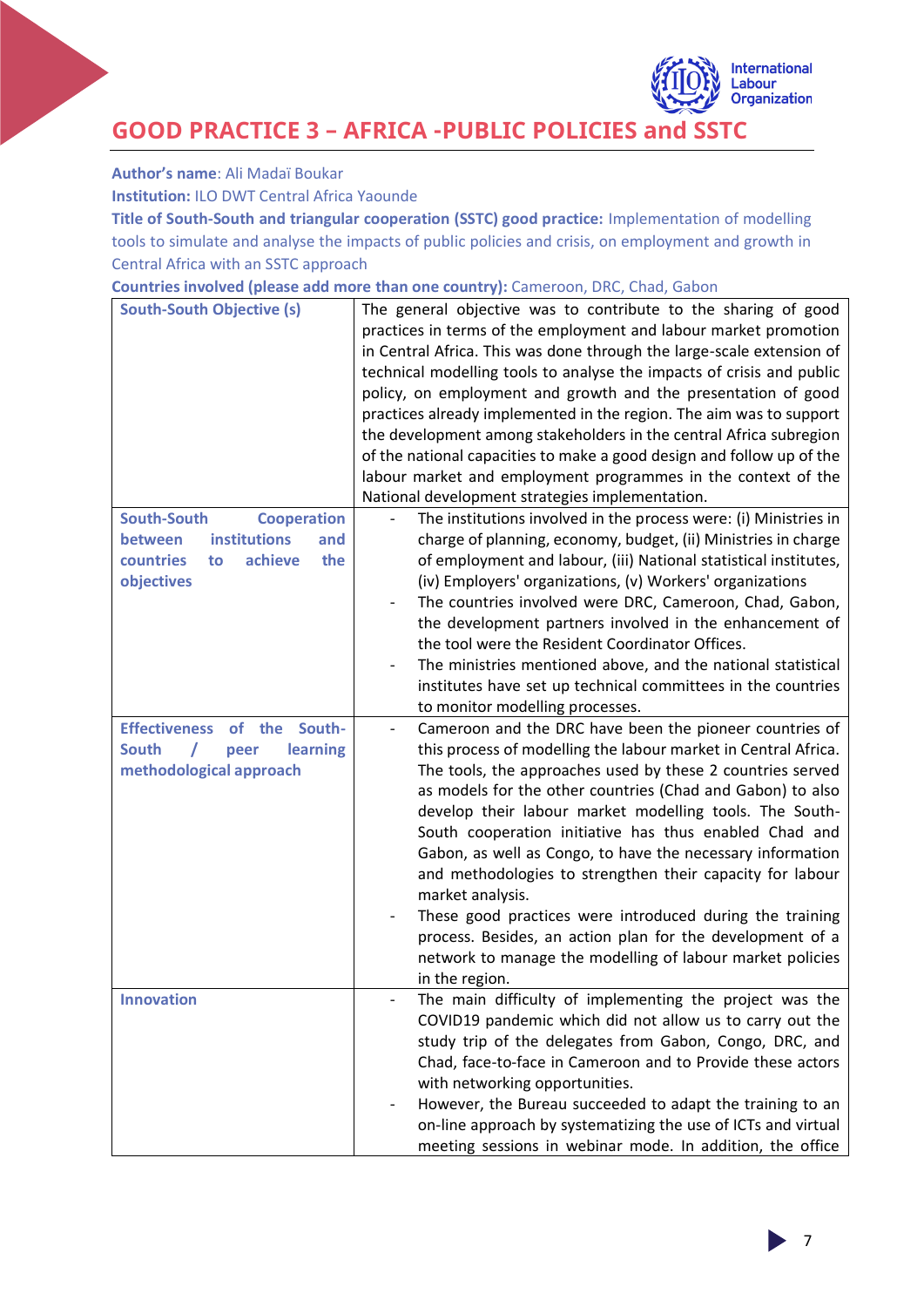|                                   | <b>International</b><br>abour<br><b>Organization</b>                                                                                                                                                                                                                                                                                                                                                                                                                                                                                                                                                                                                                                                                                                                                                                                                                                                |
|-----------------------------------|-----------------------------------------------------------------------------------------------------------------------------------------------------------------------------------------------------------------------------------------------------------------------------------------------------------------------------------------------------------------------------------------------------------------------------------------------------------------------------------------------------------------------------------------------------------------------------------------------------------------------------------------------------------------------------------------------------------------------------------------------------------------------------------------------------------------------------------------------------------------------------------------------------|
|                                   | called on the Turin training Centre to benefit from its training<br>platform and expertise in knowledge management.<br>The above proved effective to implement a South-South<br>learning approach, with successful participation<br>and<br>networking which lasted even beyond the sessions.                                                                                                                                                                                                                                                                                                                                                                                                                                                                                                                                                                                                        |
| <b>South-South Sustainability</b> | The elements of sustainability of national modelling<br>processes are: (i) Training of ILO tripartite constituents<br>(government representatives, employers, workers) on how to<br>get started with the model, (ii) setting up national model<br>maintenance task forces at the level of ministries of planning<br>and economy, (iii) systematic use of modelling tools during<br>reviews of employment policies and national development<br>plans to prepare economic and social policy measures in<br>countries (iv) implementation of the action plan mentioned<br>above.                                                                                                                                                                                                                                                                                                                       |
| <b>South-South Adaptability</b>   | There are real possibilities to extend this good practice in<br>other Central African countries that have not benefited such<br>as CAR, Congo, Equatorial Guinea. In addition, the DRC and<br>Gabon, having models that make long term and dynamic<br>analyses of the labour market (dynamic models), can<br>accompany other countries which have rather short-term<br>models (static model), to improve them, in this context of<br>exchanges between countries.<br>The success of this extension will depend on: (i) the resources<br>to design the models for countries that do not have them; (ii)<br>the quality of in-country information systems and human<br>resources on labour market analyses                                                                                                                                                                                            |
| <b>South-South Results</b>        | The main result is the strong appropriation between<br>countries, of methodologies and tools for setting up models<br>simulating and analyzing the impacts of exogenous shocks<br>and economic policy measures on employment and the labor<br>market, in Central Africa (Cameroon, Gabon, Chad, DRC). In<br>addition, the exchange of good practices allowed delegates<br>from Gabon and Chad to learn about the process of<br>developing modelling tools from Cameroon and the DRC; This<br>allowed these 2 countries to also develop their own impact<br>analysis models.<br>A mapping of research institutions and analytical productions<br>in public policies oriented on the labor market in Central<br>Africa, was developed and shared among the members of the<br>network<br>The project also counted on close support of ITC Turin for the<br>different activities (Joel Alcocer's team). |
| <b>Contact details</b>            | Olivier Mbock,<br>pombock@yahoo.fr<br>Cameroon<br>carlmadjou@yahoo.fr<br>Carle Madjou,<br>Gabon<br>Bady EBE,<br>badyebe@gmail.com<br>Chad<br>Marcel Kanda,<br>kandamarcel@yahoo.fr<br><b>DRC</b><br>Saidou Hamadou<br>saidouhtheo@yahoo.fr<br>Cameroon                                                                                                                                                                                                                                                                                                                                                                                                                                                                                                                                                                                                                                              |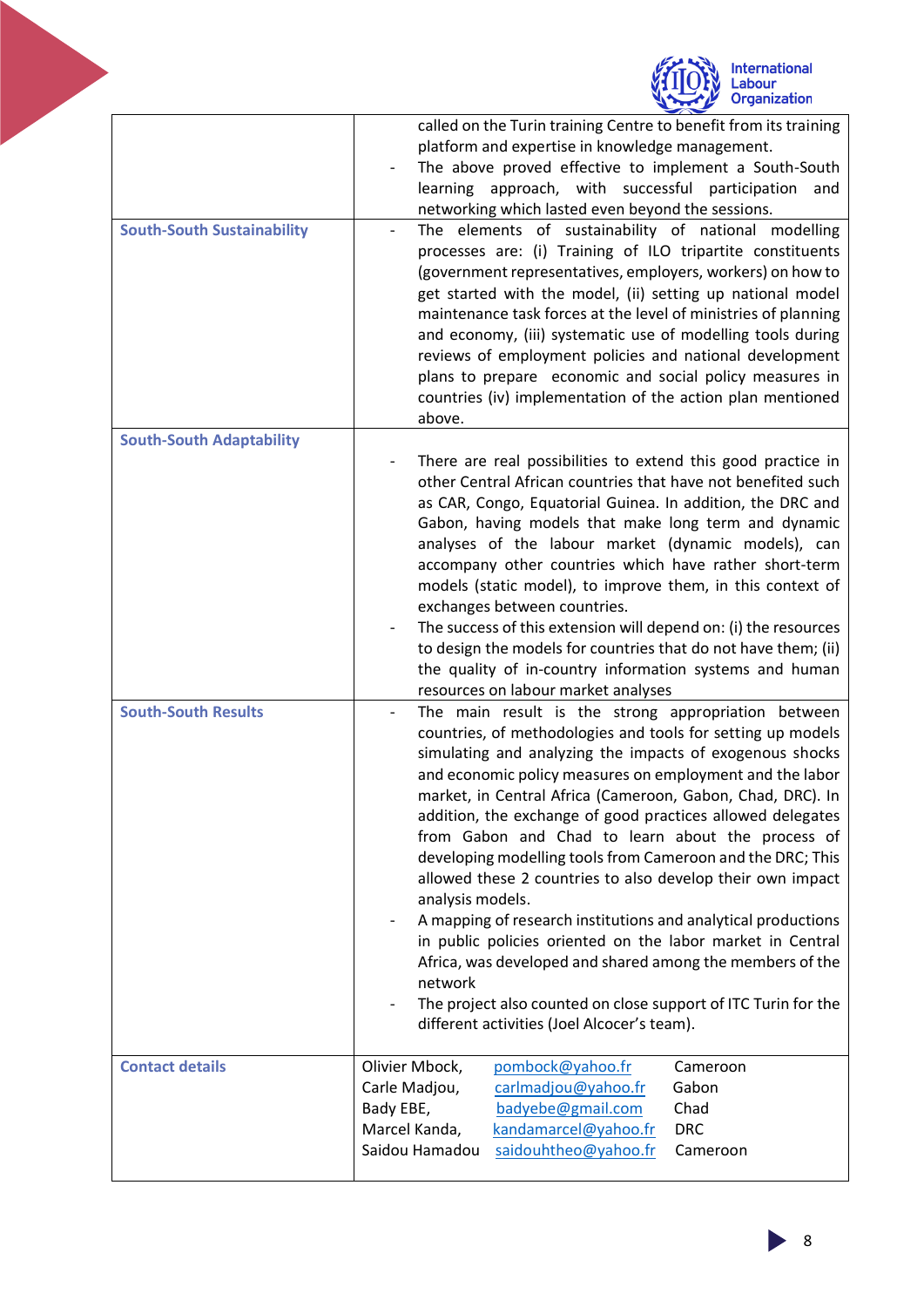| HION | <b>International</b><br>Labour<br>Organization |
|------|------------------------------------------------|
|------|------------------------------------------------|

<span id="page-9-0"></span>

| <b>Funding Sources</b>         | RBTC-SSTC, PSI Slippage, ITC Turin, ILO Kinshasa                                         |
|--------------------------------|------------------------------------------------------------------------------------------|
| <b>Materials and Web-links</b> | Modelling - labour markets                                                               |
|                                | Modélisation des Marchés du Travail - South-South Meeting Point<br>(southsouthpoint.net) |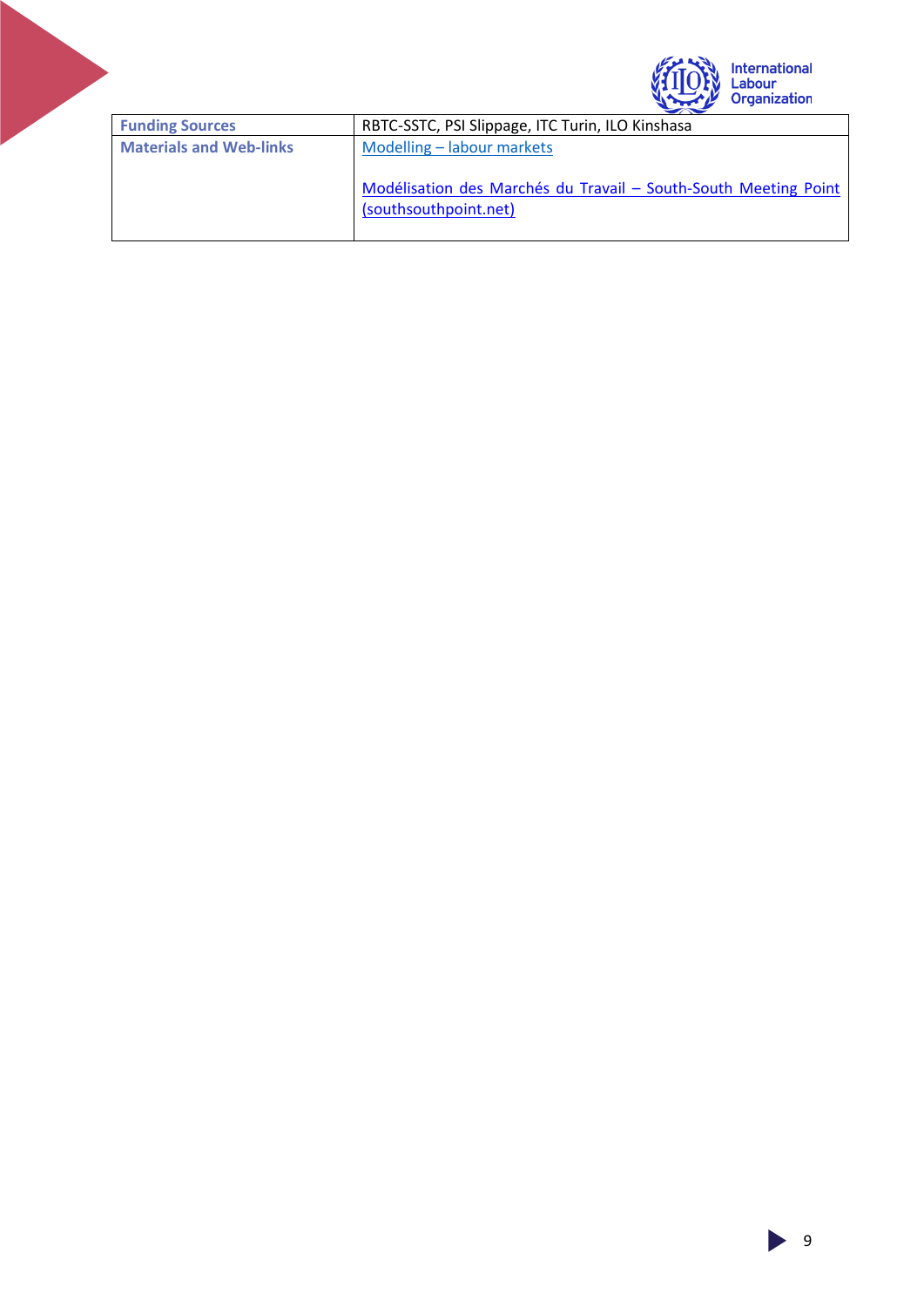

**GOOD PRACTICE 4 – AFRICA – Gender Equality SADC SSTC**

**Author's name**: Joni Musabayana, Director ILO Pretoria **Institution:** ILO

**Title of South-South and triangular cooperation (SSTC) good practice:** Promoting gender equality and equal opportunities and treatment for all in the world of work: Strengthening the agency of women through economic empowerment and financial inclusion

| Countries involved (please add more than one country): Lesotho, South Africa and Swaziland |  |  |
|--------------------------------------------------------------------------------------------|--|--|
|--------------------------------------------------------------------------------------------|--|--|

| <b>South-South Objective:</b>                        | The initiative supported sharing good practices and peer learning<br>particularly for the benefit of the tripartite constituents in Lesotho,<br>South Africa and Swaziland on the concept and practical application of<br>innovative practices in Egypt and Kenya (and elsewhere) that have<br>successfully enhanced the agency of women through women's<br>economic and financial inclusion |
|------------------------------------------------------|----------------------------------------------------------------------------------------------------------------------------------------------------------------------------------------------------------------------------------------------------------------------------------------------------------------------------------------------------------------------------------------------|
| <b>South-South Cooperation</b>                       | The ILO Pretoria initiated a series of consultations with the                                                                                                                                                                                                                                                                                                                                |
| between institutions and<br>countries to achieve the | tripartite partners in their respective countries to ascertain<br>specific needs and challenges that women face in the business                                                                                                                                                                                                                                                              |
| objectives                                           | environment with particular focus on market access and access                                                                                                                                                                                                                                                                                                                                |
|                                                      | to finance. The private sector, including financial institutions                                                                                                                                                                                                                                                                                                                             |
|                                                      | and central banks, business development agencies, Women in                                                                                                                                                                                                                                                                                                                                   |
|                                                      | business organizations, and civil society were actively involved                                                                                                                                                                                                                                                                                                                             |
|                                                      | to ascertain challenges faced by women, even in the informal                                                                                                                                                                                                                                                                                                                                 |
|                                                      | economy.                                                                                                                                                                                                                                                                                                                                                                                     |
| <b>Effectiveness of the South-</b>                   | Several strategic interventions were initiated to drive the peer                                                                                                                                                                                                                                                                                                                             |
| South / peer learning<br>methodological approach     | learning and knowledge sharing between the tripartite<br>constituents and their counterparts in Ethiopia and Kenya.                                                                                                                                                                                                                                                                          |
|                                                      | These included ssub-regional activities hosted by the SADC                                                                                                                                                                                                                                                                                                                                   |
|                                                      | secretariat with ILO support; virtual stufy tours to learn from                                                                                                                                                                                                                                                                                                                              |
|                                                      | the practical application of the women's bank and the gender-                                                                                                                                                                                                                                                                                                                                |
|                                                      | based public procurement practices.                                                                                                                                                                                                                                                                                                                                                          |
|                                                      | The ILO Pretoria also facilitated engagement with the                                                                                                                                                                                                                                                                                                                                        |
|                                                      | constituents and ILO-HQ (the Enterprises Department and the                                                                                                                                                                                                                                                                                                                                  |
|                                                      | Gender, Equality and Diversity Branch) for the possible                                                                                                                                                                                                                                                                                                                                      |
|                                                      | establishment of a Southern African Academy on Small                                                                                                                                                                                                                                                                                                                                         |
| <b>Innovation</b>                                    | Business Development for Women.<br>The idea of having a SADC-ILO Academy was not materialized                                                                                                                                                                                                                                                                                                |
|                                                      | but it can serve as a knowledge-sharing platform on good<br>practice experiences on women's access to finance and<br>strategies for a gender-based public procurement practices.<br>The initiative leveraged on existing structures within the SADC<br>and East African regional economic blocs, as platforms through                                                                        |
|                                                      | which to establish the necessary networks and partnerships for                                                                                                                                                                                                                                                                                                                               |
|                                                      | peer learning and knowledge sharing. These structures include                                                                                                                                                                                                                                                                                                                                |
|                                                      | the employment & labour sector of the Southern and Eastern                                                                                                                                                                                                                                                                                                                                   |
|                                                      | African Regional Economic Blocs (SADC, COMESA, and ECA),                                                                                                                                                                                                                                                                                                                                     |
|                                                      | regional trade union organizations and private sector<br>structures. In the next biennia, the idea is to deepen these                                                                                                                                                                                                                                                                        |
|                                                      | experiences.                                                                                                                                                                                                                                                                                                                                                                                 |
|                                                      |                                                                                                                                                                                                                                                                                                                                                                                              |

 $\blacktriangleright$  10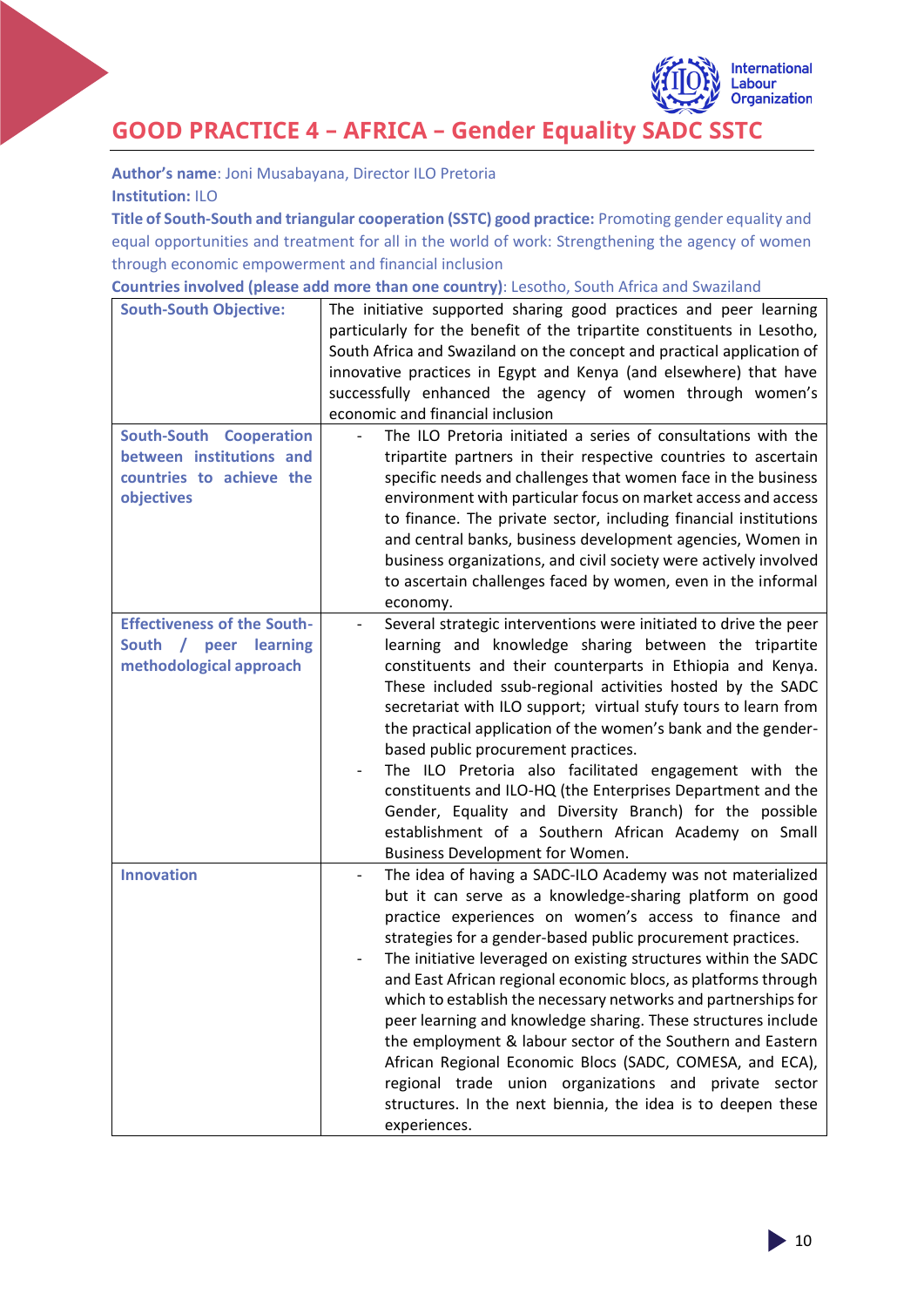<span id="page-11-0"></span>

|                                   | <b>International</b><br>Labour<br><b>Organization</b>                                                                                                                                                                                                                                                                                                                                                                                                                                                                                                                                                                                                                                                                                    |
|-----------------------------------|------------------------------------------------------------------------------------------------------------------------------------------------------------------------------------------------------------------------------------------------------------------------------------------------------------------------------------------------------------------------------------------------------------------------------------------------------------------------------------------------------------------------------------------------------------------------------------------------------------------------------------------------------------------------------------------------------------------------------------------|
| <b>South-South Sustainability</b> | A long-term strategic intervention to assist the SADC<br>secretariat establish and launch a fully functional web platform<br>to facilitate knowledge sharing for government practitioners,<br>policy makers, workers and employers' organizations within<br>the region was established.                                                                                                                                                                                                                                                                                                                                                                                                                                                  |
| <b>South-South Adaptability</b>   | The aim of this intervention is to scale up training programmes<br>within the sub-region to strengthen the agency of women.                                                                                                                                                                                                                                                                                                                                                                                                                                                                                                                                                                                                              |
| <b>South-South Results</b>        | Enhanced awareness and appreciation amongst the ILO<br>constituents within SADC on innovative development models<br>geared towards enhancing the economic empowerment and<br>financial inclusion of women.<br>Discussion on the establishment of a web-based platform<br>within the SADC secretariat to facilitate dissemination and<br>sharing of good practices on strengthening women's financial<br>and economic inclusion are ongoing<br>Tripartite policy engagement within Lesotho, Swaziland, and<br>South Africa to review the policy and legislative environment<br>for women in business, drawing upon good practices and<br>experiences gleaned from peer learning and knowledge sharing<br>through South-South cooperation. |
| <b>Contact details</b>            | Joni Musabayana, director, ILO Pretoria                                                                                                                                                                                                                                                                                                                                                                                                                                                                                                                                                                                                                                                                                                  |
| <b>Funding Sources</b>            | RBTC-SSTC, SADC                                                                                                                                                                                                                                                                                                                                                                                                                                                                                                                                                                                                                                                                                                                          |
| <b>Materials and Web-links</b>    | www.southsouthpoint.net                                                                                                                                                                                                                                                                                                                                                                                                                                                                                                                                                                                                                                                                                                                  |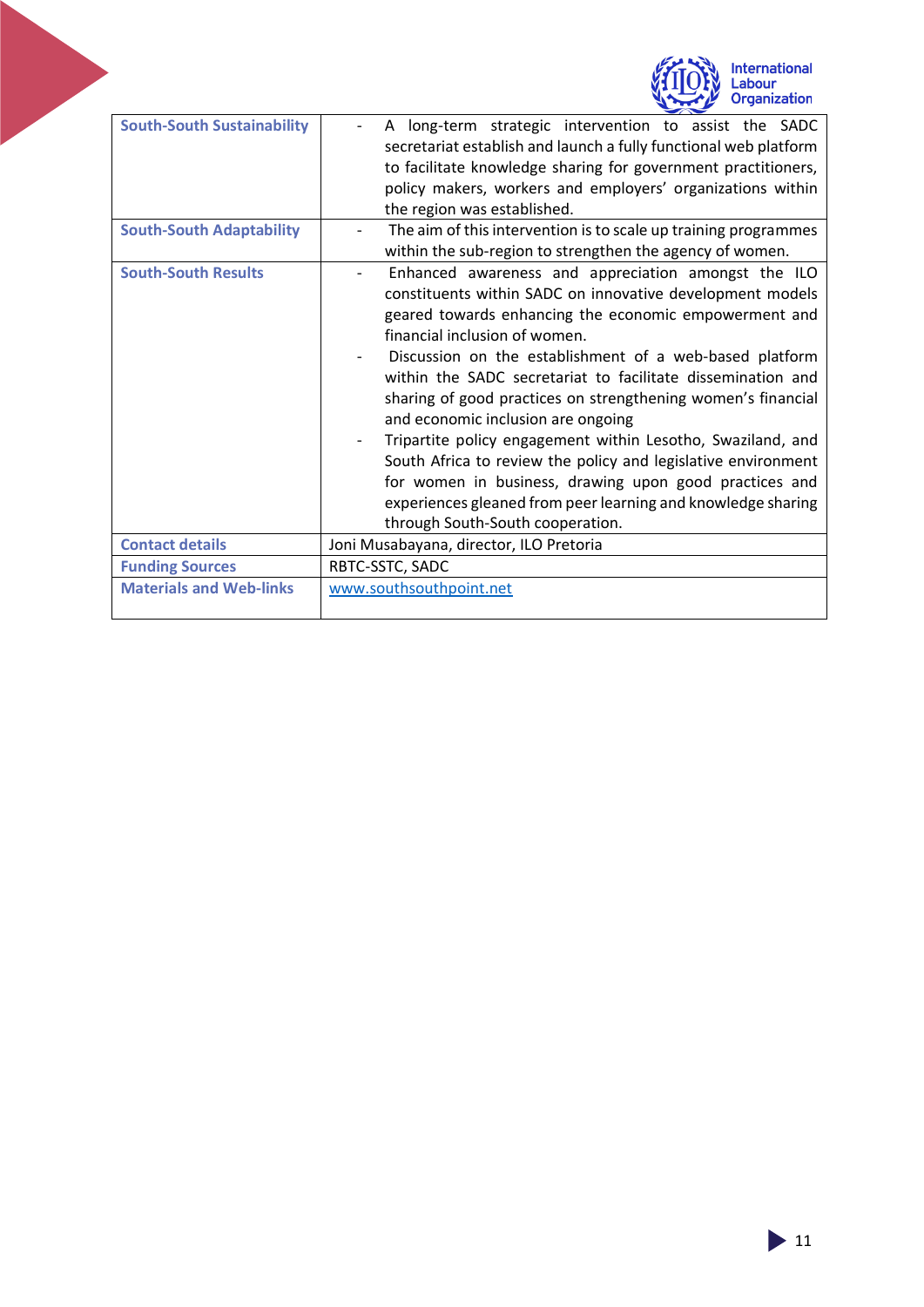

## **GOOD PRACTICE 5 – AMERICAS – Vulnerable Groups and Skills**

**Author's name:** DWT/CO San Jose, Joel Alcocer, ITCILO Manager [j.alcocer@itcilo.org](mailto:j.alcocer@itcilo.org) **Institution:** ILO

**Title of South-South and triangular cooperation (SSTC) good practice**: SSTC Americas Gender and Vulnerable Groups- SKILLS

**Countries involved (please add more than one country):** Central America, Haiti, Panama, and the Dominican Republic

| <b>South-South Objective (s)</b><br><b>South-South</b><br><b>Cooperation</b><br><b>institutions</b><br><b>between</b><br>and<br>countries to achieve the<br>objectives | The initiative strengthened and promoted strategic cooperation<br>between vocational training institutes in Central America and the<br>Dominican Republic (south-south collaboration) with the support of<br>strategic partners: the German Government and SENAI Brazil<br>(triangular collaboration).<br>TVET institutions in Central America, Haiti, Panama, and the<br>Dominican Republic, they interact as part of the CINTERFOR<br>and other TVET institution networks. During the training<br>interactions were on-line.                                                                                                                                                                                                                                                                                                    |
|------------------------------------------------------------------------------------------------------------------------------------------------------------------------|-----------------------------------------------------------------------------------------------------------------------------------------------------------------------------------------------------------------------------------------------------------------------------------------------------------------------------------------------------------------------------------------------------------------------------------------------------------------------------------------------------------------------------------------------------------------------------------------------------------------------------------------------------------------------------------------------------------------------------------------------------------------------------------------------------------------------------------|
| <b>Effectiveness of the South-</b><br><b>South</b><br>$\sqrt{ }$<br>peer<br>learning<br>methodological approach                                                        | The framework of exchange and collaboration focused on<br>the tripartite development of a roadmap for the promotion<br>of the inclusion of young people in vulnerable situations<br>(especially women) in vocational training programs aligned<br>with labour demand using innovative modalities such as<br>the use of information and communication technologies.<br>Due to the COVID-19 pandemic restrictions, the training<br>was developed on-line. Taking advantage of the ITC<br>developing<br>on-line<br>trainings,<br>experience<br>on<br>a<br>comprehensive programme was developed, with a<br>considerable amount of knowledge sharing opportunities<br>during which participants were invited to contribute to the<br>learning process by sharing their experiences through<br>specific activities or break out rooms. |
| <b>Innovation</b>                                                                                                                                                      | Roadmap agreed tripartite at the subregional level to<br>promote the inclusion of young people in vulnerable<br>situations, especially women, in vocational training<br>programs duly aligned with labor demand and offered<br>through innovative modalities, including the use of<br>information and communication technologies.<br>Pilot plan to strengthen at least four vocational training<br>institutes, members of REDIFP, agreed with the German<br>Government and SENAI of Brazil, with the technical support<br>of the ILO / ITC and ILO / CINTERFOR.                                                                                                                                                                                                                                                                   |
| <b>South-South Sustainability</b>                                                                                                                                      | There are plans to strengthen at least four vocational<br>training institutes, members of REDIFP, agreed with the<br>German Government and SENAI of Brazil, with the<br>technical accompaniment of ILO/ITC and ILO/CINTERFOR.<br>The Roadmap mentioned above describes the steps<br>towards the development of financial agreements with the<br>triangular partners mentioned above and with other<br>interested institutions, including national institutions to                                                                                                                                                                                                                                                                                                                                                                 |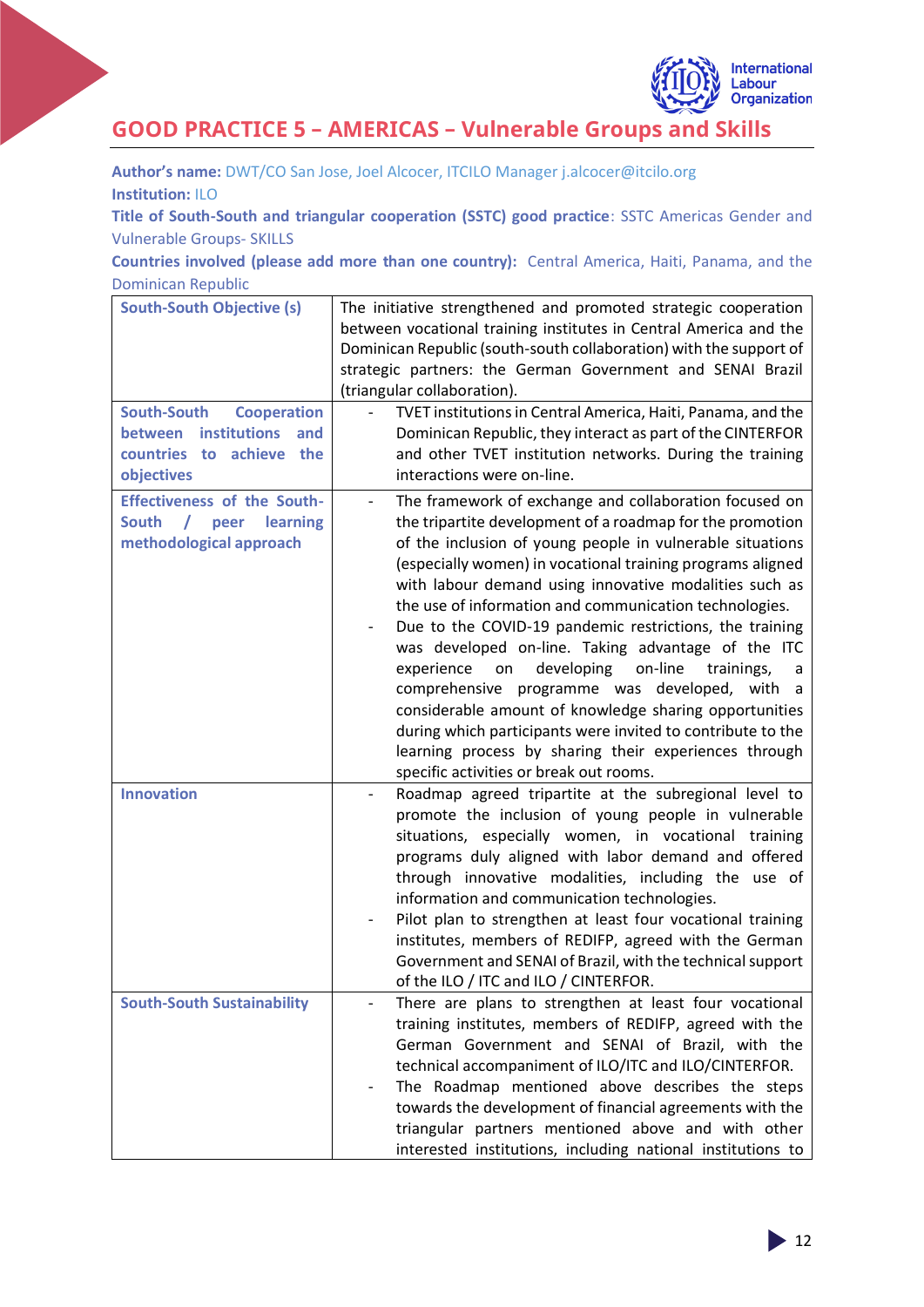<span id="page-13-0"></span>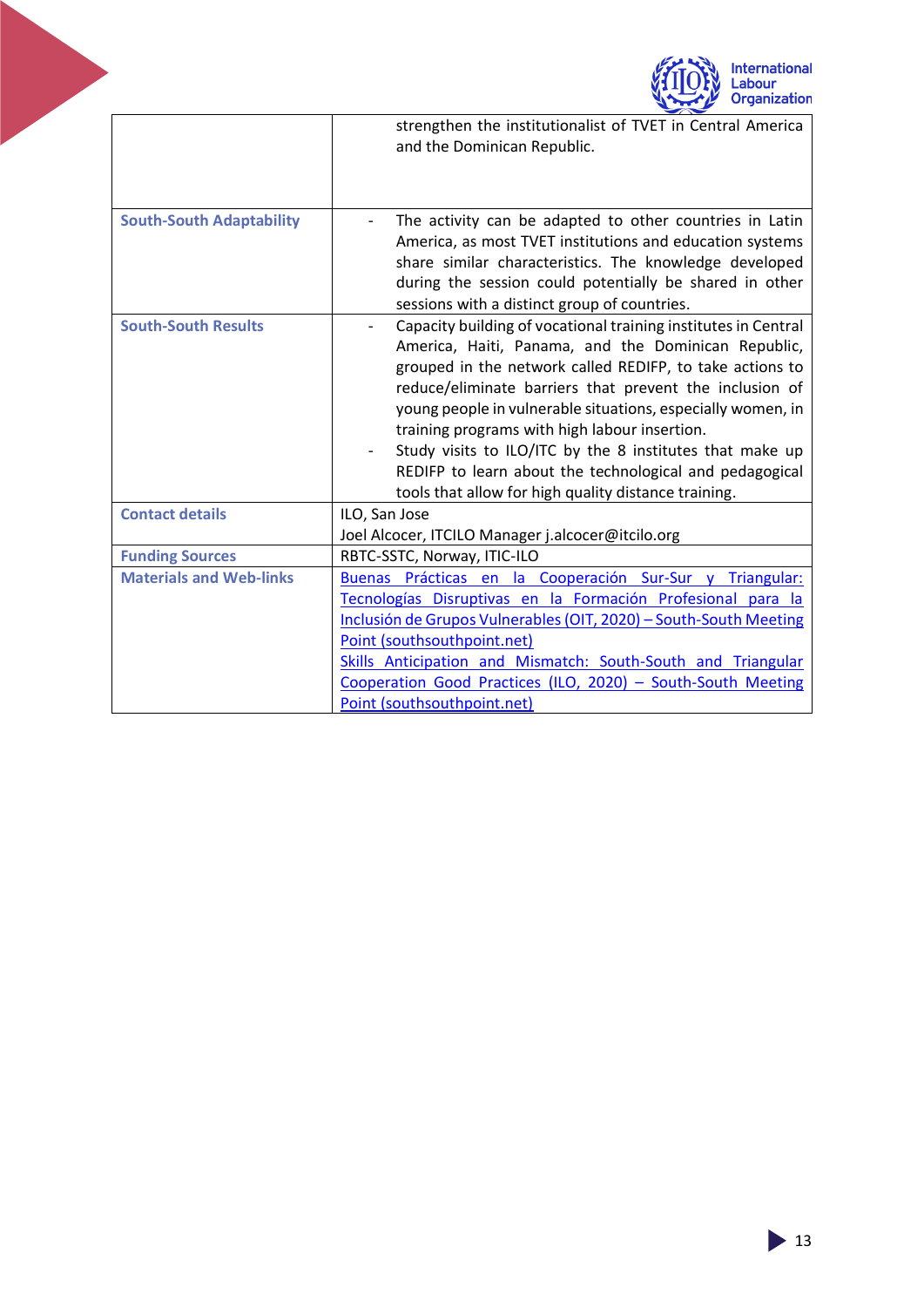

**GOOD PRACTICE 6 – AMERICAS- SENAC virtual tour**

| <b>Name: CINTERFOR</b> |  |
|------------------------|--|
|------------------------|--|

**Institution:** ILO

**Dates:** 2021-2022

**Title of the South-South Good Practice:** South-South Virtual Visit of National Commercial Services (SENAC) Brazil

**Countries involved:** Costa Rica, El Salvador, Guatemala, Perú, Panamá, Colombia, Bolivia, Paraguay

| <b>Objetive (s)</b>                                                                      | To Share SENAC's experience of innovation with trainers from the<br>target countries and the entire region on aspects related to its<br>response to training in the trade and services sector, the way in<br>which its pedagogical model is developed and knowledge<br>management. It includes a virtual visit to a SENAC training center<br>to illustrate its current operation and the future vision of<br>vocational training for the sector.                                                                                                                   |  |  |
|------------------------------------------------------------------------------------------|--------------------------------------------------------------------------------------------------------------------------------------------------------------------------------------------------------------------------------------------------------------------------------------------------------------------------------------------------------------------------------------------------------------------------------------------------------------------------------------------------------------------------------------------------------------------|--|--|
| <b>Cooperation</b><br>between<br>institutions and countries to<br>achieve the objectives | The invited countries and institutions interact through the<br>network of training<br>institutions<br>coordinated<br>by<br>ILO/Cinterfor and frequently share knowledge and good<br>practices within the framework of the SSTC.<br>Originally a program of technical visits was designed that<br>included 24 teachers and technicians from vocational<br>training institutions as follows: INA of Costa Rica,<br>INSAFORP of El Salvador, INTECAP of Guatemala, SENATI<br>of Peru, INADEH of Panama, SENA of Colombia, INFOCAL<br>of Bolivia and SNPP of Paraguay. |  |  |
| <b>Effectiveness</b><br>the<br><b>of</b><br>methodological approach<br>(max. 100 words)  | The original idea of the cooperation was to facilitate<br>access to new knowledge and practices.<br>This<br>methodology achieved its goal but in a virtual way through<br>an excellent digital product that facilitated the visit not<br>only to the 24 teachers originally targeted, but also to<br>hundreds of teachers and technicians interested in<br>learning and expanding their knowledge about the<br>innovations in training implemented by SENAC Brazil.                                                                                                |  |  |
| <b>Innovation of the practice</b><br>(max. 100 words)                                    | The immediate and timely use of a digital solution in times<br>of confinement and impossibility of international travel<br>due to the pandemic.<br>The strong support of SENAC Brazil to generate a digital<br>visit and share its innovative and transformative vision of<br>its actions and pedagogical practices.                                                                                                                                                                                                                                               |  |  |
| <b>Elements</b><br>that<br>make<br>good<br>practice sustainable                          | The digital and visual content produced are available<br>online for more people and for longer than a face-to-face<br>visit. This plays in favour of sustainability. Its durability is<br>linked to the fact that it is hosted on the by CINTERFOR's<br>website and will remain there until it needs to be updated,<br>at least in 2023.                                                                                                                                                                                                                           |  |  |
| <b>Adaptability</b>                                                                      | Its extension to Portuguese-speaking countries and in Spanish<br>$\overline{\phantom{a}}$<br>is entirely feasible.                                                                                                                                                                                                                                                                                                                                                                                                                                                 |  |  |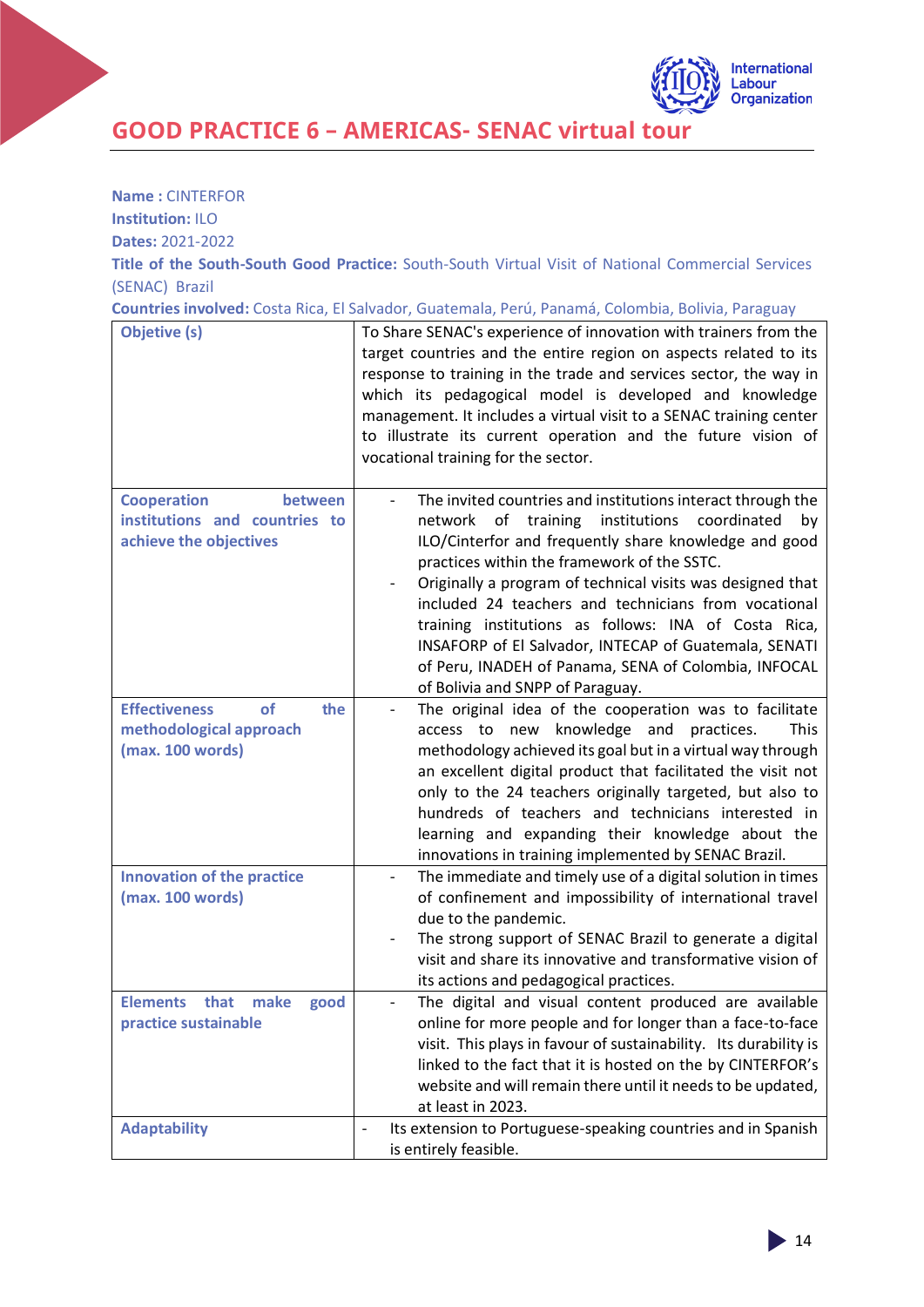<span id="page-15-0"></span>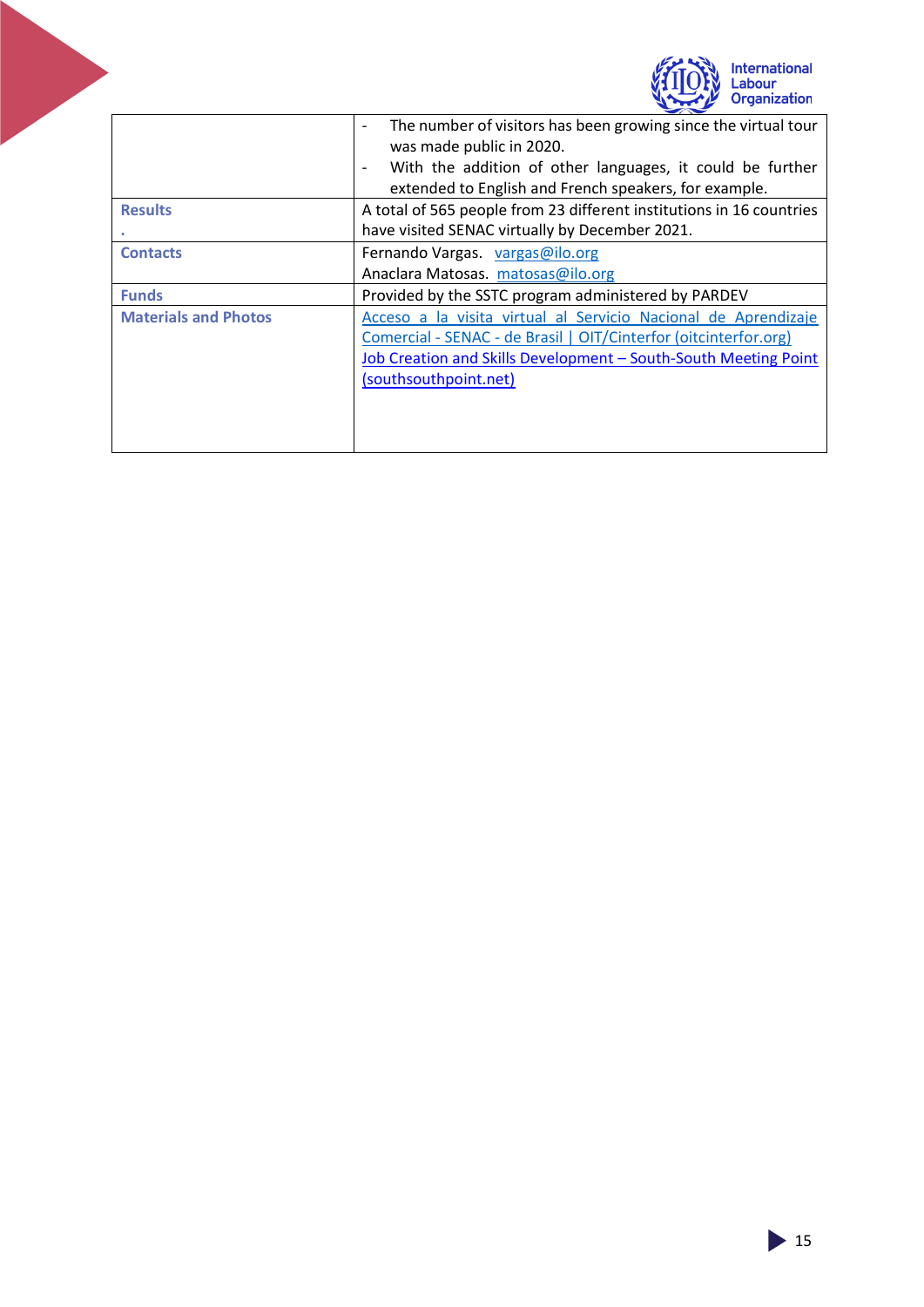

**GOOD PRACTICE 7 – AMERICAS – SDG UN reform & SSTC**

**Author's name**: Linda Deelen, Anita Amorim, Tania Caron, Maria Jose Chamorro and Fernando Baptista

**Institution:** ILO - LAC Region

**Title of South-South and triangular cooperation (SSTC) good practice:** Capacity building for constituents to contribute to the Decade of Action to deliver the SDGs with support from SSTC **Countries involved (please add more than one country):** Brazil, Mexico, Peru, Chile, Costa-Rica and Trinidad and Tobago.

| <b>South-South Objective (s)</b><br><b>South-South</b><br><b>Cooperation</b><br><b>institutions</b><br>between<br>and<br>achieve<br>countries<br>the<br>to<br>objectives<br><b>Effectiveness</b><br>South-<br>of the<br><b>South</b><br>learning<br>peer<br>methodological approach | Participation of workers and employers' organisations<br>has been limited and resident coordinators and<br>members of the UNCT have limited knowledge on the<br>governance system of the ILO.<br>The initiative produces guidance, resources materials,<br>and training to improve the engagement of tripartite<br>constituents in national development strategies related<br>to the United Nations System, in particular the CCAs and<br>the UNSDCFs. The initiative also supported the office to<br>prepare -in collaboration with ITC - ILO resource and<br>training materials for RCs to ensure that they are<br>familiar with ILO, its mandates, the tripartism, the role<br>of social dialogue and decent work agenda.<br>UN agencies, ILO - ACTRAV, ACT/EMP, CO - Brazil,<br>Mexico, Peru, Chile, Costa-Rica and Trinidad and<br>Tobago. The RO encouraged the country offices and<br>DWTs to organise national workshops with RCs and<br>UNCT members of selected countries.<br>The initiative supported capacity building to improve<br>the knowledge and mutual understanding between the<br>United Nations system and the ILO constituents. |
|-------------------------------------------------------------------------------------------------------------------------------------------------------------------------------------------------------------------------------------------------------------------------------------|--------------------------------------------------------------------------------------------------------------------------------------------------------------------------------------------------------------------------------------------------------------------------------------------------------------------------------------------------------------------------------------------------------------------------------------------------------------------------------------------------------------------------------------------------------------------------------------------------------------------------------------------------------------------------------------------------------------------------------------------------------------------------------------------------------------------------------------------------------------------------------------------------------------------------------------------------------------------------------------------------------------------------------------------------------------------------------------------------------------------------------------------------------|
| <b>Innovation</b>                                                                                                                                                                                                                                                                   | The dissemination consisted of the distribution of<br>printing materials, creation of the regional website and<br>the elaboration of specific content for social networks<br>(Twitter, Instagram, Facebook etc).                                                                                                                                                                                                                                                                                                                                                                                                                                                                                                                                                                                                                                                                                                                                                                                                                                                                                                                                       |
| <b>South-South Sustainability</b>                                                                                                                                                                                                                                                   | The use of different materials and platforms continue to<br>$\overline{\phantom{0}}$<br>guide the constituents to elaborate technical inputs<br>required to participate in 2030 Agenda processes, i.e.,<br>linking their organization priorities to the SDGs.                                                                                                                                                                                                                                                                                                                                                                                                                                                                                                                                                                                                                                                                                                                                                                                                                                                                                          |
| <b>South-South Adaptability</b>                                                                                                                                                                                                                                                     | The training can be adapted to other countries in LAC<br>region and translated into other languages for wider<br>reach.                                                                                                                                                                                                                                                                                                                                                                                                                                                                                                                                                                                                                                                                                                                                                                                                                                                                                                                                                                                                                                |
| <b>South-South Results</b>                                                                                                                                                                                                                                                          | Equipped the ILO constituents to align their Decent<br>work priorities to SDGs and contribute to the "Decade<br>of Action to deliver the sustainable Development Goal<br>by 2030"<br>Improved the capacity of ILO constituents to promote<br>Decent work and social justice in national development                                                                                                                                                                                                                                                                                                                                                                                                                                                                                                                                                                                                                                                                                                                                                                                                                                                    |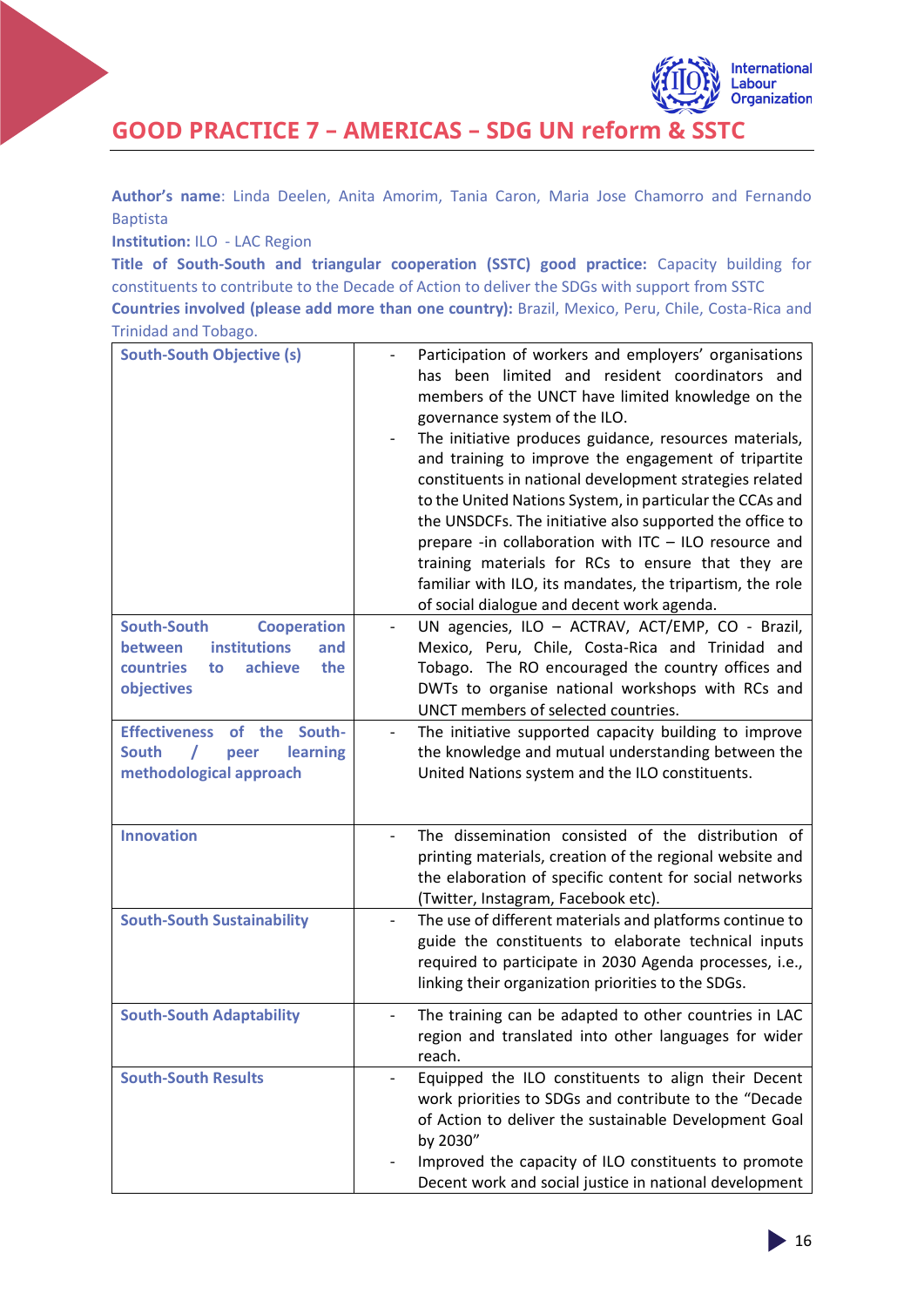

<span id="page-17-0"></span>

|                                | process due to the increase of knowledge of the<br>resident coordinator and key members of the UNCT on |
|--------------------------------|--------------------------------------------------------------------------------------------------------|
|                                | how the ILO works.                                                                                     |
|                                |                                                                                                        |
| <b>Contact details</b>         | Claudia Ruiz, ruiz@ilo.org, Head RPU Americas                                                          |
| <b>Funding Sources</b>         | LAC - SSTC - RBTC 2020-2021                                                                            |
| <b>Materials and Web-links</b> | Online Training: The 2030 Agenda, Reform of the United Nations                                         |
|                                | and Decent Work, with a South-South approach - South-South                                             |
|                                | Meeting Point (southsouthpoint.net) (English Version) &                                                |
|                                | Formación en Línea: Cooperación Sur-Sur y Triangular y la                                              |
|                                | 2030 - South-South Meeting<br>Point<br>Agenda                                                          |
|                                | (southsouthpoint.net) (Spanish Version)                                                                |
|                                |                                                                                                        |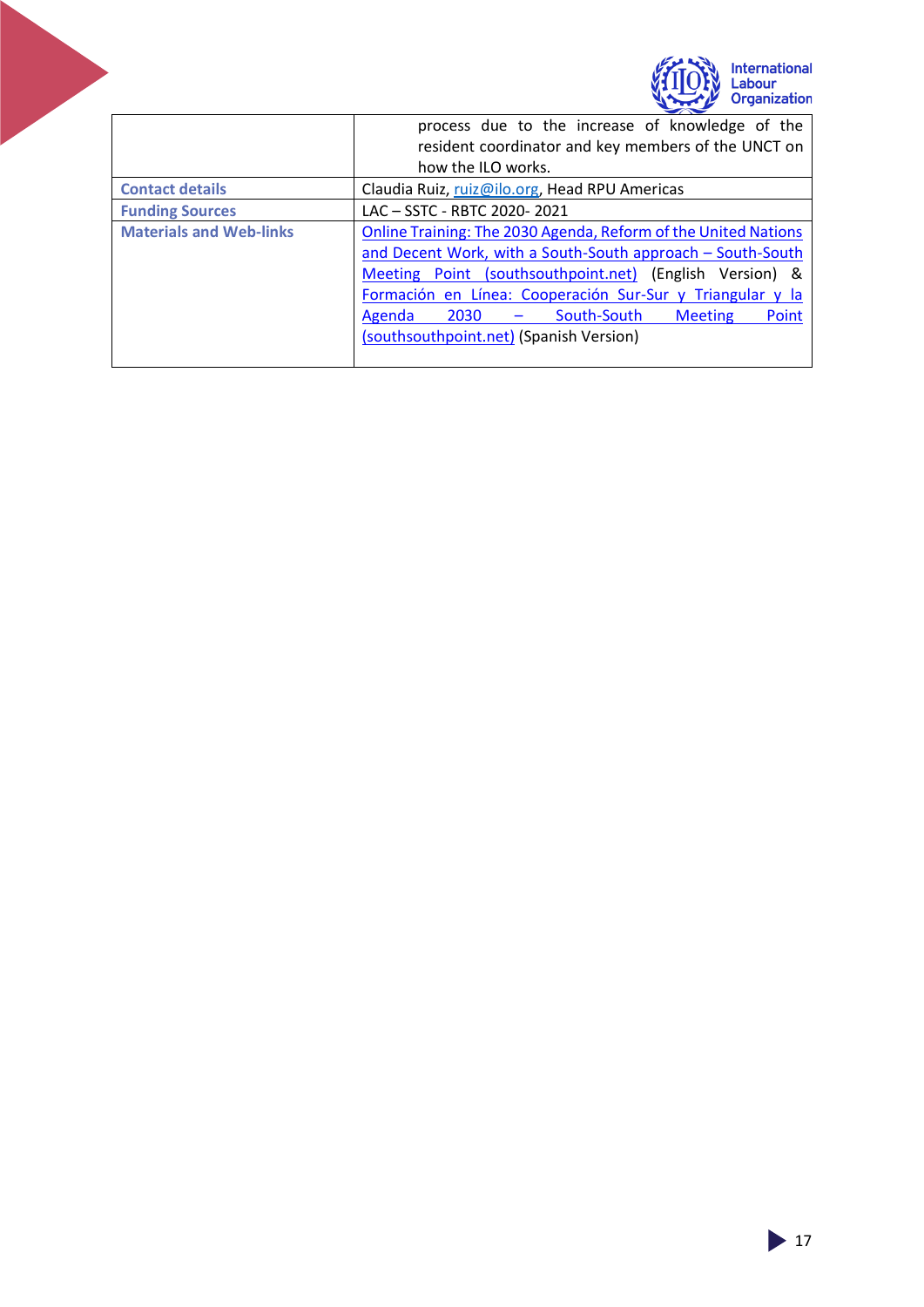

**GOOD PRACTICE 8 - AMERICAS -Sustainable Tourism**

**Author's name:** ITC Turin – ILO and Partnerships Department

**Institution**: ILO

**Title of South-South and triangular cooperation (SSTC) good practice**: Online course on sustainable tourism and local development in rural areas

**Countries involved (please add more than one country):** Costa Rica, Mexico, Chile

| <b>South-South Objective (s)</b>                                                                                   | The objective of this capacity development activity has been to<br>strengthen the capacities of the actors to design local/rural<br>development strategies based on responsible tourism that can<br>capitalize on its immense potential while at the same time<br>preserving culture and the environment.                                                                                                                                                     |
|--------------------------------------------------------------------------------------------------------------------|---------------------------------------------------------------------------------------------------------------------------------------------------------------------------------------------------------------------------------------------------------------------------------------------------------------------------------------------------------------------------------------------------------------------------------------------------------------|
|                                                                                                                    | The ILO considers tourism an essential driver for inclusive socio-<br>economic development and reducing poverty. Moreover, given its<br>ability to generate direct employment in countries of the Global<br>South and its multiplier effect on other sectors such as agriculture,<br>manufacturing, construction and transportation, tourism is seen as<br>a contributor to economic diversification and local development,<br>especially in rural areas.     |
| <b>South-South</b><br><b>Cooperation</b><br>between institutions<br>and<br>countries to achieve the<br>objectives. | The ILO promotes local/rural progress by maximizing the<br>contribution of tourism to the economic prosperity of rural<br>tourist destinations, usually rich in cultural<br>and<br>environmental resources.                                                                                                                                                                                                                                                   |
|                                                                                                                    | The capacity development activity represented an<br>opportunity to share best practices on sustainable tourism<br>in rural areas as a tool for decent work. Rural areas<br>frequently find themselves in economic deterioration due<br>to the drop in agricultural production, the loss of part of<br>their human resources (who migrate to the cities), and the<br>inadequate provision of infrastructure.                                                   |
|                                                                                                                    | The activity promotes sustainable tourism through<br>exchanges between tourism sector actors in countries of<br>the global south, including Employers, Workers, and local<br>Governments.                                                                                                                                                                                                                                                                     |
| <b>Effectiveness of the South-</b><br>learning<br>South<br>$\sqrt{2}$<br>peer<br>methodological approach           | Knowledge sharing among participants was strengthened,<br>and the understanding of the main concepts of sustainable<br>tourism was enhanced by sharing real-life experiences in<br>the sector by the participants. Furthermore, during the<br>sessions, participants were encouraged to exchange<br>challenges and solutions with each other and discuss the<br>type of interventions that could allow them to promote<br>more sustainable tourism practices. |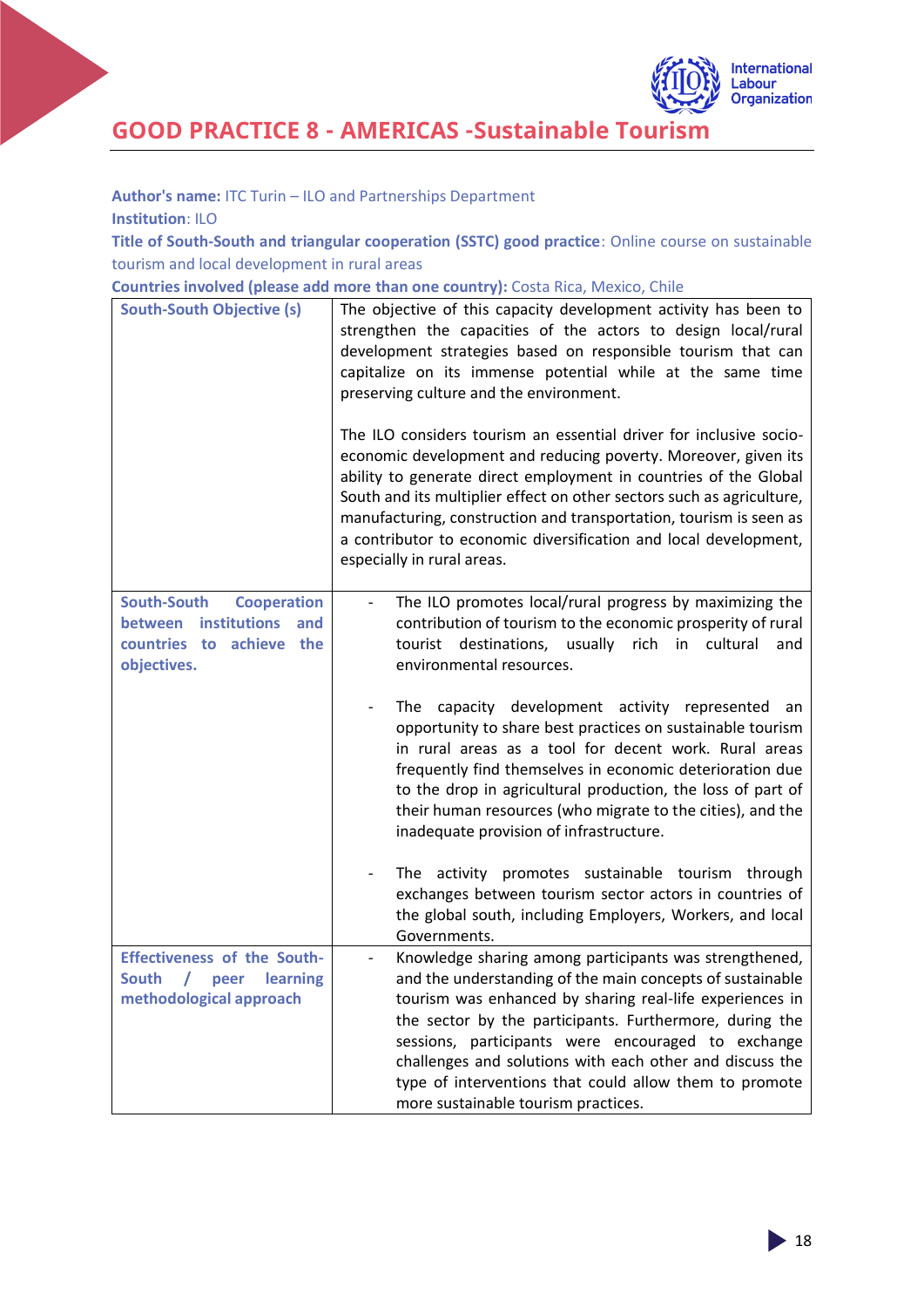

<span id="page-19-0"></span>

| <b>Innovation</b>                 | Being one of the sectors most affected by the COVID-19<br>pandemic and considering the potential of the sector to<br>livelihoods<br>of vulnerable<br>improve<br>inclusion<br>and<br>populations, the capacity development activity tackles an<br>essential policy issue in a post-covid-19 era "to promote a<br>better normal" in the tourism sector. |
|-----------------------------------|-------------------------------------------------------------------------------------------------------------------------------------------------------------------------------------------------------------------------------------------------------------------------------------------------------------------------------------------------------|
| <b>South-South Sustainability</b> | This is sustainable activity, as it works directly with<br>implementers promoting cooperation in rural areas.<br>Furthermore, the activity is linked to the Agenda 2030 and,<br>participating countries'<br>therefore,<br>development<br>to<br>commitments and goals.                                                                                 |
| <b>South-South Adaptability</b>   | The training is adaptable to other areas of the global south,<br>especially to rural areas with similar characteristics.                                                                                                                                                                                                                              |
| <b>South-South Results</b>        | The forum strengthened partnerships in specific the<br>tourism sector. It analysed the opportunities that the<br>tourism sector offers to create productive work, enhancing<br>respect and a culture of care for cultural and environmental<br>resources. Participants also improved their marketing and<br>management skills.                        |
| <b>Contact details</b>            | ITC, delnet@itcilo.org; Maria Jose Mallo, ITC-Turin<br>Anita Amorim,. PARDEV-ILO                                                                                                                                                                                                                                                                      |
| <b>Funding Sources</b>            | ILO's RBTC-SSTC                                                                                                                                                                                                                                                                                                                                       |
| <b>Materials and Web-links</b>    | ITC COURSE : turismo sostenible y Desarrollo local en areas rurales<br>Desarrollo Rural y Turismo Sostenible - South-South Meeting<br>Point (southsouthpoint.net)<br>CURSO & RESTANCIA FM<br>TURISMO SOSTENIBLE Y DESARROLLO LOCAL<br>EN ÁREAS RURALES<br>ola bilerotaliza                                                                            |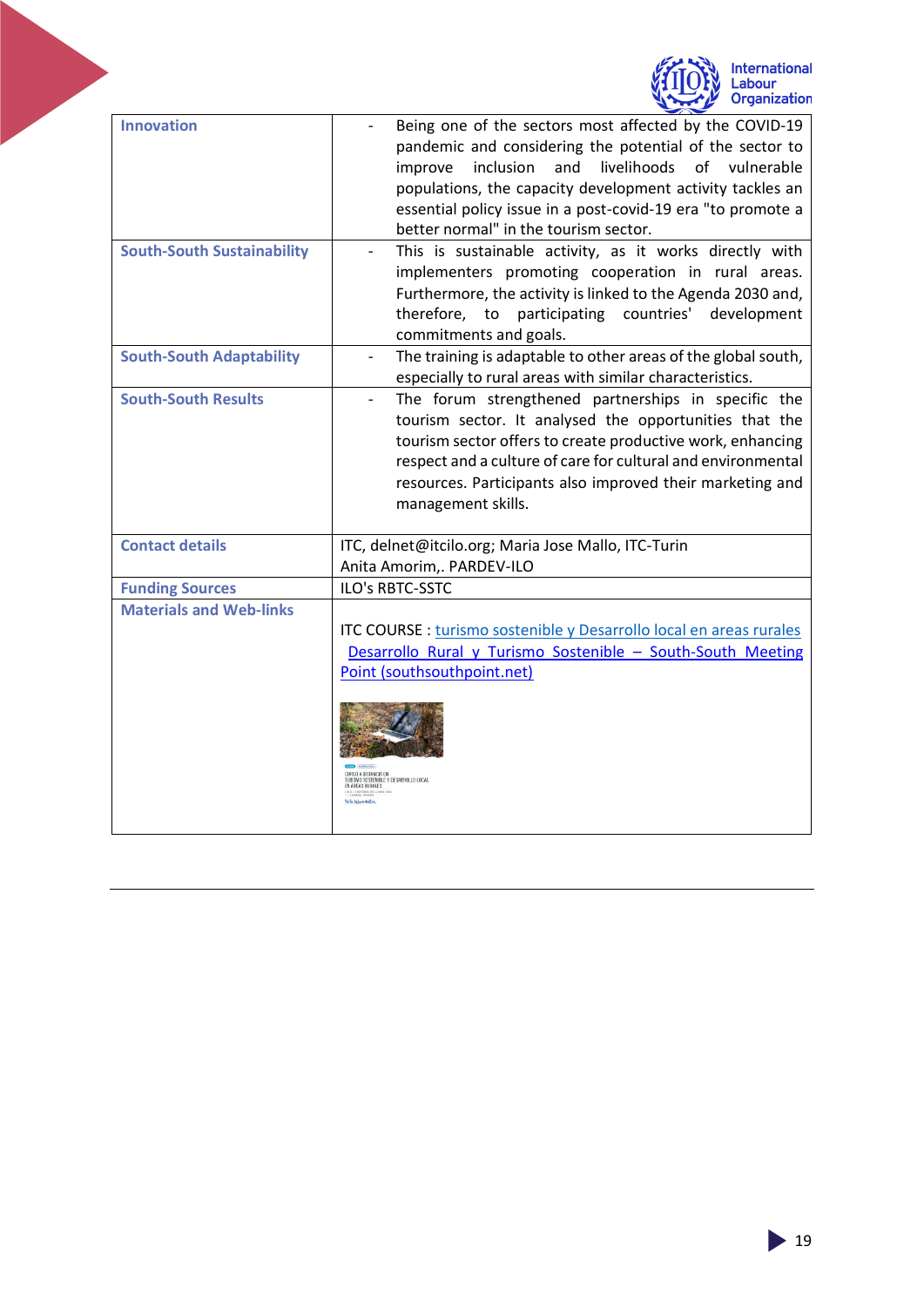

**GOOD PRACTICE 9 – ASIA & the PACIFIC – BRICS series**

**Author's name**: Sudipta Bhadra **Institution:** ILO

**Title of South-South and triangular cooperation (SSTC) good practice:** BRICS Knowledge Series on Transition to formal economy

| Countries involved (please add more than one country): Brazil, Russia, India, China, and South Africa                         |                                                                                                                                                                                                                                                                                                                                                                                                                                                                                                                                                                                                                                                                                                                                                                                                                                                                                                                                              |  |
|-------------------------------------------------------------------------------------------------------------------------------|----------------------------------------------------------------------------------------------------------------------------------------------------------------------------------------------------------------------------------------------------------------------------------------------------------------------------------------------------------------------------------------------------------------------------------------------------------------------------------------------------------------------------------------------------------------------------------------------------------------------------------------------------------------------------------------------------------------------------------------------------------------------------------------------------------------------------------------------------------------------------------------------------------------------------------------------|--|
| <b>South-South Objective (s)</b>                                                                                              | Successive BRICS summits have stressed the need for transition<br>to the formal economy, through country specific coordinated<br>and capacity building to implement the<br>actions<br><b>ILO</b><br>Recommendation No. 204. The pandemic has also underscored<br>the fact that many women and men in the informal economy<br>need to earn an income to feed themselves and their families,<br>as most of them cannot rely on income replacement or savings.<br>Due to the above challenges, the knowledge development series<br>helped participants from BRICS countries to understand the<br>central importance of identifying current and future challenges<br>within a broader policy framework that work as a barrier to<br>formalisation, and to acquire and share knowledge including<br>successes and lessons learnt during implementation. The series<br>was inserted in the follow-up of the Indian Presidency of BRICS<br>in 2021. |  |
| <b>South-South</b><br><b>Cooperation</b><br>institutions<br>between<br>and<br>achieve<br>countries<br>the<br>to<br>objectives | The knowledge series provided space for a reflection on<br>the existing<br>overcome<br>challenges<br>how<br>to<br><sub>in</sub><br>formalisation of the informal economy and<br>an<br>opportunity to share knowledge and experience among<br>various stakeholders of BRICS countries.                                                                                                                                                                                                                                                                                                                                                                                                                                                                                                                                                                                                                                                        |  |
| of the<br>South-<br><b>Effectiveness</b><br><b>South</b><br>learning<br>peer<br>methodological approach                       | This innovative e-learning knowledge series was<br>designed based on a learner- centred approach with the<br>objective of involving participants and keeping them<br>motivated and engaged. It was highly interactive and<br>used different methods through the six weeks to make<br>the content interesting, relevant, and entertaining<br>moderated<br>including:<br>PowerPoint<br>presentation,<br>discussions, and group work.                                                                                                                                                                                                                                                                                                                                                                                                                                                                                                           |  |
| <b>Innovation</b>                                                                                                             | Despite the challenge posed by COVID-19 pandemic, the<br>BRICS knowledge series adopted virtual methodologies<br>that were interactive and engaging. A series of webinars<br>allowed for a greater understanding of the question.<br>Using google slides and language groups participants<br>prepared recommendations that can be found here:                                                                                                                                                                                                                                                                                                                                                                                                                                                                                                                                                                                                |  |
| <b>South-South Sustainability</b>                                                                                             | The involvement of ILO tripartite constituents from all<br>BRICS countries makes the initiative sustainable given<br>the important role they play in policy formulation<br>regarding decent work.                                                                                                                                                                                                                                                                                                                                                                                                                                                                                                                                                                                                                                                                                                                                            |  |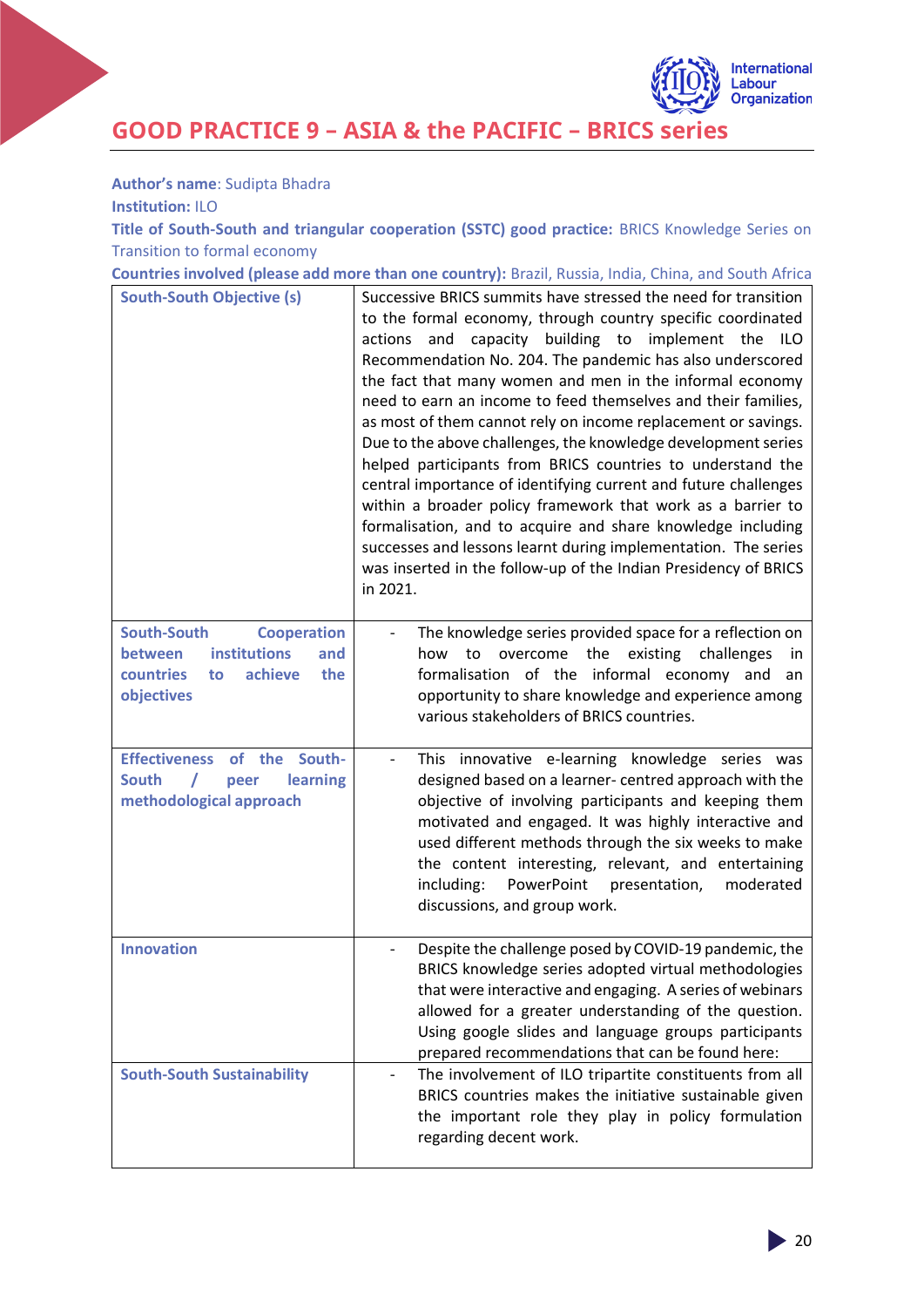



<span id="page-21-0"></span>

| <b>South-South Adaptability</b> | The knowledge series will be an annual event for the                 |  |  |
|---------------------------------|----------------------------------------------------------------------|--|--|
|                                 | BRICS countries, rotating based<br>on the<br><b>BRICS</b>            |  |  |
|                                 | presidency. It was agreed that next year the knowledge               |  |  |
|                                 | series will be hosted by China.                                      |  |  |
| <b>South-South Results</b>      | Production of one research paper on informality in                   |  |  |
|                                 | <b>BRICS countries.</b>                                              |  |  |
|                                 | Successful<br>Massive<br>Learning<br>Open<br>Course<br>on            |  |  |
|                                 | formalisation strategies in BRIC countries.                          |  |  |
|                                 | Adoption of recommendation from the research paper                   |  |  |
|                                 | on informality in BRICS counties.                                    |  |  |
| <b>Contact details</b>          | Snehal Soneji - Head EPAP ITC Turin                                  |  |  |
|                                 | Sudipta Bhadra-ILO New Delhi                                         |  |  |
| <b>Funding Sources</b>          | 75% of the funding came from the RBTC/SSTC fund, the                 |  |  |
|                                 | remaining 5% came from DC project: 'Towards fair and                 |  |  |
|                                 | sustainable global supply chains: Promoting decent                   |  |  |
|                                 | work for invisible workers in South Asia, and 20% of the             |  |  |
|                                 | funds was RBTC contribution from 5 participating                     |  |  |
|                                 | counties.                                                            |  |  |
| <b>Materials and Web-links</b>  |                                                                      |  |  |
|                                 | Knowledge series information note                                    |  |  |
|                                 | Informality and the Potential for SSC between BRICS counties         |  |  |
|                                 | <b>BRICS LEM Declaration 2021</b>                                    |  |  |
|                                 | <b>Enterprise Formalisation in Brazil</b>                            |  |  |
|                                 | <b>BRICS knowledge series - Recorded webinars</b>                    |  |  |
|                                 | Brics Space in South-South meeting point: <b>BRICS - South-South</b> |  |  |
|                                 | <b>Meeting Point (southsouthpoint.net)</b>                           |  |  |
|                                 | Materials on BRICS: <b>BRICS - South-South Meeting Point</b>         |  |  |
|                                 | (southsouthpoint.net)                                                |  |  |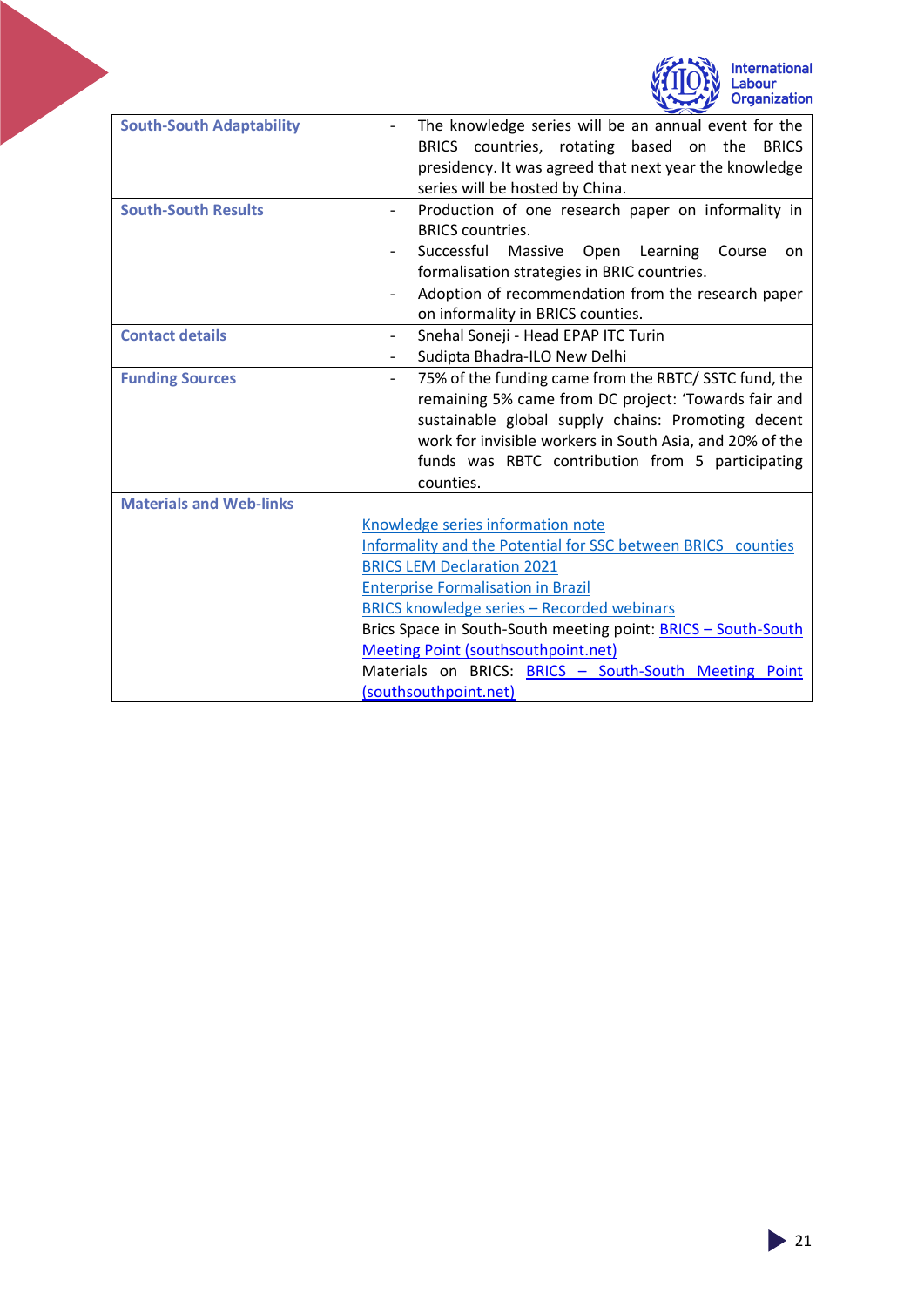

**GOOD PRACTICE 10 – ASIA & the PACIFIC- SCORE China**

**Author's name:** ILO SCORE

**Institution:** ILO BEIJING

**Title of South-South and triangular cooperation (SSTC) good practice:** Progress Update on SSTC for SCORE project in China

| Countries involved (please add more than one country): China |  |  |  |  |
|--------------------------------------------------------------|--|--|--|--|
|--------------------------------------------------------------|--|--|--|--|

| <b>South-South Objective (s)</b>                                            | The objective of this initiative was threefold:: (1) Achieving the<br>ILO China Decent Work Country Programme (2016 - 2020)<br>specifically with respect to "Outcome 2.2 Workplace compliance<br>is improved to better protect labour rights and promote safe and<br>secure working environments for all workers in line with<br>national laws and regulations and international standards,<br>through strengthened labour inspection and<br>increased<br>preventative OSH culture" (2) Implementing the Memorandum<br>of Understanding between the ILO and the Ministry of<br>Emergency Management on promoting occupational safety and<br>health in the Belt and Road Initiative. It further expanded ILO<br>SCORE programme into China's South-South Triangular<br>Cooperation programme and funds, notably the South-South<br>Cooperation Assistance Fund. (3) Protecting workers at the<br>workplace including against COVID-19, through incorporating<br>measures and tools on prevention of COVID-19 into SCORE's<br>OSH module and introducing good practices and guidance on<br>prevention and mitigation of COVID-19 at work. |
|-----------------------------------------------------------------------------|-----------------------------------------------------------------------------------------------------------------------------------------------------------------------------------------------------------------------------------------------------------------------------------------------------------------------------------------------------------------------------------------------------------------------------------------------------------------------------------------------------------------------------------------------------------------------------------------------------------------------------------------------------------------------------------------------------------------------------------------------------------------------------------------------------------------------------------------------------------------------------------------------------------------------------------------------------------------------------------------------------------------------------------------------------------------------------------------------------------------------------------------|
| South-South<br><b>Cooperation</b>                                           | The International Exchange and Cooperation Centre of                                                                                                                                                                                                                                                                                                                                                                                                                                                                                                                                                                                                                                                                                                                                                                                                                                                                                                                                                                                                                                                                                    |
| <b>institutions</b><br><b>between</b><br>and<br>achieve<br>countries<br>the | MEM (Ministry of Emergency Management) of P.R.                                                                                                                                                                                                                                                                                                                                                                                                                                                                                                                                                                                                                                                                                                                                                                                                                                                                                                                                                                                                                                                                                          |
| to<br>objectives                                                            | China, SCORE Academy in China was responsible for<br>capacity building to trainers to deliver the SCORE                                                                                                                                                                                                                                                                                                                                                                                                                                                                                                                                                                                                                                                                                                                                                                                                                                                                                                                                                                                                                                 |
|                                                                             | training on OSH module and prevention and mitigation<br>of COVID-19 at work.                                                                                                                                                                                                                                                                                                                                                                                                                                                                                                                                                                                                                                                                                                                                                                                                                                                                                                                                                                                                                                                            |
| <b>Effectiveness</b><br>of the<br>South-                                    | The effective methodology used in this project was                                                                                                                                                                                                                                                                                                                                                                                                                                                                                                                                                                                                                                                                                                                                                                                                                                                                                                                                                                                                                                                                                      |
| <b>South</b><br>learning<br>peer<br>methodological approach                 | participatory<br>approach<br>to<br>ensure<br>workplace<br>cooperation to promote peer-peer learning and scale up                                                                                                                                                                                                                                                                                                                                                                                                                                                                                                                                                                                                                                                                                                                                                                                                                                                                                                                                                                                                                        |
|                                                                             | the cooperation.                                                                                                                                                                                                                                                                                                                                                                                                                                                                                                                                                                                                                                                                                                                                                                                                                                                                                                                                                                                                                                                                                                                        |
| <b>Innovation</b>                                                           | The innovation part in the project is the capacity                                                                                                                                                                                                                                                                                                                                                                                                                                                                                                                                                                                                                                                                                                                                                                                                                                                                                                                                                                                                                                                                                      |
|                                                                             | building for internal trainers, so they can provide further<br>training to more internal branch enterprises within large                                                                                                                                                                                                                                                                                                                                                                                                                                                                                                                                                                                                                                                                                                                                                                                                                                                                                                                                                                                                                |
|                                                                             | group. Due to COVID pandemic this was adapted and                                                                                                                                                                                                                                                                                                                                                                                                                                                                                                                                                                                                                                                                                                                                                                                                                                                                                                                                                                                                                                                                                       |
|                                                                             | concentrated on the Chinese enterprises                                                                                                                                                                                                                                                                                                                                                                                                                                                                                                                                                                                                                                                                                                                                                                                                                                                                                                                                                                                                                                                                                                 |
| <b>South-South Sustainability</b>                                           | Further expansion of ILO SCORE programme into China's<br>South-South Triangular Cooperation programme and                                                                                                                                                                                                                                                                                                                                                                                                                                                                                                                                                                                                                                                                                                                                                                                                                                                                                                                                                                                                                               |
|                                                                             | funds, notably the South-South Cooperation Assistance                                                                                                                                                                                                                                                                                                                                                                                                                                                                                                                                                                                                                                                                                                                                                                                                                                                                                                                                                                                                                                                                                   |
|                                                                             | Fund.                                                                                                                                                                                                                                                                                                                                                                                                                                                                                                                                                                                                                                                                                                                                                                                                                                                                                                                                                                                                                                                                                                                                   |
| <b>South-South Adaptability</b>                                             | TOT post COVID-19                                                                                                                                                                                                                                                                                                                                                                                                                                                                                                                                                                                                                                                                                                                                                                                                                                                                                                                                                                                                                                                                                                                       |

 $\geq$  22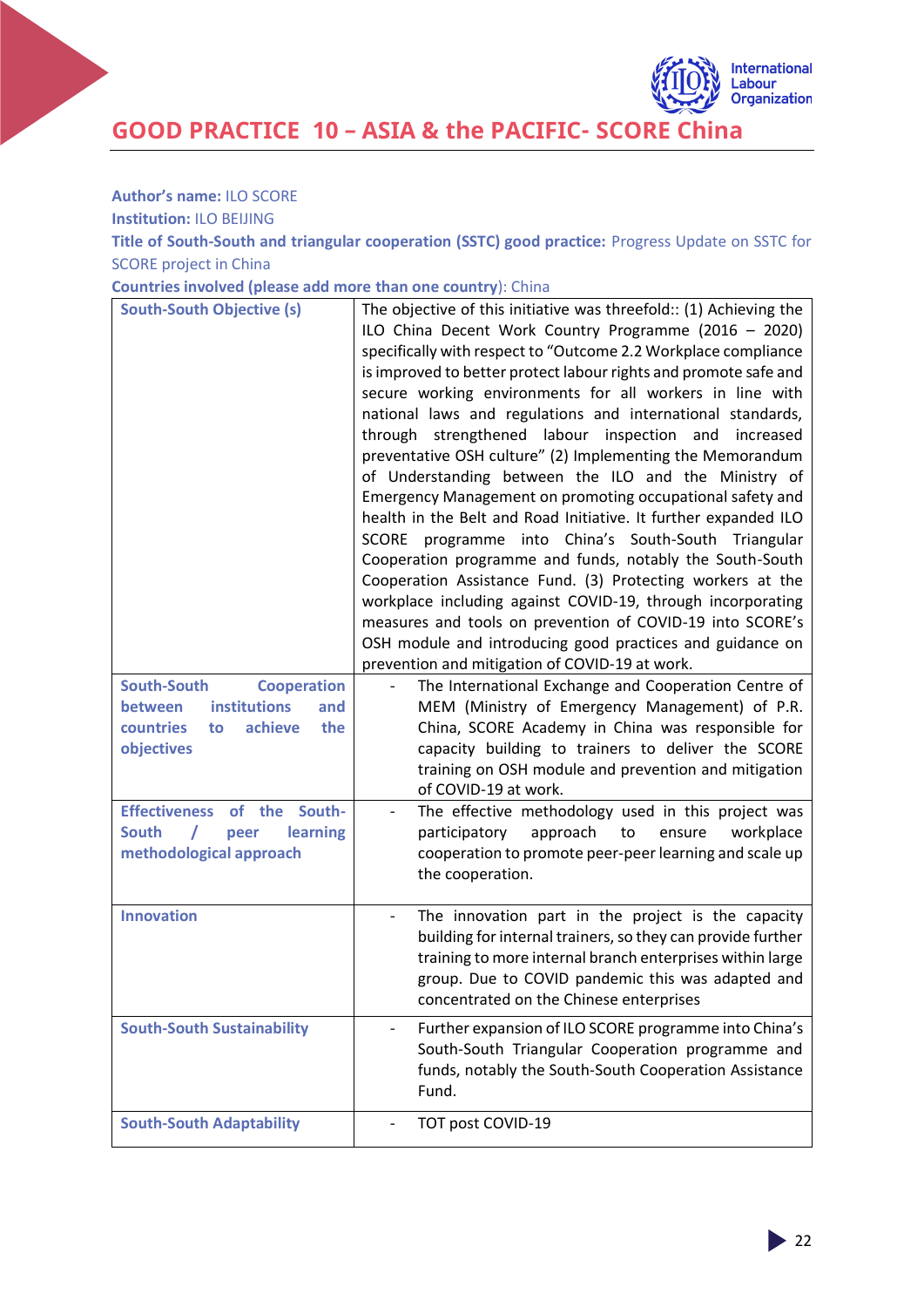<span id="page-23-0"></span>

|                                | International<br>Labour<br>Organization                                                                                                       |
|--------------------------------|-----------------------------------------------------------------------------------------------------------------------------------------------|
| <b>South-South Results</b>     | Capacity building for Trainers on SCORE methodology<br>for 20 HR managers of 20 Chinese companies operating<br>abroad successfully conducted. |
| <b>Contact details</b>         | <b>SCORE Academy in China</b><br>office@scorechina.com                                                                                        |
| <b>Funding Sources</b>         | ILO-SSTC RBTC                                                                                                                                 |
| <b>Materials and Web-links</b> |                                                                                                                                               |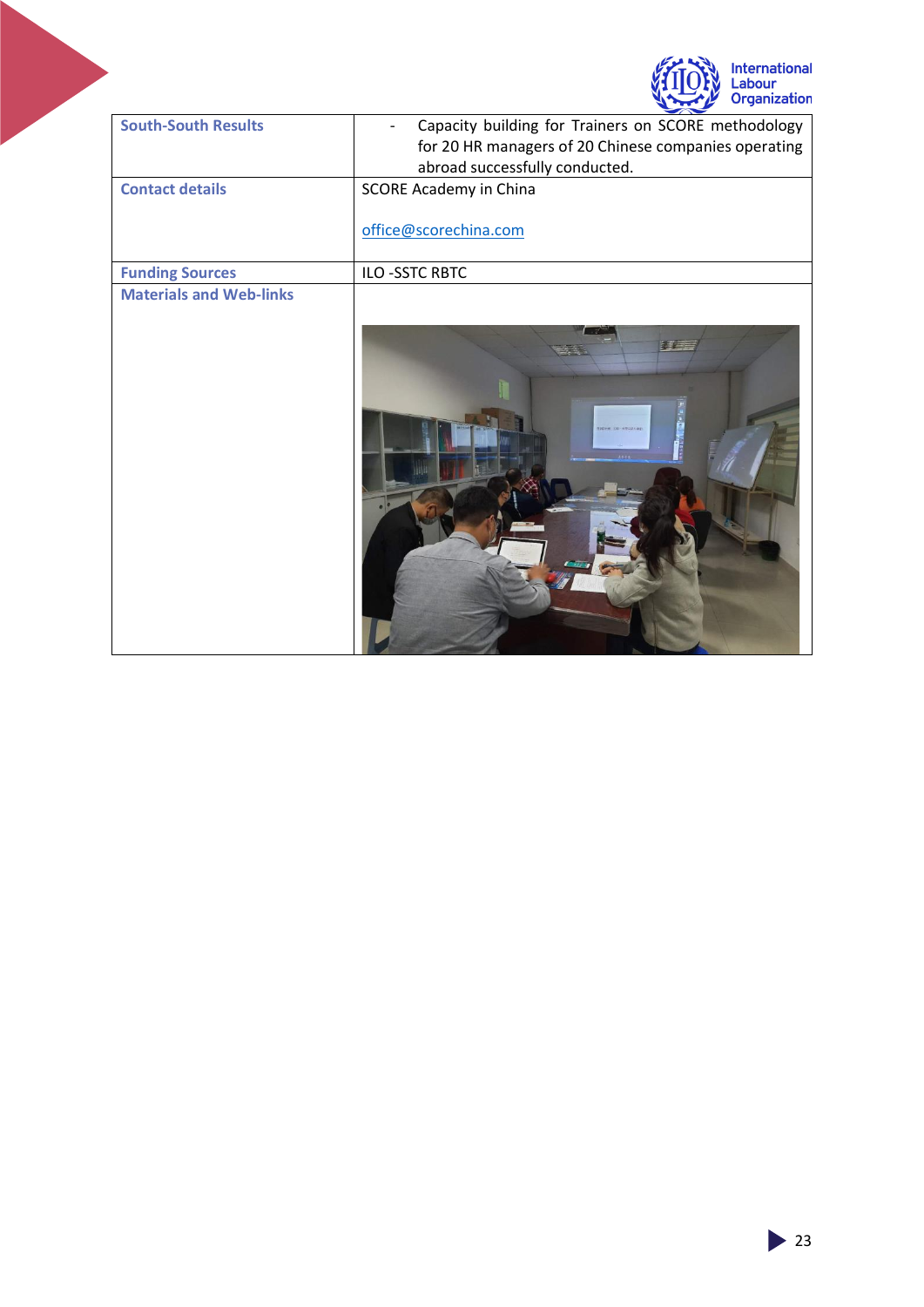**GOOD PRACTICE 11 – ASIA & the PACIFIC – e-formalisation**

**Author's name**: Sara Elder **Institution**: ILO

**Title of South-South and triangular cooperation (SSTC) good practice**: Knowledge sharing on what works in e-formalisation for Asia

**Countries involved (please add more than one country):** Cambodia, China, India, Fiji, Mongolia, Philippines

| <b>South-South Objective (s)</b>             | Technology can help to strengthen national approaches to            |
|----------------------------------------------|---------------------------------------------------------------------|
|                                              | formalisation, but still there are uncertainties about how to       |
|                                              | identify and define e-formality policies and on defining and        |
|                                              | monitoring the outcomes. South-South exchanges can support          |
|                                              | countries to learn from each other on the topic of technology       |
|                                              | and its adaptation to the purpose of facilitating more effective    |
|                                              | public policies that ultimately promote formalisation. In 2020,     |
|                                              | the ILO Regional Office for Asia and the Pacific was granted seed   |
|                                              | funding to apply South-South principals towards the arena of        |
|                                              | sharing knowledge between countries on the topic of e-              |
|                                              | formality. Specifically, the objectives of the South-South          |
|                                              | programming were to:                                                |
|                                              | increase the knowledge base of ILO tripartite<br>1.                 |
|                                              | constituents in the region on how and to what degree the            |
|                                              | application of digital technologies in public policies and          |
|                                              | programmes contributes to the process of formalizaton;              |
|                                              | deepen on-going ILO support to increased national<br>2.             |
|                                              | investments at country levels in policies that link to R. 204 and   |
|                                              | accelerate progress toward SDG target 8.3;                          |
|                                              | promote South-South exchanges and mutual learning<br>3.             |
|                                              | across countries on the impact of existing e-formality initiatives, |
|                                              | the scalability of programmes and transferability of models         |
|                                              | across countries and between regions;                               |
|                                              | build a network of researchers committed to furthering<br>4.        |
|                                              | the evidence base on overcoming inequalities and generating         |
|                                              | lasting results within countries through the processes of e-        |
|                                              | formalisation;                                                      |
|                                              | 5.<br>utilize research for further mobilization of resources in     |
|                                              | support of national formalisation strategies.                       |
| South-South<br><b>Cooperation</b>            | ILO partnered with UNESCAP and academics selected in a              |
| institutions<br><b>between</b><br>and        | Call for Proposals to further knowledge on the topic of             |
| achieve<br>countries<br>the<br>to            | digital solutions for encouraging formalisation. Two                |
| objectives                                   | knowledge sharing events were organized: the first to               |
|                                              | exchange on the topic at the more academic level and the            |
|                                              | second at the constituency level to exchange knowledge and          |
|                                              | turn knowledge into practical applications on the ground.           |
|                                              |                                                                     |
| <b>Effectiveness</b><br>of the South-        | The knowledge sharing forum was organized on the                    |
| <b>South</b><br>learning<br>$\prime$<br>peer | principals of on peer learning and cross-country exchanges.         |
| methodological approach                      | Six countries were brought together to learn from                   |
|                                              | experiences of e-formalisation in other countries, guided by        |
|                                              | experts, and to develop roadmaps for practical applications         |

 $\geq 24$ 

International Labour<br>Organization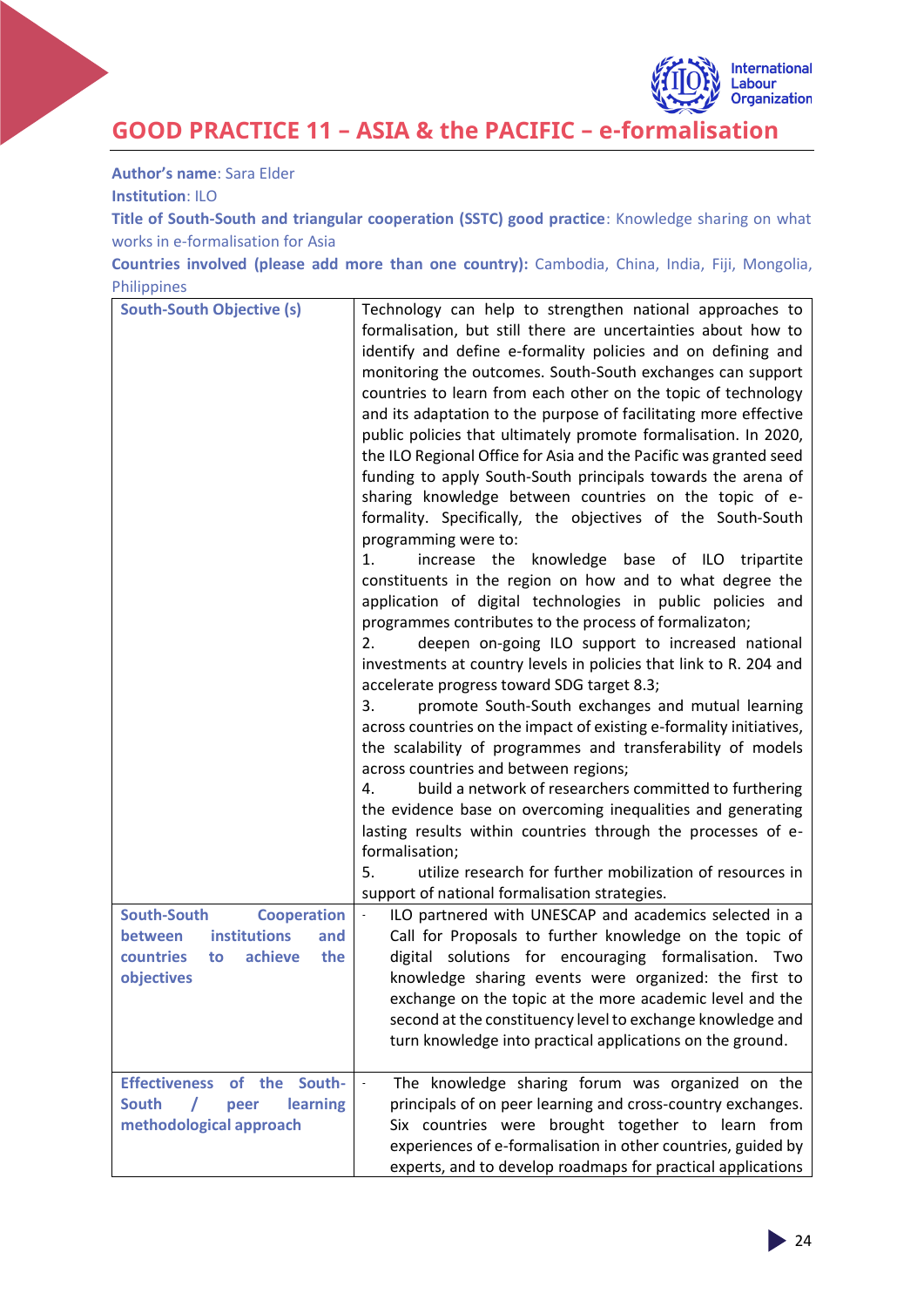<span id="page-25-0"></span>

|                                                      | <b>International</b><br>abour<br><b>Organization</b>                                                                                                                                                                                                                                                                                                                                                                                                                                                                                                                                                                                                                                                                                                                                                                                                                                      |
|------------------------------------------------------|-------------------------------------------------------------------------------------------------------------------------------------------------------------------------------------------------------------------------------------------------------------------------------------------------------------------------------------------------------------------------------------------------------------------------------------------------------------------------------------------------------------------------------------------------------------------------------------------------------------------------------------------------------------------------------------------------------------------------------------------------------------------------------------------------------------------------------------------------------------------------------------------|
|                                                      | of technological adaptations in public policy that can induce<br>objectives of formalisation.                                                                                                                                                                                                                                                                                                                                                                                                                                                                                                                                                                                                                                                                                                                                                                                             |
| <b>Innovation</b>                                    | The combination of the academic and practical knowledge<br>generation and sharing was an innovation that proved<br>beneficial. Beyond the collaboration with the ILO, the<br>better-informed constituents and policymakers have<br>already taken further initiatives and actions on their own<br>tapping the newly established network and building national<br>applications that build on applied practices shared from<br>other countries.                                                                                                                                                                                                                                                                                                                                                                                                                                              |
| <b>South-South Sustainability</b>                    | Three reports were published as an outcome of this<br>initiative. The programme of the Knowledge Sharing event<br>will be duplicated for other regions. Two participating<br>countries are moving forward with feasibilities studies to<br>apply the knowledge learned in<br>programme/policy<br>development.                                                                                                                                                                                                                                                                                                                                                                                                                                                                                                                                                                             |
| <b>South-South Adaptability</b>                      | The knowledge gained on what works in e-formalisation can<br>be shared with other ILO members states. It is important for<br>the tripartite partners to work collaboratively.                                                                                                                                                                                                                                                                                                                                                                                                                                                                                                                                                                                                                                                                                                             |
| <b>South-South Results</b><br><b>Contact details</b> | Three papers: (i) Michael Gallo and Hannah Thinyane,<br>Supporting decent work and the transition towards<br>formalisation<br>through<br>technology-enhanced<br>labour<br>inspection, ILO Working Paper No. 41, 21 October 2021; (ii)<br>Huang Kun, Technological solutions to guaranteed wage<br>payments of construction workers in China, ILO Working<br>Paper, forthcoming 2022; (iii) Sriani Kring and Sara Elder,<br>Digital solutions and formalisation: E-formalisation case<br>study on Republic of Korea, ILO, forthcoming 2022.<br>Two countries (Mongolia, the Philippines) that participated<br>in the South-South Forum included in their national e-<br>formalisation roadmaps specific areas where the ILO<br>Country Offices could come in to support further action with<br>seed money from the South-South project. Work on the two<br>is ongoing.<br>ROAP: Sara Elder |
| <b>Funding Sources</b>                               | ILO-SSTC RBTC                                                                                                                                                                                                                                                                                                                                                                                                                                                                                                                                                                                                                                                                                                                                                                                                                                                                             |
| <b>Materials and Web-links</b>                       | Summation of achievements available here.                                                                                                                                                                                                                                                                                                                                                                                                                                                                                                                                                                                                                                                                                                                                                                                                                                                 |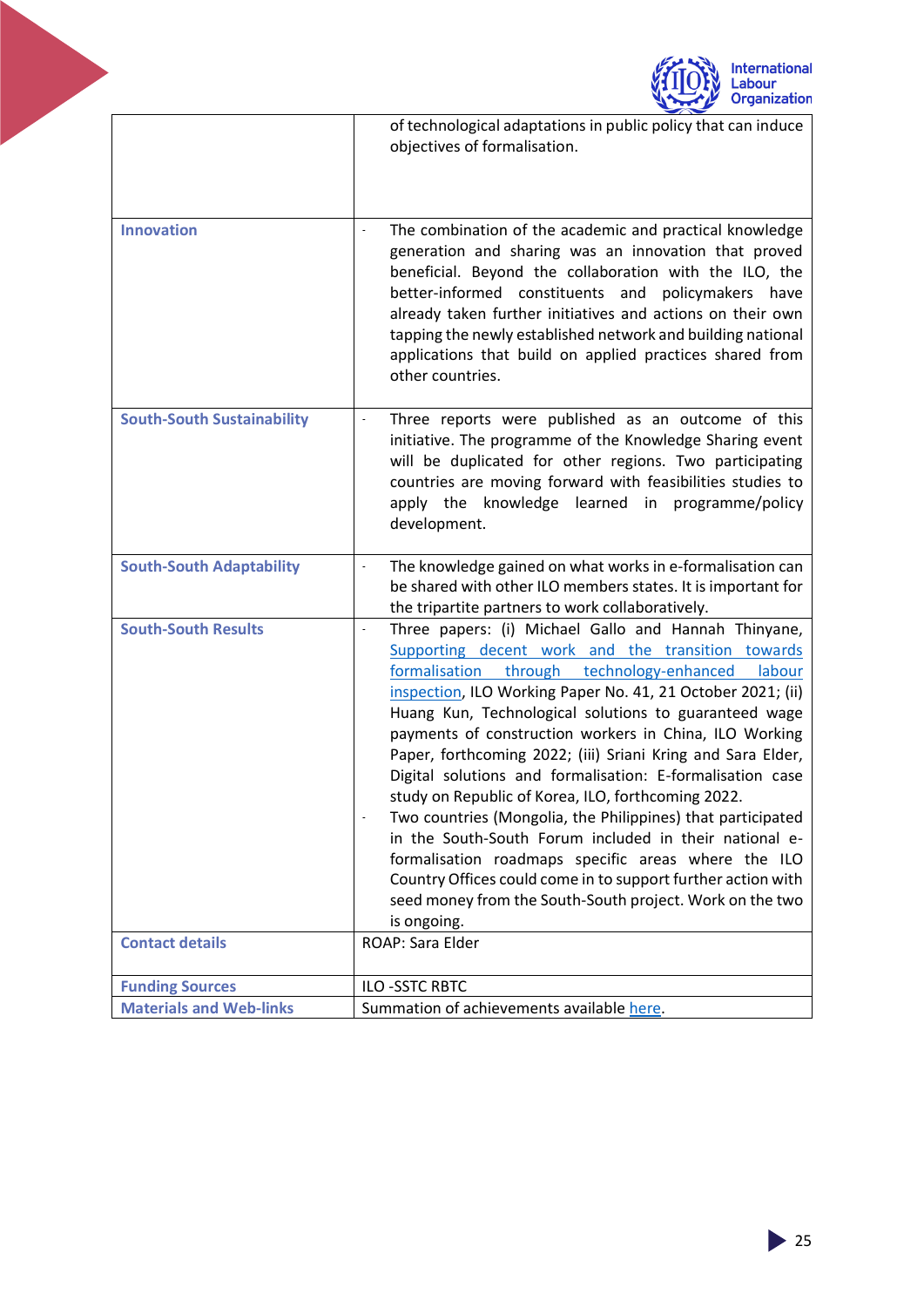

#### **GOOD PRACTICE 12 – ASIA & the PACIFIC –Climate & Migration**

#### **Author's name**: Angelica Neville, Mavis Yuen

**Institution**: International Labour Organization, Office for Pacific Island Countries (CO-Suva) **Title of South-South and triangular cooperation**: 1) Pacific Climate Change Migration and Human Security (PCCMHS) Programme, 2) Climate Change and the World of Work: Collaborative Development of Educational Resources

**Countries involved (please add more than one country):** Fiji, Kiribati, Marshall Islands, Tuvalu, and Vanuatu

| South-South Objective                                                                                 | Two different initiatives were undertaken in the Pacific region:                                                                                                                                                                                                                                                                                                                                                                                                                                                                                                                                            |
|-------------------------------------------------------------------------------------------------------|-------------------------------------------------------------------------------------------------------------------------------------------------------------------------------------------------------------------------------------------------------------------------------------------------------------------------------------------------------------------------------------------------------------------------------------------------------------------------------------------------------------------------------------------------------------------------------------------------------------|
| (s)                                                                                                   | Pacific Climate Change Migration and Human Security (PCCMHS)<br>Programme                                                                                                                                                                                                                                                                                                                                                                                                                                                                                                                                   |
|                                                                                                       | The PCCMHS programme objective is to contribute to the protection and                                                                                                                                                                                                                                                                                                                                                                                                                                                                                                                                       |
|                                                                                                       | empowerment of communities that are adversely affected by or at-risk                                                                                                                                                                                                                                                                                                                                                                                                                                                                                                                                        |
|                                                                                                       | of being affected by climate change and disasters in the Pacific region,<br>focusing specifically on climate change-related migration, displacement<br>and planned relocation.                                                                                                                                                                                                                                                                                                                                                                                                                              |
|                                                                                                       | Climate Change and the World of Work: Collaborative Development of<br><b>Educational Resources</b>                                                                                                                                                                                                                                                                                                                                                                                                                                                                                                          |
|                                                                                                       | The overall objective of the Collaborative Development of Educational<br>Resources initiative is to promote South-South Cooperation between<br>Small Island Developing States (SIDS) across different regions.<br>Specifically, it is aimed at building capacity and collaboration, on SSTC<br>and key thematic areas such as labour mobility, skills development and<br>youth employment in the context of climate change and transition to a<br>green economy.                                                                                                                                            |
| <b>South-South</b>                                                                                    | Pacific Climate Change Migration and Human Security (PCCMHS)                                                                                                                                                                                                                                                                                                                                                                                                                                                                                                                                                |
| <b>Cooperation</b><br>between<br><b>institutions</b><br>and<br>countries to achieve the<br>objectives | Programme<br>The PCCMHS programme is led by the International Organisation for<br>Migration (IOM) alongside the International Labour Organization (ILO),<br>Office of the High Commissioner for Human Rights (OHCHR), Economic<br>and Social Commission for Asia and the Pacific (ESCAP), Platform on<br>Disaster Displacement (PDD) and the Pacific Islands Forum Secretariat<br>(PIFS). 11 different Pacific Island Countries have been involved in the<br>initiative.                                                                                                                                    |
|                                                                                                       | Climate Change and the World of Work: Collaborative Development of<br><b>Educational Resources</b><br>For the Collaborative Development of Educational Resources, the first<br>iteration of training materials on climate change and the world of work<br>were drafted by Fiji National University Professor Nii-K Plange. The<br>materials were then reviewed by experts through a collaborative virtual<br>workshop fostering coordination among the participants from different<br>SIDS representing between them Fiji, Trinidad and Tobago, Mauritius,<br>Seychelles, and the Republic of the Maldives. |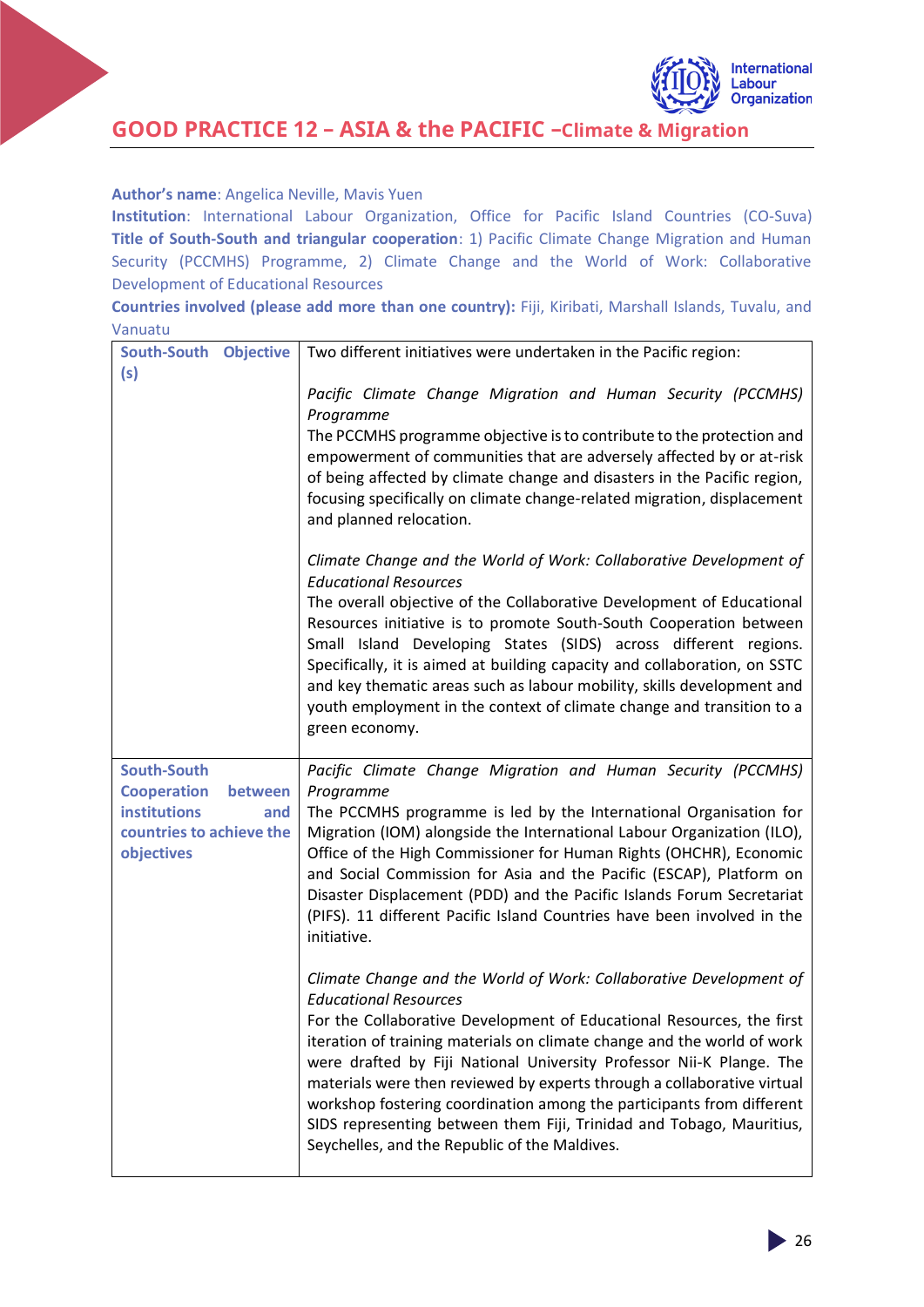|                                                                                                                | <b>International</b><br>abour<br><b>Organization</b>                                                                                                                                                                                                                                                                                                                                                                                                                                                                                                                                                                                                                                                                                                    |
|----------------------------------------------------------------------------------------------------------------|---------------------------------------------------------------------------------------------------------------------------------------------------------------------------------------------------------------------------------------------------------------------------------------------------------------------------------------------------------------------------------------------------------------------------------------------------------------------------------------------------------------------------------------------------------------------------------------------------------------------------------------------------------------------------------------------------------------------------------------------------------|
| <b>Effectiveness</b><br><b>of</b><br>the<br>South-South<br>T<br>peer<br>learning<br>methodological<br>approach | The Pacific Climate Change Migration and Human Security (PCCMHS)<br>Programme<br>One activity under this programme was an online labour mobility<br>training was organized for government officials from 11 Pacific Island<br>Countries and Territories. This course offered participants a unique<br>opportunity to benefit from a training package that included exploring<br>fair and effective labour migration governance, linkages between<br>migration and sustainable development and instruments<br>and<br>mechanisms for protecting the rights of migrants and their families. The<br>training also enabled participants to share experiences and ideas with<br>peers from other Pacific countries who were dealing with labour<br>migration. |
|                                                                                                                | Climate Change and the World of Work: Collaborative Development of<br><b>Educational Resources</b><br>This initiative was guided by a participatory approach at all levels. An<br>initial draft of training tools was developed, and then experts from<br>different SIDS were engaged via a consultative workshop to give<br>feedback on the tools. This feedback was not only technical in nature,<br>but also focused on eliciting inputs on how the training materials should<br>be adapted, rolled-out and packaged.                                                                                                                                                                                                                                |
| <b>Innovation</b>                                                                                              | Pacific Climate Change Migration and Human Security (PCCMHS)<br>Programme<br>A key area of work under the programme was a regional review of<br>seasonal workers schemes of Australia and New Zealand. Specific<br>recommendations on how South-South and Triangular Cooperation can<br>promote compliance with international labour and human rights<br>standards were included in the review.                                                                                                                                                                                                                                                                                                                                                         |
|                                                                                                                | Climate Change and the World of Work: Collaborative Development of<br><b>Educational Resources</b><br>The Collaborative Development of Educational Resources initiative was<br>innovative as it aimed to foster South-South cooperation at the level of<br>developing the training materials. A first iteration of training materials<br>was prepared and then critically analysed by SIDS experts who provided<br>written feedback on how the materials could be strengthened. These<br>ideas were also discussed in a virtual workshop. South-South<br>cooperation will also be fostered through the delivery of materials to<br>SIDS youth, which is envisioned for Phase II of the initiative                                                       |
| South-South<br><b>Sustainability</b>                                                                           | Pacific Climate Change Migration and Human Security (PCCMHS)<br>Programme<br>The online labour mobility trainng will continue to be availavle to<br>stakeholders from the Pacific with support from the ILO, sustained<br>Pacific participation will be encourage to strengthen the impact of the<br>training and the opportunities for the training to be used as a platform<br>for south-south cooperation.<br>Climate Change and the World of Work: Collaborative Development of<br><b>Educational Resources</b>                                                                                                                                                                                                                                     |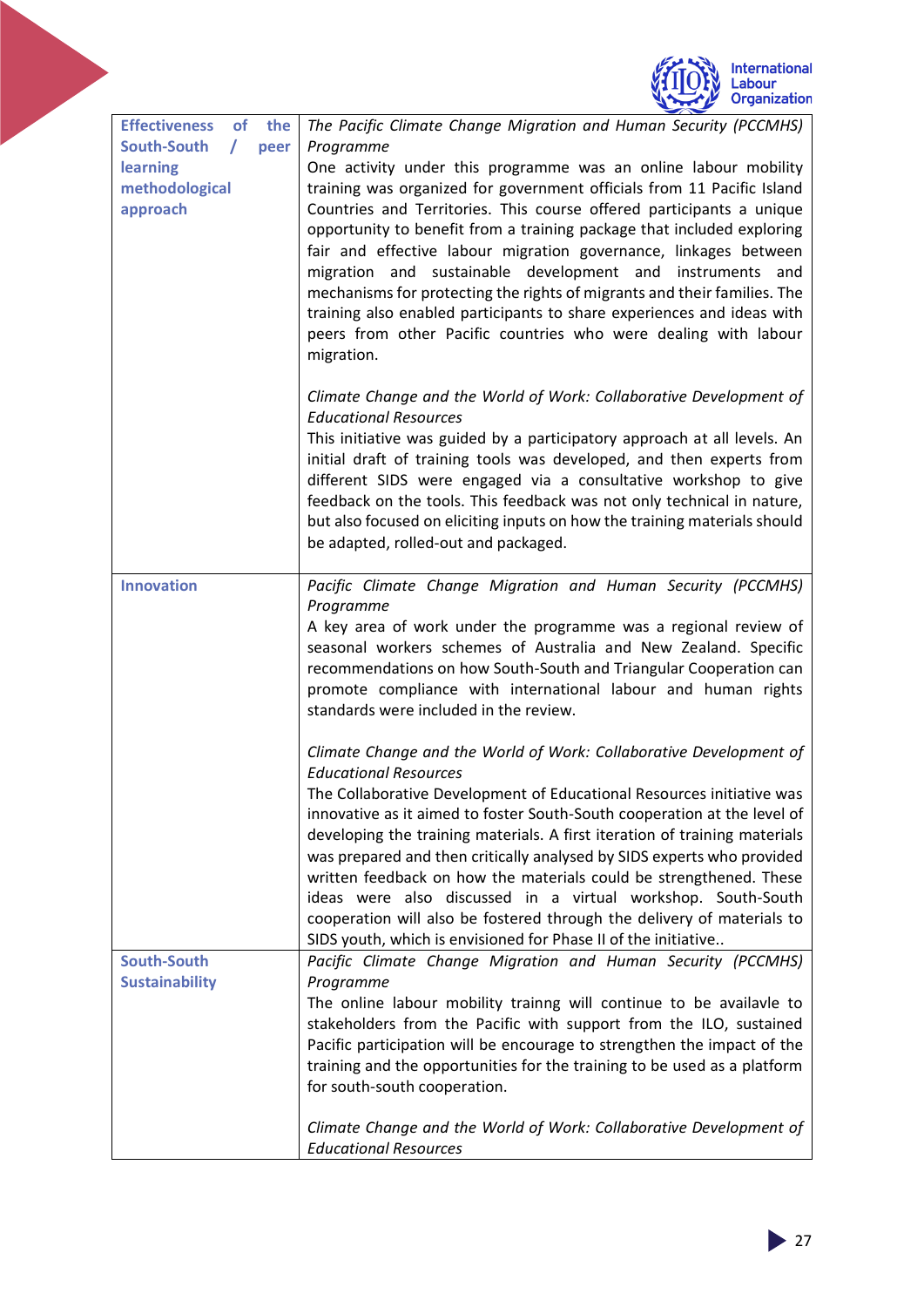|                                                 | <b>International</b><br>Labour<br>Organization                                                                                                                                                                                                                                                                                                                                                                                                                                                                                                                                                                                                                                                                                                                                                                                                                                                                                         |
|-------------------------------------------------|----------------------------------------------------------------------------------------------------------------------------------------------------------------------------------------------------------------------------------------------------------------------------------------------------------------------------------------------------------------------------------------------------------------------------------------------------------------------------------------------------------------------------------------------------------------------------------------------------------------------------------------------------------------------------------------------------------------------------------------------------------------------------------------------------------------------------------------------------------------------------------------------------------------------------------------|
|                                                 | The first iteration of training materials has been prepared through a<br>collaborative approach. Once these are finalised and piloted, the<br>materials will be made publicly available so that they can be used as an<br>educational resource by actors across the SIDS regions.                                                                                                                                                                                                                                                                                                                                                                                                                                                                                                                                                                                                                                                      |
| South-South<br><b>Adaptability</b>              | Pacific Climate Change Migration and Human Security (PCCMHS)<br>Programme<br>The PCCMHS programme will continue to facilitate regional cooperation<br>by involving all 11 ILO Pacific Member States, as well as worker and<br>employer organization members from across the region, employing<br>South-South and Triangular Cooperation approaches.                                                                                                                                                                                                                                                                                                                                                                                                                                                                                                                                                                                    |
|                                                 | Climate Change and the World of Work: Collaborative Development of<br><b>Educational Resources</b><br>Under this initiative training materials on climate change and the world<br>of work in the context of SIDs were developed, led by an academic from<br>Fiji. The materials therefore emphasised the Pacific context.<br>A<br>participatory workshop was organized to elicit initial feedback on how<br>the materials can be strengthened, particularly regarding relevance to<br>different SIDs regions. To extend the good practice more broadly to all<br>SIDS contexts, the materials can be further localized by experts from<br>these regions, while maintaining a collaborative SIDS-to-SIDS approach.<br>It is further recommended that piloting the materials in different<br>modalities (virtual setting, university setting, localized setting,<br>international setting) could inform the adaptation of the materials. |
| <b>South-South Results</b>                      | Pacific Climate Change Migration and Human Security (PCCMHS)<br>Programme<br>A labour mobility training was organised for government officials from<br>11 Pacific Islands Countries and Territories. The training enabled<br>participants to share experiences and ideas with peer officials from<br>Pacific countries dealing with labour migration governance issues in the<br>Pacific relating to climate change and relatedly increased South-South<br>and Triangular Cooperation in the Region.                                                                                                                                                                                                                                                                                                                                                                                                                                   |
|                                                 | Climate Change and the World of Work: Collaborative Development of<br><b>Educational Resources</b><br>Collaboration between academics and experts from different SIDS<br>Identification of recommendations for the further refinement and<br>roll-out of training materials for SIDS youth<br>Draft training materials prepared through a participatory approach.<br>Sensitization on the impacts of climate change on the world of work<br>$\blacksquare$<br>among different SIDSs stakeholders.                                                                                                                                                                                                                                                                                                                                                                                                                                      |
| <b>Contact details</b>                          | Angelica Neville (neville@ilo.org) and Mavis Yuen (yuen@ilo.org)<br>ILO CO-Suva                                                                                                                                                                                                                                                                                                                                                                                                                                                                                                                                                                                                                                                                                                                                                                                                                                                        |
| <b>Funding Sources</b>                          | <b>ILO-SSTC RBTC</b>                                                                                                                                                                                                                                                                                                                                                                                                                                                                                                                                                                                                                                                                                                                                                                                                                                                                                                                   |
| <b>Materials</b><br>Web-<br>and<br><b>links</b> | On labour migration: Labour Migration - South-South Meeting Point<br>(southsouthpoint.net)<br>On climate change: Job Creation and Skills Development - South-South                                                                                                                                                                                                                                                                                                                                                                                                                                                                                                                                                                                                                                                                                                                                                                     |
|                                                 | <b>Meeting Point (southsouthpoint.net)</b>                                                                                                                                                                                                                                                                                                                                                                                                                                                                                                                                                                                                                                                                                                                                                                                                                                                                                             |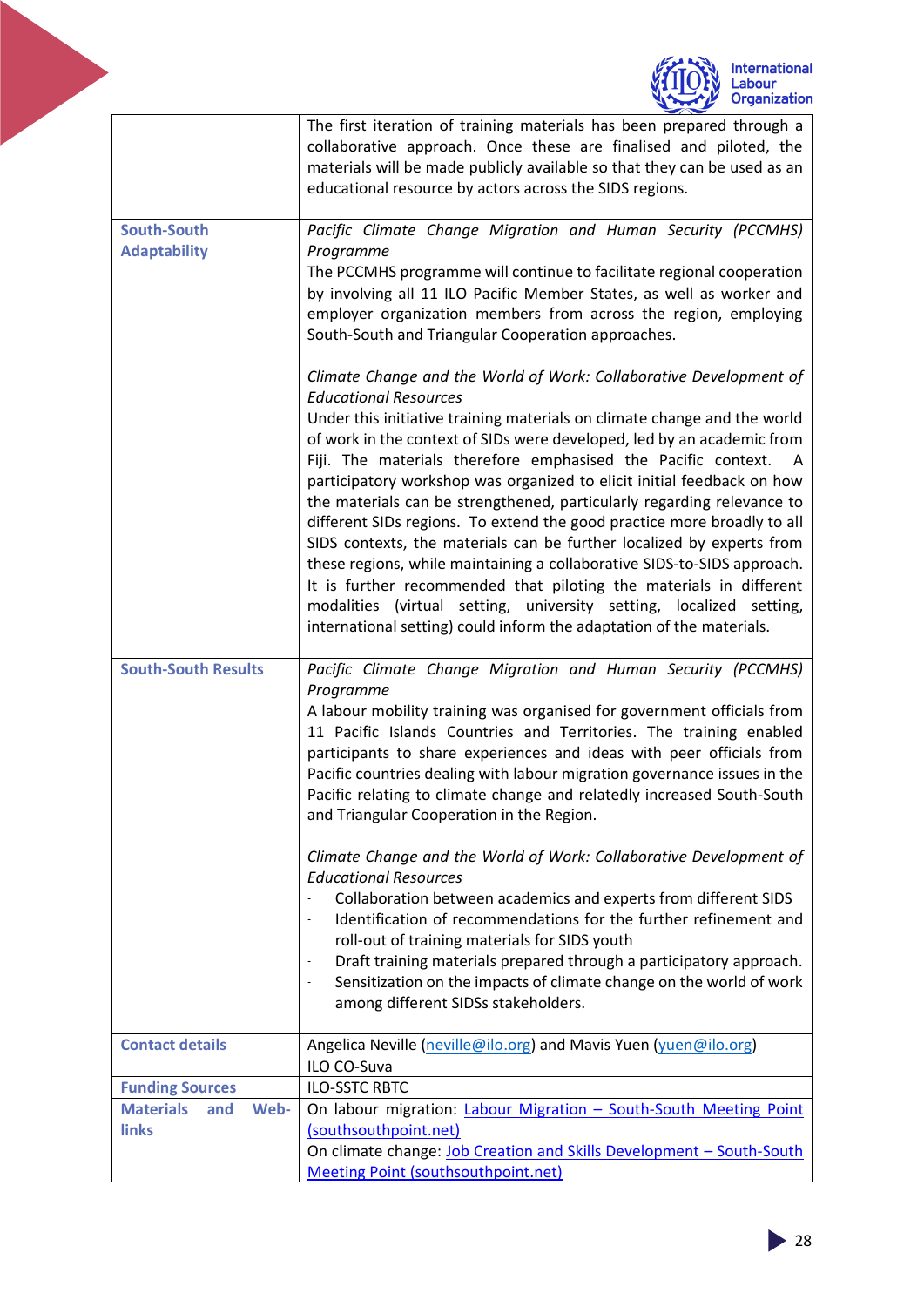



 $29$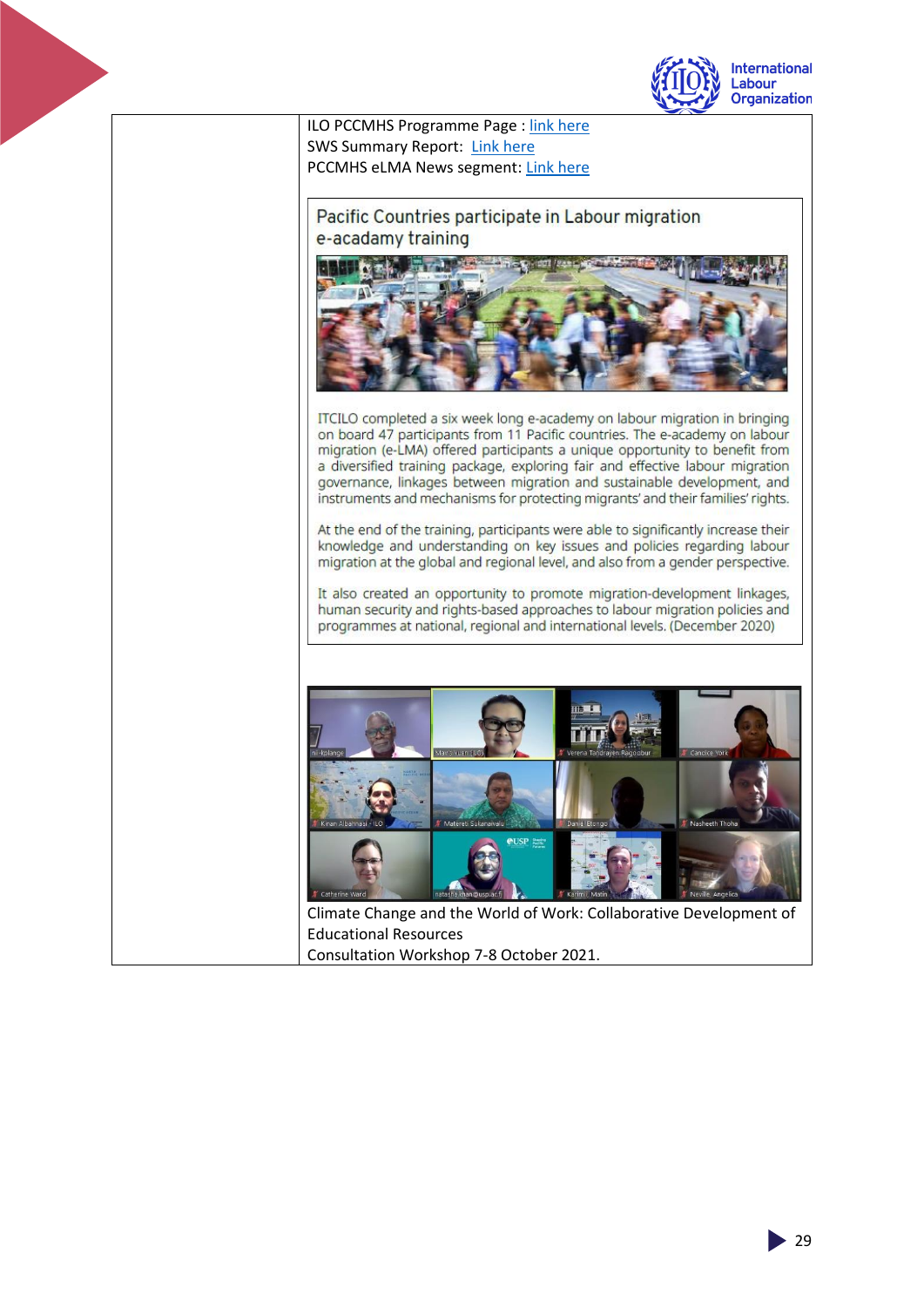

## **GOOD PRACTICE 13- EUROPE & CIS – CIS and formalisation**

**Author's name**: Ramiro Pizarro, Chief Technical Adviser, DWT/CO-Moscow

**Institution**: Decent Work Team and Country Office for Eastern Europe and Central Asia

**Title of South-South and triangular cooperation (SSTC) good practice:** Developing an integrated approach towards formalisation

**Countries involved (please add more than one country)**: Azerbaijan, Kyrgyzstan, Uzbekistan, and Tajikistan

| <b>South-South Objective (s)</b>                                                                                                            | The initiative aims to promote the development of coherent and<br>integrated strategies to facilitate the transition to formality in<br>Tajikistan, Kyrgyzstan, Uzbekistan, and Azerbaijan, through<br>knowledge exchange and mutual learning on formalisation. It<br>also seeks to encourage the assumption of the whole-<br>government approach to formalising the informal economy by<br>stimulating social dialogue within the target countries and<br>among the tripartite partners at the sub-regional level. As an<br>outcome, the initiative sought to develop roadmaps for the<br>target countries towards the integrated<br>strategies to<br>formalisation.                                                                                                                                              |
|---------------------------------------------------------------------------------------------------------------------------------------------|--------------------------------------------------------------------------------------------------------------------------------------------------------------------------------------------------------------------------------------------------------------------------------------------------------------------------------------------------------------------------------------------------------------------------------------------------------------------------------------------------------------------------------------------------------------------------------------------------------------------------------------------------------------------------------------------------------------------------------------------------------------------------------------------------------------------|
| <b>Cooperation</b><br><b>South-South</b><br><b>institutions</b><br><b>between</b><br>and<br>achieve<br>countries<br>the<br>to<br>objectives | The initiative covered Tajikistan, Kyrgyzstan, Uzbekistan,<br>and Azerbaijan since these countries demonstrate higher<br>levels of informality in the sub-region. The roadmap report<br>was developed by the DWT/CO-Moscow based on the<br>inputs received from the Ministries of Labour, trade unions<br>and employers and business membership organizations of<br>the target countries. It was followed by a series of<br>knowledge-exchange events on formalisation organized by<br>the DWT/CO-Moscow in cooperation with the ILO PARDEV<br>for the target CIS countries and between the target<br>the<br>BRICS. The<br>and<br>knowledge-exchange<br>countries<br>dialogues were attended by the representatives of the<br>tripartite partners from Tajikistan, Kyrgyzstan, Uzbekistan,<br>and Azerbaijan.      |
| of the South-<br><b>Effectiveness</b><br><b>South</b><br>learning<br>peer<br>methodological approach                                        | The two approaches were selected to guarantee the success of<br>this South-South peer learning initiative:<br>To identify and access the first-hand information on<br>1)<br>developing an integrated approach to formalisation of the<br>four selected countries, a self-assessment questionnaire<br>was distributed among the tripartite constituents. The<br>responses provided to a questionnaire informed the report<br>on the roadmaps towards formalisation.<br>To facilitate the peer-learning, a series of participatory<br>2)<br>knowledge-development exchanges were organized for the<br>tripartite partners of the selected countries (in October<br>2020 and July 2021), and with the BRICS counterparts (in<br>November-December 2021). The roadmap report created<br>the basis for the discussions. |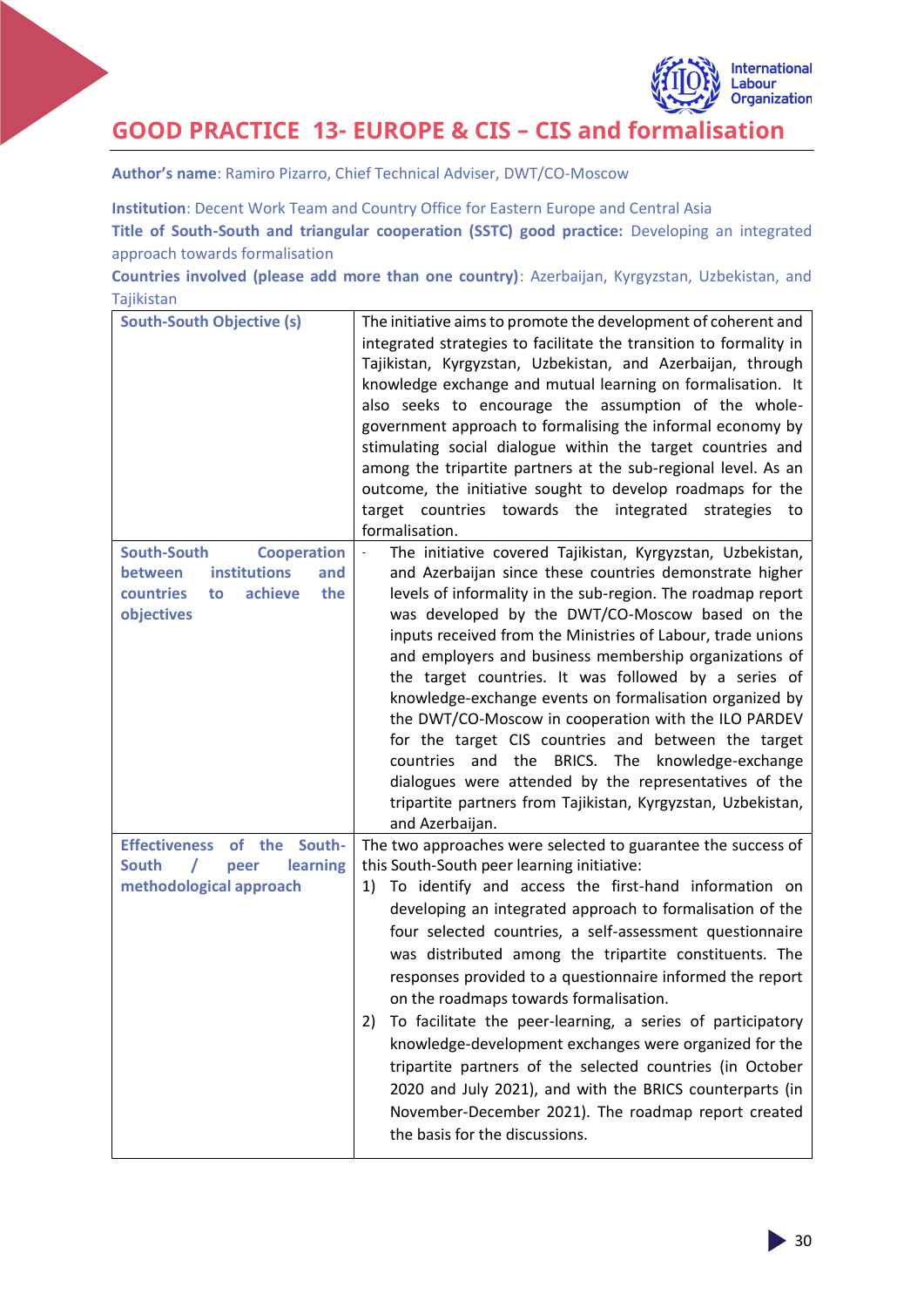|                                   | <b>International</b><br>Organization                                                                                                                                                                                                                                                                                                                                                                                                                                                                                                                                                                                                                                                                                                                                                                                                                                                                                                                                                                                                                                                                                                                                                    |
|-----------------------------------|-----------------------------------------------------------------------------------------------------------------------------------------------------------------------------------------------------------------------------------------------------------------------------------------------------------------------------------------------------------------------------------------------------------------------------------------------------------------------------------------------------------------------------------------------------------------------------------------------------------------------------------------------------------------------------------------------------------------------------------------------------------------------------------------------------------------------------------------------------------------------------------------------------------------------------------------------------------------------------------------------------------------------------------------------------------------------------------------------------------------------------------------------------------------------------------------|
| <b>Innovation</b>                 | This South-South peer learning initiative demonstrates three<br>innovative elements:<br>The knowledge exchange on formalisation was framed into<br>1)<br>an "integrated approach", thus it has, first, radically shifted<br>the discussion from "reducing informality" to "formalising<br>the economy". Secondly, it has helped to expand the<br>audience for the discussion on formalisation to social<br>partners, acknowledging their critical role in formalisation.<br>The information on the progress towards an integrated<br>2)<br>strategy to formalisation in the four target countries was<br>received firsthand by disseminating the questionnaires to<br>the tripartite partners in four target countries. That has<br>allowed setting the accurate and up-to-date grounds for<br>further discussions and peer learning.<br>The knowledge exchange was participatory, meaning that<br>3)<br>the Ministries of Labour, workers, and employers were<br>invited and encouraged to speak on an equal basis, and<br>share their experiences, successes, challenges, and lessons<br>learned in facilitating formalisation in their respective<br>countries in an integrated way. |
| <b>South-South Sustainability</b> | The sustainability of the good practice was ensured by the<br>following elements:<br>The new Uzbekistan National Employment Strategy<br>1)<br>incorporated transition to formality as one of the main<br>priorities. Its successful achievement is likely to require peer<br>learning and knowledge exchange on good practices in<br>formalisation with the countries of the sub-region.<br>The Action Plan on Formalisation in Azerbaijan sets peer<br>2)<br>learning as one of its major components.<br>The rapid assessment of the situation of the informal<br>3)<br>workers in Tajikistan builds its research seeks to capitalise<br>on the current knowledge exchange and builds its<br>methodology and data collection tools accordingly.<br>The new initiatives on formalisation in Kyrgyzstan and<br>4)<br>Uzbekistan also assume an integrated approach towards<br>formalisation of the economy and seek peer learning and<br>knowledge exchange as one of the success factors for its<br>development.                                                                                                                                                                        |
| <b>South-South Adaptability</b>   | The good practice of South-South peer learning and knowledge<br>exchange<br>developing<br>integrated<br>approach<br>on<br>an<br>to<br>formalisation has strong potential for the scale-up and<br>replication, as has already been demonstrated during the BRICS-<br>CIS dialogue. To extend the practice, the following conditions<br>should be met:<br>"Formalisation of the informal economy" should replace<br>the "reduction of informality" as a strategic objective.                                                                                                                                                                                                                                                                                                                                                                                                                                                                                                                                                                                                                                                                                                              |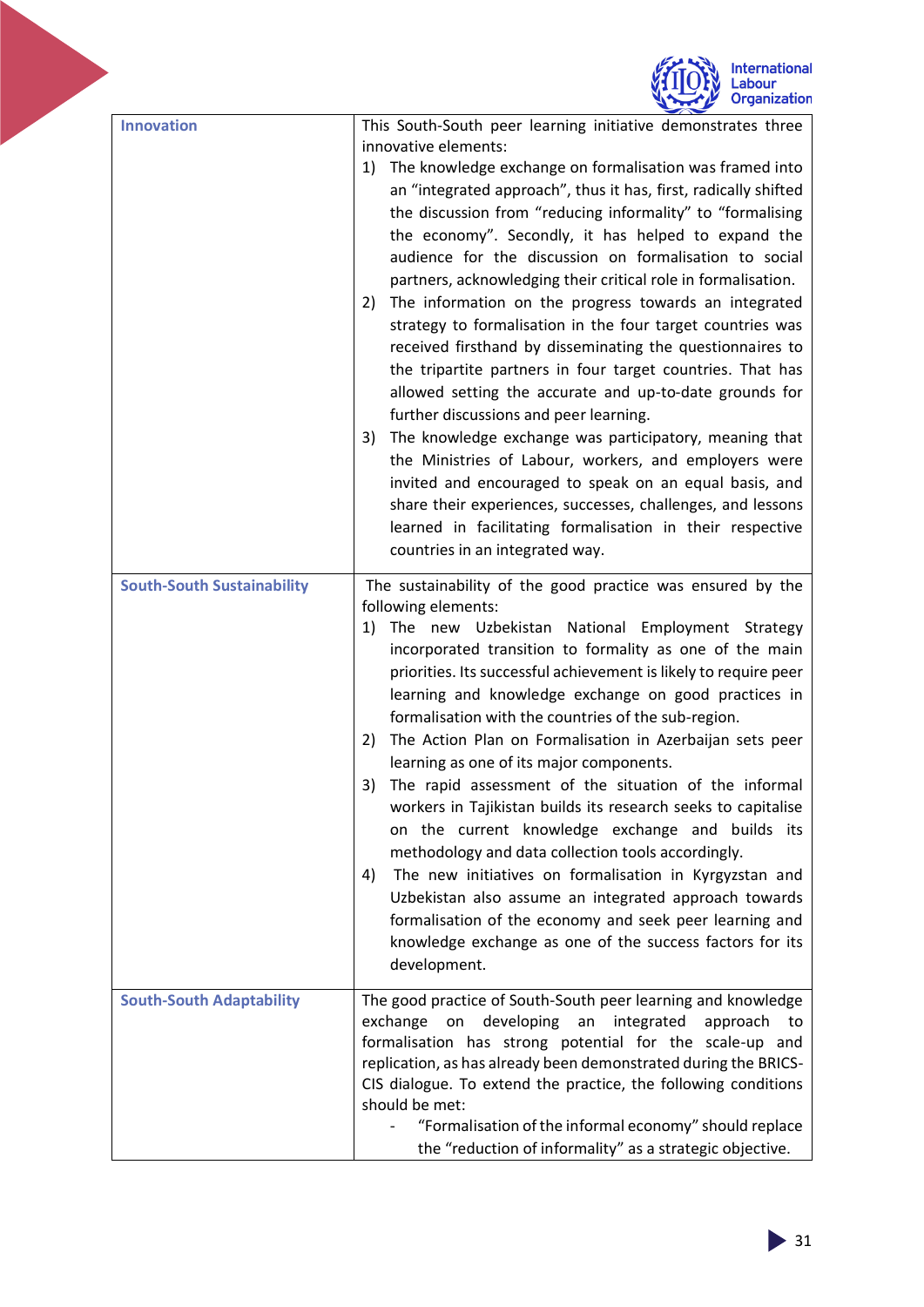<span id="page-32-0"></span>

|                                | <b>International</b><br>Organization                                                                                                                                                                                                                                                                                                                                                                                                                 |
|--------------------------------|------------------------------------------------------------------------------------------------------------------------------------------------------------------------------------------------------------------------------------------------------------------------------------------------------------------------------------------------------------------------------------------------------------------------------------------------------|
|                                | The strategic objective should be shared and equally<br>understood by the tripartite partners.<br>There should be the genuine interest of the tripartite<br>partners in the selected countries to engage in peer<br>learning and contribute to knowledge exchange on<br>formalisation.<br>There should be relevant national policies or/and action<br>plans in place to build upon and create the grounds for<br>knowledge sharing on formalisation. |
| <b>South-South Results</b>     | Enhanced knowledge of the tripartite constituents of<br>Tajikistan, Kyrgyzstan, Uzbekistan, and Azerbaijan on<br>the experiences in formalising the informal economy in<br>their peer countries.<br>Facilitated exchange of knowledge between the<br>tripartite constituents of Tajikistan, Kyrgyzstan,<br>Uzbekistan, and Azerbaijan on developing an integrated<br>approach towards formalisation.                                                 |
| <b>Contact details</b>         | Mr. Ramiro Pizarro, Chief Technical Adviser, DWT/CO-Moscow,<br>pizarro@ilo.org                                                                                                                                                                                                                                                                                                                                                                       |
| <b>Funding Sources</b>         | RBTC-SSTC                                                                                                                                                                                                                                                                                                                                                                                                                                            |
| <b>Materials and Web-links</b> | Report "Towards integrated strategy for the transition to<br>formality: Road maps for Azerbaijan, Kyrgyz Republic, Tajikistan<br>and Uzbekistan" - Link here<br>New Item "ILO Launches a Knowledge-Sharing Platform to                                                                                                                                                                                                                               |
|                                | Facilitate Transition to Formality in the Sub-Region" - full article<br><u>here</u>                                                                                                                                                                                                                                                                                                                                                                  |
|                                | New Item "CIS countries shared progress on transition to<br>formality during the inter-regional dialogue with the BRICS" -<br><b>Full article here</b>                                                                                                                                                                                                                                                                                               |
|                                | New Item "ILO supported knowledge exchange on formalisation<br>between BRICS and CIS" - Full article here<br>The BRICS-CIS page can also be found here: <b>BRICS-South-South</b><br><b>Meeting Point (southsouthpoint.net)</b>                                                                                                                                                                                                                       |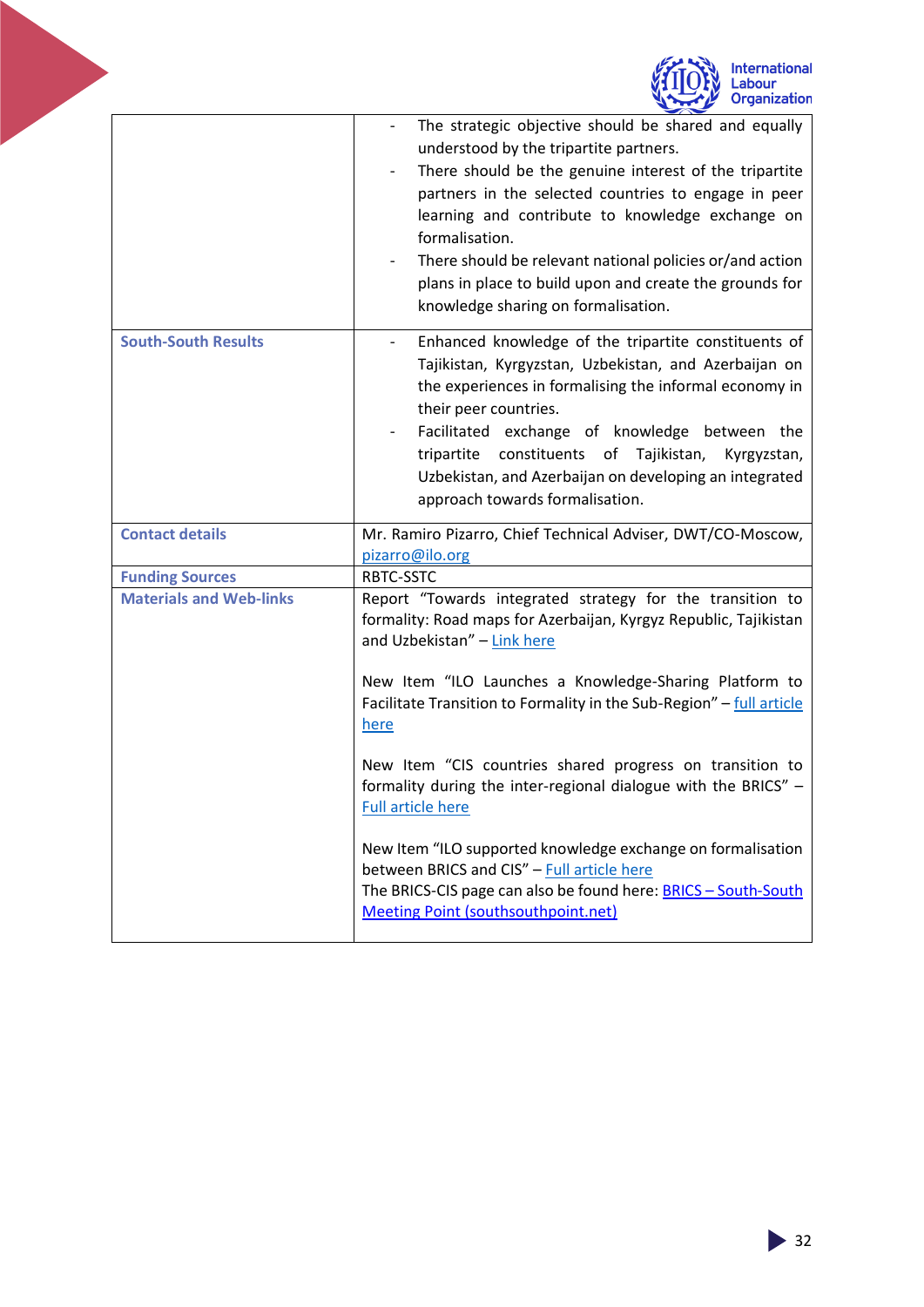

## **GOOD PRACTICE 14 – EUROPE & CIS– Turkey-Colombia refugees**

**Author's name**: ILO-Turkey/ILO-Colombia **Institution**: ILO

**Title of South-South and triangular cooperation (SSTC) good practice:** Strengthening the humanitarian-development nexus through the promotion of decent work in refugee and mixed migration contexts: A south-south triangular cooperation (SSTC) initiative between Turkey and Colombia

| Countries involved (please add more than one country): Turkey and Colombia |  |  |  |  |  |
|----------------------------------------------------------------------------|--|--|--|--|--|
|----------------------------------------------------------------------------|--|--|--|--|--|

| <b>South-South Objective (s)</b>                                                                                                     | To provide tripartite partners from Turkey and Colombia a<br>platform to exchange knowledge and experiences on how to<br>promote access to decent work for migrants and refugees in<br>countries affected by large-scale displacement.                                                                                                                                                                                                                                                                                                                                                                                                                                                                                                                                                                                                                                                                                  |  |  |
|--------------------------------------------------------------------------------------------------------------------------------------|-------------------------------------------------------------------------------------------------------------------------------------------------------------------------------------------------------------------------------------------------------------------------------------------------------------------------------------------------------------------------------------------------------------------------------------------------------------------------------------------------------------------------------------------------------------------------------------------------------------------------------------------------------------------------------------------------------------------------------------------------------------------------------------------------------------------------------------------------------------------------------------------------------------------------|--|--|
|                                                                                                                                      | The ILO facilitated the assessment of on-going and<br>past<br>interventions in Turkey to analyse its replicability<br>and<br>improvement in Colombia.                                                                                                                                                                                                                                                                                                                                                                                                                                                                                                                                                                                                                                                                                                                                                                   |  |  |
|                                                                                                                                      | The activity also supported tripartite partners to adopt a<br>development approach that strengthens the resilience of<br>refugees, migrants, and host communities and that complements<br>humanitarian interventions.                                                                                                                                                                                                                                                                                                                                                                                                                                                                                                                                                                                                                                                                                                   |  |  |
| South-South<br><b>Cooperation</b><br><b>institutions</b><br><b>between</b><br>and<br>countries<br>achieve<br>the<br>to<br>objectives | Tripartite constituents from Colombia and Turkey have<br>participated in the initiatives. These constituents are the<br>employer organisations, trade unions, and<br>public<br>authorities involved in labour market governance and<br>migration management.                                                                                                                                                                                                                                                                                                                                                                                                                                                                                                                                                                                                                                                            |  |  |
| South-<br><b>Effectiveness</b><br>of the<br><b>South</b><br><b>learning</b><br>$\prime$<br>peer<br>methodological approach           | Although the study visits to Turkey and Colombia were<br>$\overline{\phantom{0}}$<br>planned, the intervention modality has been revised to<br>adapt to the pandemic restrictions. A series of webinars<br>were undertaken with the support of ITC ILO, bringing<br>together tripartite partners from Turkey and Colombia to<br>assess the outcomes and results of programmes<br>implemented and policies adapted in each country to<br>promote decent work for refugees and migrants.<br>The webinars benefited from simultaneous interpretation<br>in Spanish and Turkish to facilitate exchanges among the<br>participants.<br>Participants shared their experience, lessons learnt, and<br>best practices through several parallel working group<br>sessions designed around different themes such as<br>formalisation efforts, registration of the refugees and<br>migrants, access to social protection and more. |  |  |
| <b>Innovation</b>                                                                                                                    | The most innovative feature of the SSTC between Turkey<br>$\overline{\phantom{0}}$<br>and Colombia was the ability to identify best practices that<br>can be replicated/referenced in both contexts though the<br>geographical and socio-economic differences.<br>The SSTC initiative and the online training programme<br>built on the two countries' experiences in<br>were                                                                                                                                                                                                                                                                                                                                                                                                                                                                                                                                           |  |  |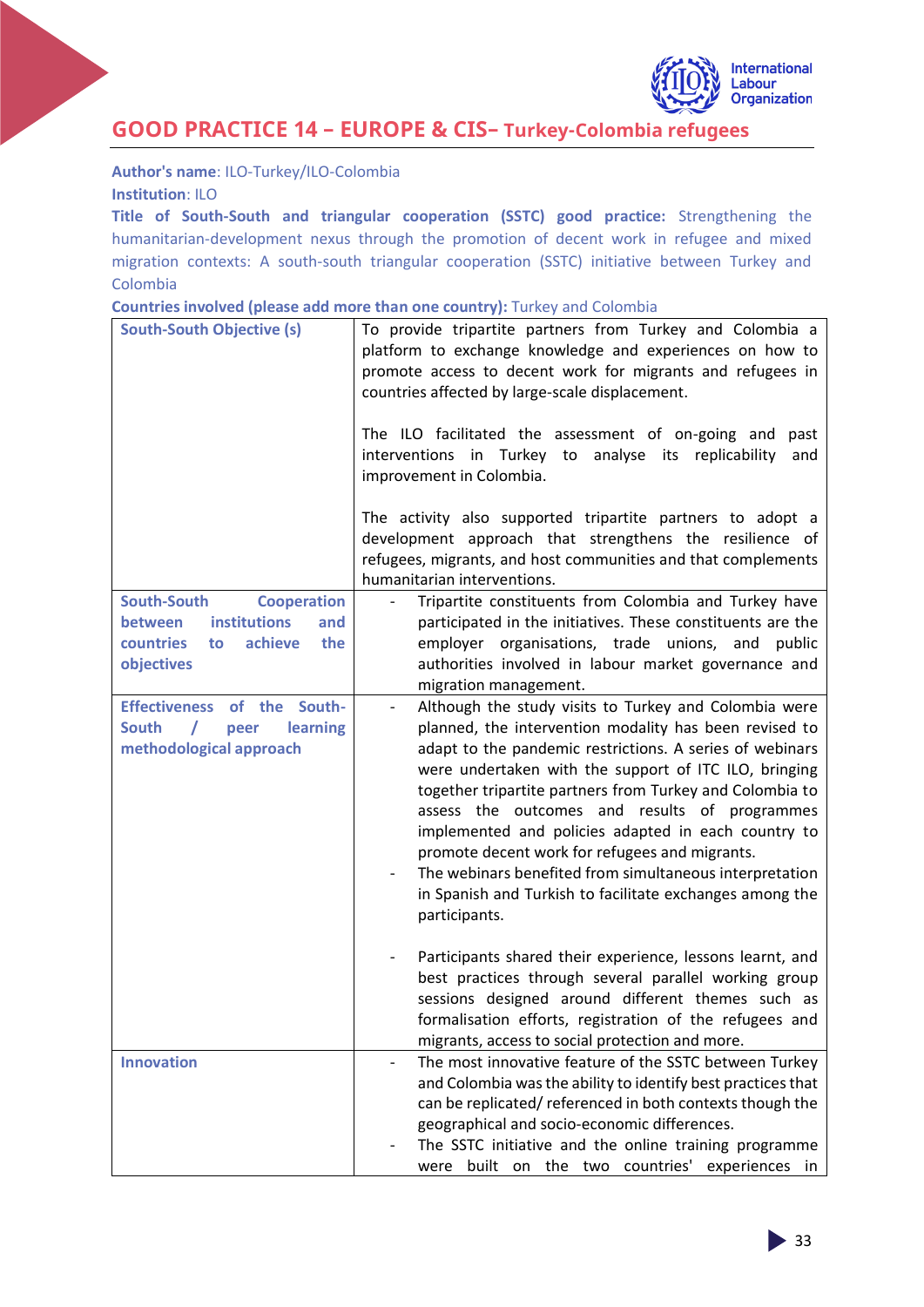<span id="page-34-0"></span>

|                                   | <b>International</b><br>abour.<br><b>Organization</b>                                                                                                                                                                                                                                                                                                                                                                                                                                                                                                                                                                                                                                                                                                        |  |
|-----------------------------------|--------------------------------------------------------------------------------------------------------------------------------------------------------------------------------------------------------------------------------------------------------------------------------------------------------------------------------------------------------------------------------------------------------------------------------------------------------------------------------------------------------------------------------------------------------------------------------------------------------------------------------------------------------------------------------------------------------------------------------------------------------------|--|
|                                   | responding to the large-scale refugee influxes and mixed<br>migratory flows. The programmes have contributed to the<br>two countries' efforts to design inclusive labour market<br>policies and COVID-19 recovery interventions.                                                                                                                                                                                                                                                                                                                                                                                                                                                                                                                             |  |
| <b>South-South Sustainability</b> | To respond to the specific requests, bilingual information<br>notes on specific programmes (such as the short-term<br>employment allowance implemented in Turkey as a<br>COVID-19 measure) were prepared. Networks among the<br>counterparts were established to ensure dialogue after<br>SSTC.<br>It should also be noted that, some of the good practices<br>shared by the respective countries will potentially be<br>implemented in the other country. However, this is a long-<br>term process, as the structures that guide employment for<br>refugees and migrants in the respective countries differ<br>and are linked to the respective countries' legal<br>frameworks.                                                                             |  |
| <b>South-South Adaptability</b>   | The dialogue can include other countries with similar<br>Jordan,<br>challenges,<br>such<br>as<br>Iraq, and<br>Lebanon.<br>Additionally, some cases could present good cases for the<br>PROSPECTS programme countries (such as Ethiopia). In<br>addition, some labour market governance practices can be<br>beneficial for countries that have experienced labour<br>migration (such as Germany).                                                                                                                                                                                                                                                                                                                                                             |  |
| <b>South-South Results</b>        | Tripartite partners in Turkey and Colombia increased their<br>role and capacity to promote access to decent work for<br>migrants and refugees, giving special attention to the<br>protection of labour rights and the promotion of social<br>cohesion between host communities and refugee and<br>migrant populations.<br>Tripartite partners in Turkey and Colombia improved their<br>knowledge and expertise to design, implement and<br>monitor inclusive employment policies strengthening the<br>supply and demand sides of the labour market thus<br>contributing to inclusive, fair, and effective development.<br>Tripartite partners in Turkey and Colombia increased<br>capacity to extend social protection coverage to migrants<br>and refugees. |  |
| <b>Contact details</b>            | Gizem Karslı, ILO Office for Turkey karsli@ilo.org                                                                                                                                                                                                                                                                                                                                                                                                                                                                                                                                                                                                                                                                                                           |  |
| <b>Funding Sources</b>            | Joel Alcocer, ITC ILO, j.alcocer@itcilo.org<br>RBTC-SSTC                                                                                                                                                                                                                                                                                                                                                                                                                                                                                                                                                                                                                                                                                                     |  |
| <b>Materials and Web-links</b>    | Labour migration                                                                                                                                                                                                                                                                                                                                                                                                                                                                                                                                                                                                                                                                                                                                             |  |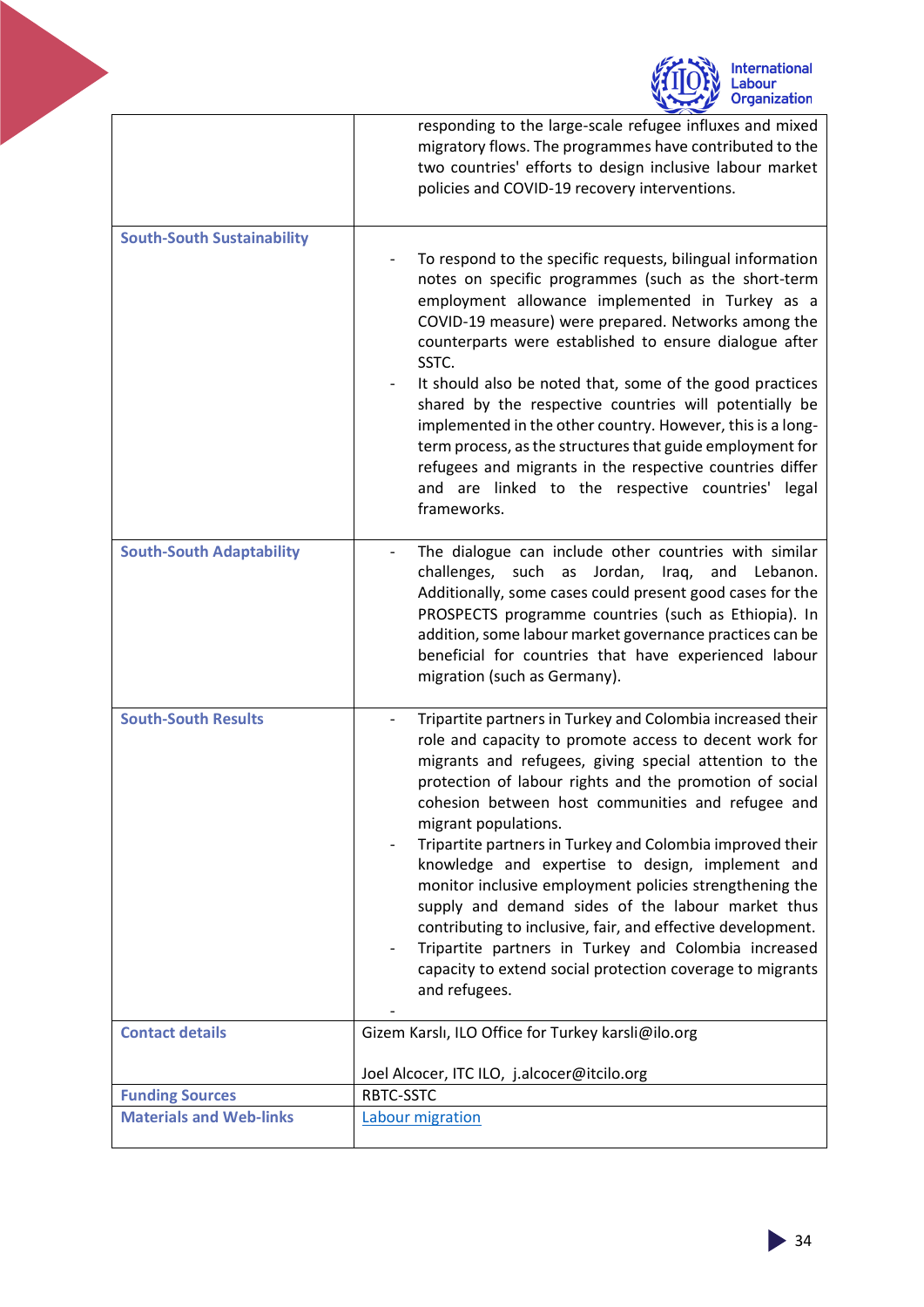

# **GOOD PRACTICE 15 – EUROPE & CIS – Peer learning in CEE**

**Author's name:** Daniela Zampini and Katarina Crnjanski-Vlajcic **Institution:** ILO

**Title of South-South and triangular cooperation (SSTC) good practice**: Peer-to -Peer review mechanism on employment policies in CEE (Non-EU member states)

**Countries involved (please add more than one country):** Western Balkans (WB-6)<sup>1</sup>, Moldova, and Ukraine

| <b>South-South Objective (s)</b><br><b>South-South</b><br><b>Cooperation</b><br><b>institutions</b><br><b>between</b><br>and<br><b>countries</b><br>achieve<br>the<br>to<br>objectives | To support the design and implementation of more inclusive<br>labour market policies in selected CEE countries through sub-<br>regional cooperation to reach those more at risk of labour<br>market exclusion. The initiative aimed at:<br>Providing an opportunity for PES<br>practitioners,<br>representatives of the ministry of labour and the social<br>partners to exchange information,<br>experiences,<br>challenges, and emerging practice in designing policies<br>and implementing service delivery models targeting<br>those most at risk of labour market exclusion.<br>Offering rapid, targeted technical<br>assistance<br>in.<br>addressing the specific recommendations and follow -<br>up actions that emerge through the peer review of<br>employment policies.<br>Extending<br>networking<br>and<br>mutual<br>learning<br>opportunities across the region.<br>PES and Ministries in charge of labour and employment<br>assisted in sharing good practices, preparing technical<br>implementing<br>reports,<br>and<br>new<br>interventions<br>elaborated through peer-to-peer support. Countries<br>involved include: WB-6, Moldova, and Ukraine |
|----------------------------------------------------------------------------------------------------------------------------------------------------------------------------------------|--------------------------------------------------------------------------------------------------------------------------------------------------------------------------------------------------------------------------------------------------------------------------------------------------------------------------------------------------------------------------------------------------------------------------------------------------------------------------------------------------------------------------------------------------------------------------------------------------------------------------------------------------------------------------------------------------------------------------------------------------------------------------------------------------------------------------------------------------------------------------------------------------------------------------------------------------------------------------------------------------------------------------------------------------------------------------------------------------------------------------------------------------------------------|
| <b>Effectiveness</b><br>of the<br>South-<br><b>South</b><br>$\prime$<br>learning<br>peer<br>methodological approach                                                                    | The initiative used the following methodologies: Sub-<br>regional cooperation as the overall framework, peer-to-<br>peer learning, and peer assistance.                                                                                                                                                                                                                                                                                                                                                                                                                                                                                                                                                                                                                                                                                                                                                                                                                                                                                                                                                                                                            |
| <b>Innovation</b>                                                                                                                                                                      | participation of EU<br>involvement and<br>The<br><b>PES</b><br>representatives in the peer learning supported peer<br>assistance through triangular cooperation.<br>Digitization of training packages and creation of an on-<br>line Learning Journey for CEE Public Employment<br>Services                                                                                                                                                                                                                                                                                                                                                                                                                                                                                                                                                                                                                                                                                                                                                                                                                                                                        |
| <b>South-South Sustainability</b>                                                                                                                                                      | The utilization of municipality $-$ to $-$ municipality<br>cooperation<br>for<br>the<br>implementation<br>of<br>Local<br>Employment Partnerships (LEP).                                                                                                                                                                                                                                                                                                                                                                                                                                                                                                                                                                                                                                                                                                                                                                                                                                                                                                                                                                                                            |
| <b>South-South Adaptability</b>                                                                                                                                                        | The access to tailor -made technical assistance for the<br>improvement of services, programme, and service                                                                                                                                                                                                                                                                                                                                                                                                                                                                                                                                                                                                                                                                                                                                                                                                                                                                                                                                                                                                                                                         |

<sup>&</sup>lt;sup>1</sup> WB-6 refers to the following 6 economies in the Western Balkans: Albania, Bosnia and,Hergovina, Kosovo, Montenegro, North Macedonia, Serbia. All references to Kosovo shall be understood within the context of UNSCR 1244.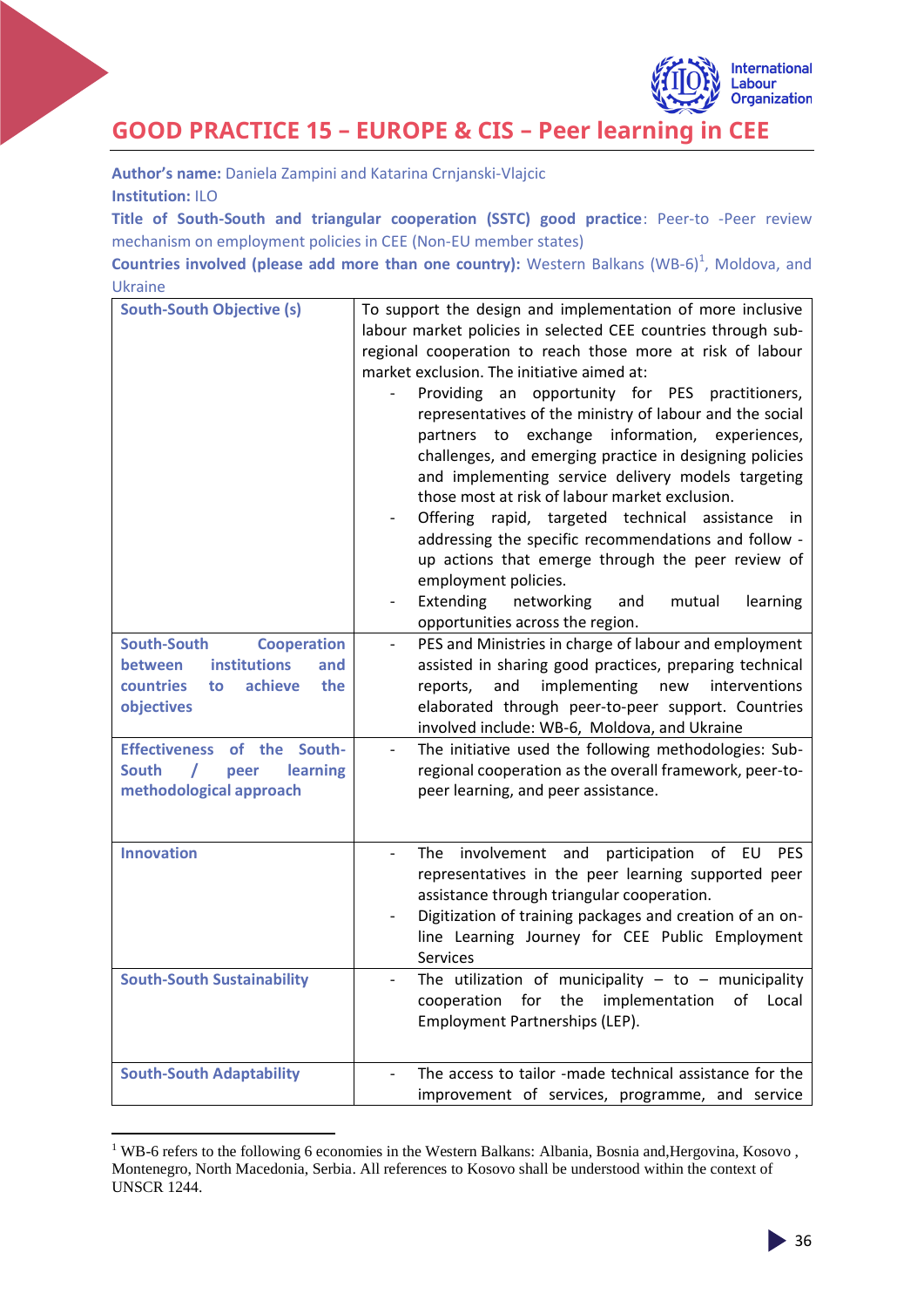<span id="page-36-0"></span>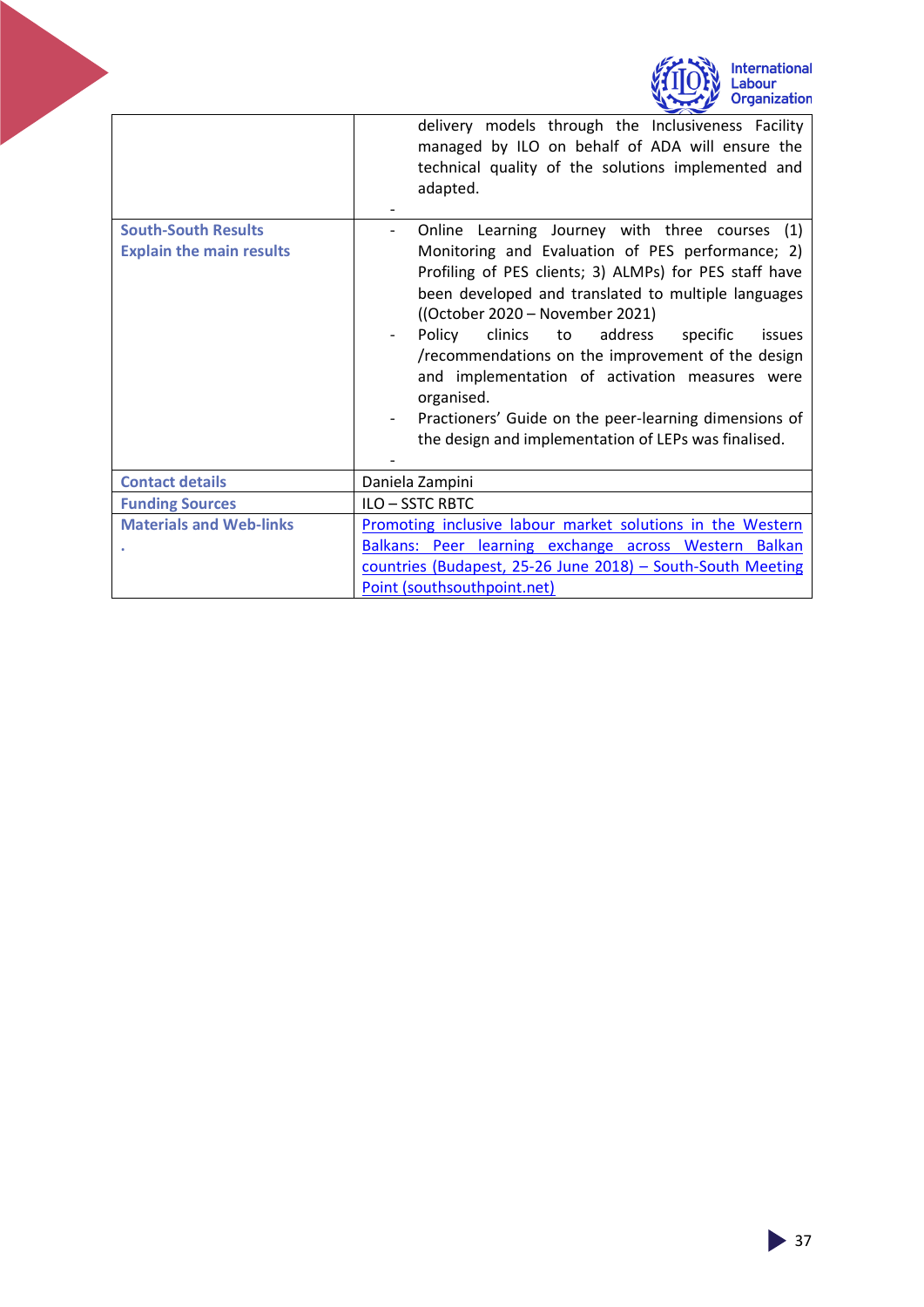**GOOD PRACTICE 16 – ARAB STATES- Skills V Fair MENA**

**Author's name**: Skills and Employability Specialists for Arab States and North Africa

#### **Institution**: ILO

**Title of South-South and triangular cooperation (SSTC) good practice**: What Skills for the Future of Work in the Middle East and North Africa Region? A South-South tripartite consultation with a focus on job rich sectors.

**Countries involved (please add more than one country)**: Lebanon, Jordan, Iraq, Egypt as well as Morocco.

| <b>South-South Objective (s)</b>                                                                                                     | The initiative promoted the ILO Centenary Declaration with a<br>strong focus on Skills development, through peer learning<br>between Middle Eastern and North African constituents - at<br>national and sector levels. Some countries have progressed faster<br>than others in terms of technology and structured skills<br>development systems; they were able to share experiences and<br>promoted models that have proved to work in the region.                                                                                                              |
|--------------------------------------------------------------------------------------------------------------------------------------|------------------------------------------------------------------------------------------------------------------------------------------------------------------------------------------------------------------------------------------------------------------------------------------------------------------------------------------------------------------------------------------------------------------------------------------------------------------------------------------------------------------------------------------------------------------|
| <b>South-South</b><br><b>Cooperation</b><br>institutions<br>and<br><b>between</b><br>achieve<br>countries<br>the<br>to<br>objectives | Participants included Government representatives (Ministries of<br>Labour and relevant line ministries), representatives of social<br>partners at national and sector levels, and youth networks, they<br>were able to: (a) review the implications of technological and<br>other changes (including COVID 19) on jobs and skills in targeted<br>job rich sectors; (b) organize participants around national round<br>tables to assess their national performance against the criteria of<br>the readiness assessment that is currently being piloted in Jordan. |
| Effectiveness of the South-<br><b>South</b><br>learning<br>$\prime$<br>peer<br>methodological approach                               | A two-day regional tripartite consultation workshop focusing on<br>the skills needed in the future of Work in the MENA region and<br>possibly other selected countries in Africa with a focus on job rich<br>sectors was organized to facilitate knowledge exchange. The<br>sectors involved included agriculture, construction, garment,<br>chemicals, health.                                                                                                                                                                                                  |
| <b>Innovation</b>                                                                                                                    | The initiative actively involved the private sector in the<br>discussions and increased focused on promoting partnerships<br>between countries and constituents, for knowledge sharing and<br>peer support.                                                                                                                                                                                                                                                                                                                                                      |
| <b>South-South Sustainability</b>                                                                                                    | The initiative focused on the on lifelong learning, specifically on:<br>"promoting the acquisition of skills, competencies and<br>qualifications for all workers throughout their working lives as a<br>joint responsibility of governments and social partners to:<br>address existing and anticipated skills gaps through SSTC.                                                                                                                                                                                                                                |

International Labour **Organization**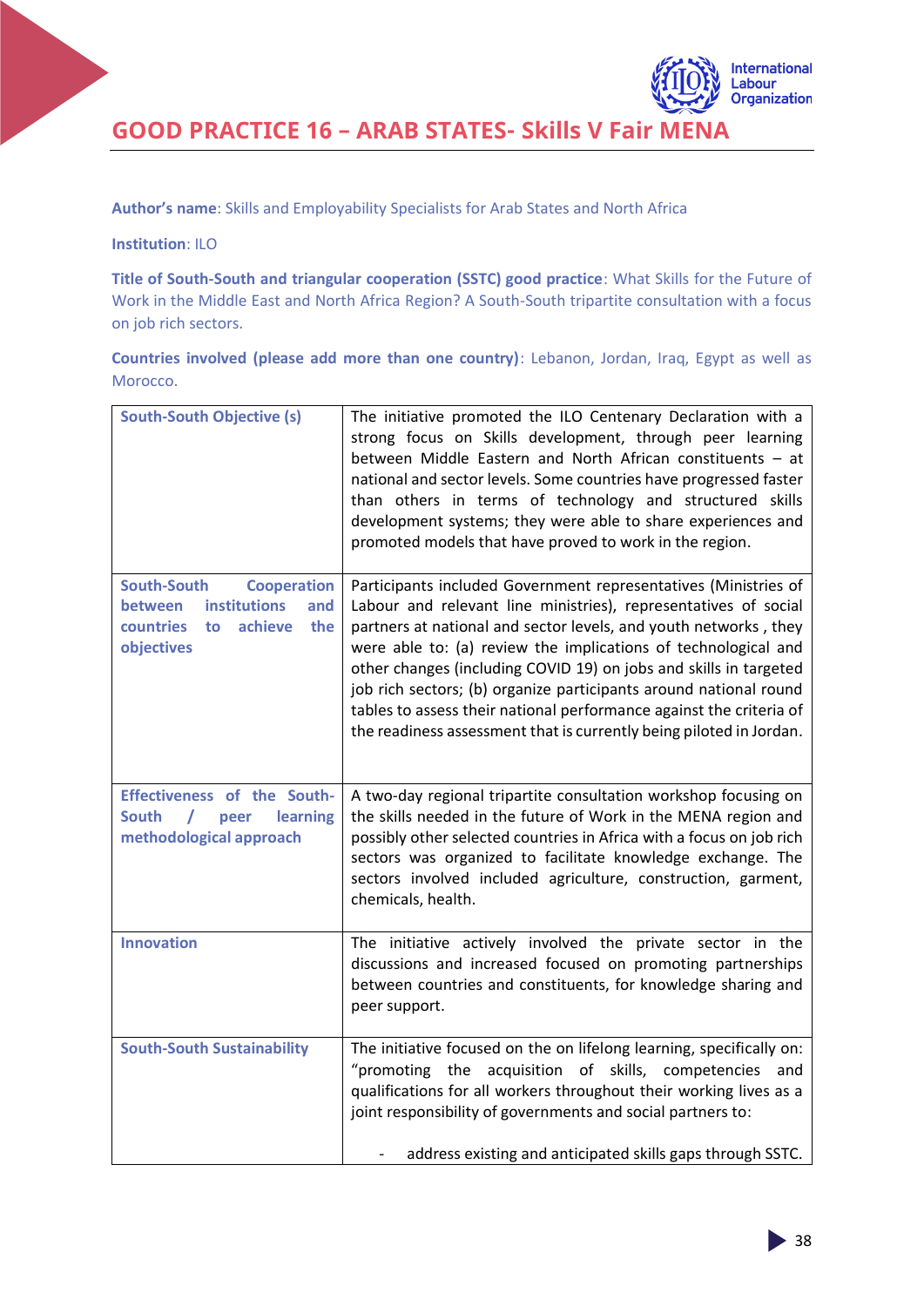

<span id="page-38-0"></span>

|                                 | pay particular attention to ensuring that education and<br>training systems are responsive to labour market needs,<br>considering the evolution of work; and<br>enhance workers' capacity to make use of the<br>opportunities available for decent work"                                                                                                                                                                                                                                                                                                                                                                              |
|---------------------------------|---------------------------------------------------------------------------------------------------------------------------------------------------------------------------------------------------------------------------------------------------------------------------------------------------------------------------------------------------------------------------------------------------------------------------------------------------------------------------------------------------------------------------------------------------------------------------------------------------------------------------------------|
| <b>South-South Adaptability</b> | The countries in focus also included those under the<br>PROSPECTS partnership in MENA, i.e., Lebanon, Jordan,<br>Iraq, Egypt as well as Morocco, this will ensure<br>adaptability given the support given under the<br>PROSPECTS project.                                                                                                                                                                                                                                                                                                                                                                                             |
| <b>South-South Results</b>      | 40 representatives of workers, employers (from national<br>and sector levels) and governments (Ministries of labour<br>and ministries dealing with the particular sectors in focus)<br>of five MENA countries - Jordan, Lebanon, Iraq, Egypt,<br>Morocco and possibly other selected countries from<br>Africa were able to improved their understanding of the<br>technological and other changes affecting job rich<br>sectors, the impact of COVID 19 on the contents and<br>organization of work, the new skills that are required, and<br>the importance of an innovative policy framework for a<br>human centred future of work. |
| <b>Contact details</b>          | Skills and Employability Specialists for Arab States and North<br>Africa                                                                                                                                                                                                                                                                                                                                                                                                                                                                                                                                                              |
| <b>Funding Sources</b>          | ILO-SSTC RBTC                                                                                                                                                                                                                                                                                                                                                                                                                                                                                                                                                                                                                         |
| <b>Materials and Web-links</b>  |                                                                                                                                                                                                                                                                                                                                                                                                                                                                                                                                                                                                                                       |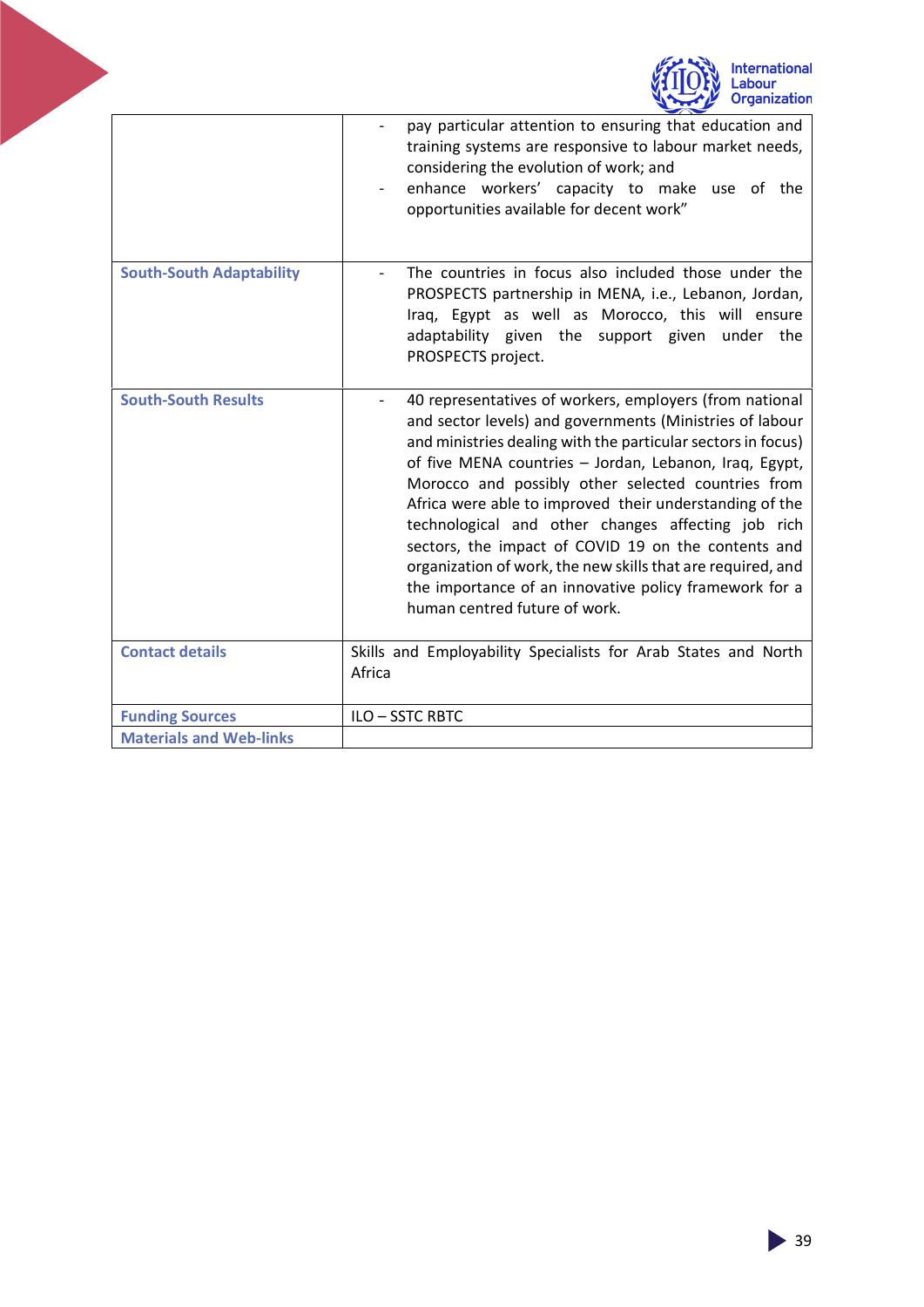**GOOD PRACTICE 17 – ARAB STATES – Media and SSTC** 

#### **Author's name**: Salwa Kanaana

#### **Institution:** ILO

**Title of South-South and triangular cooperation (SSTC) good practice**: Promoting a Human -Centred Approach to Reporting on the future of work and communicating ILO Results in the Arab Region: A South -South and Triangular Initiative

**Countries involved (please add more than one country)**: UAE, Saudi Arabia, Kuwait, Lebanon, Jordan, and Iraq

| <b>South-South Objective (s)</b><br><b>South-South</b><br><b>Cooperation</b>                            | To build a generation of journalists who are knowledgeable on<br>the ILO's human centred approach to achieving its social justice<br>and decent work mandate; on its knowledge and results on<br>labour standards and rights, and on the centrality of decent<br>work to successful economic, social, and environmental policies<br>and realization of the SDGs of the 2030 Agenda. It will also<br>contribute strengthening ILO's position as a global centre of<br>excellence for knowledge on the world of work.<br>The ILO worked collaboratively with different academic, |
|---------------------------------------------------------------------------------------------------------|--------------------------------------------------------------------------------------------------------------------------------------------------------------------------------------------------------------------------------------------------------------------------------------------------------------------------------------------------------------------------------------------------------------------------------------------------------------------------------------------------------------------------------------------------------------------------------|
| <b>institutions</b><br><b>between</b><br>and<br>achieve<br>countries<br>to<br>the<br>objectives         | policy, civil society, and media institutions to implement<br>the fellowship program.                                                                                                                                                                                                                                                                                                                                                                                                                                                                                          |
| South-<br><b>Effectiveness</b><br>of the<br><b>South</b><br>learning<br>peer<br>methodological approach | The initiative promoted a human centered approach to<br>reporting on the FoW in the Arab states through peer<br>learning. It also created a platform for knowledge<br>development and exchange among communication<br>practioners on labour standards and FPR, and on the<br>centrality of decent work to successful economic, social,<br>and environmental policies and realisation of the SDGs<br>and the 2030 Agenda.                                                                                                                                                       |
| <b>Innovation</b>                                                                                       | The group of experts provided technical and editorial<br>support and mentorship to the participants throughout<br>their fellowship and specifically in producing their media<br>reports, to ensure they accurately reflected the ILO<br>mandate and adhere to the guidelines provided during<br>the workshop.                                                                                                                                                                                                                                                                  |
| <b>South-South Sustainability</b>                                                                       | The reports produced by the journalists were widely<br>publicized by the ILO ROAS on all communication<br>platforms, thus promoting ILO results to numerous<br>stakeholders.<br>Journalism fellows passed on their knowledge to peers<br>across media organizations in their countries and<br>positively influenced the journalistic narrative on world                                                                                                                                                                                                                        |

International Labour **Organization**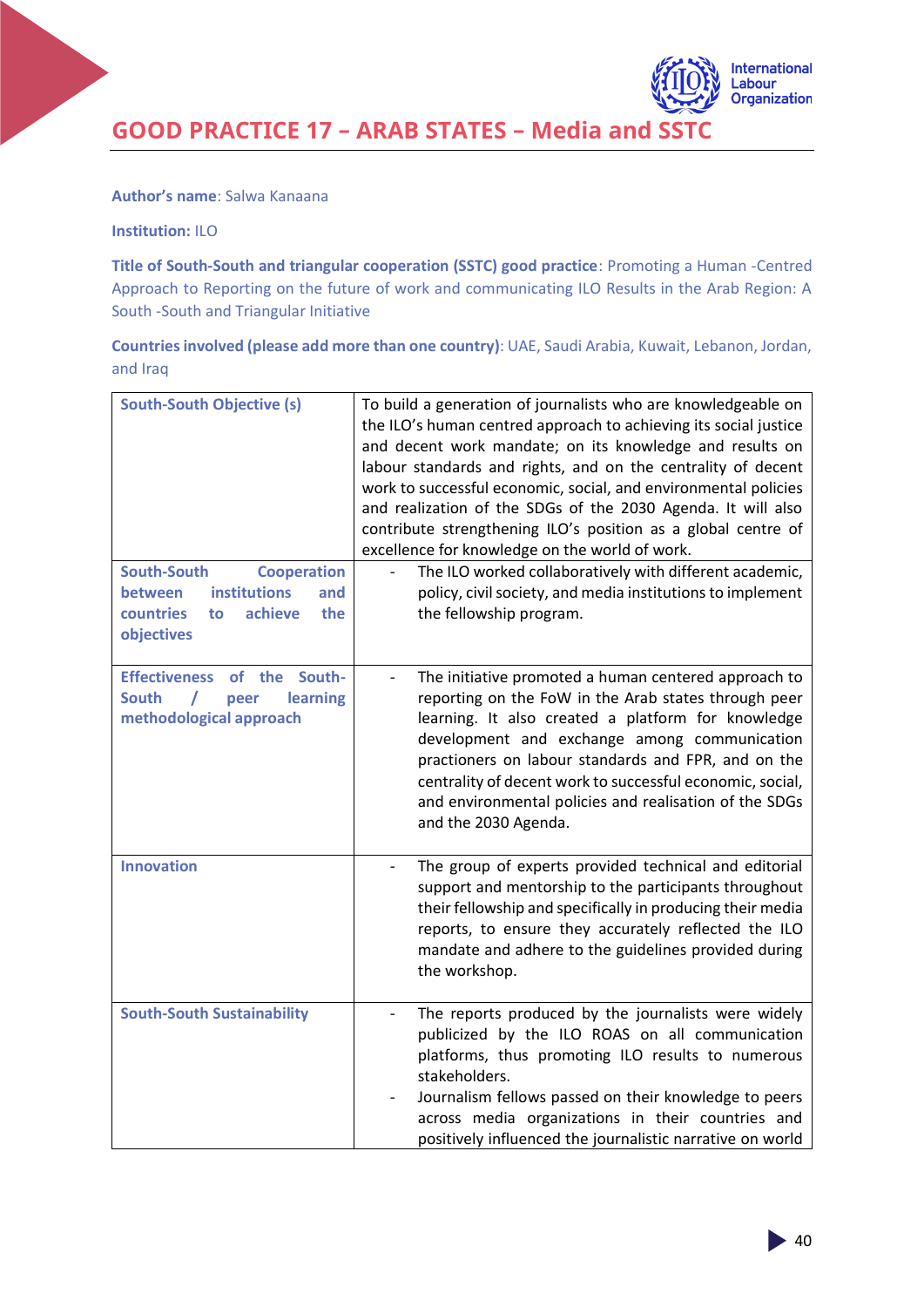

|                                 | - of Work issues, multiplying the benefits of the<br>knowledge and experience they gained.                                                                                                                                                                                                                                                                                                                                                        |
|---------------------------------|---------------------------------------------------------------------------------------------------------------------------------------------------------------------------------------------------------------------------------------------------------------------------------------------------------------------------------------------------------------------------------------------------------------------------------------------------|
| <b>South-South Adaptability</b> | The initiative allowed the countries to learn from<br>experience, replicate the good practices, while adapting<br>the experience of other countries in reporting on future<br>of work issues.                                                                                                                                                                                                                                                     |
| <b>South-South Results</b>      | A two-day intensive training and peer learning<br>workshop was conducted by media organizations and<br>supported by ILO technical specialist.<br>Production of different media materials (in-depth<br>reports/articles/videos/blogs) were<br>published<br>-in<br>respective organizations.<br>Successful<br>implementation<br>of the<br>mentorship<br>programme supported by relevant academic, policy,<br>civil society, and media institutions. |
| <b>Contact details</b>          | Kanaana – Regional Communication and<br>Salwa<br>public<br>information Officer.                                                                                                                                                                                                                                                                                                                                                                   |
| <b>Funding Sources</b>          | ILO SSTC - RBTC for Arab states.                                                                                                                                                                                                                                                                                                                                                                                                                  |
| <b>Materials and Web-links</b>  | ILO article: ILO fellowship equips Arab journalists to<br>better report on labour market issues                                                                                                                                                                                                                                                                                                                                                   |
|                                 | ILO press release: Press Release: New guidelines for<br>ethical reporting on labour market issues in the Arab<br>region                                                                                                                                                                                                                                                                                                                           |
|                                 | ILO video: Arab Journalists connect for a more robust and<br>human-centred approach to labour market reporting                                                                                                                                                                                                                                                                                                                                    |
|                                 | Products prepared by the journalists as part of their<br>participation in the Fellowship:                                                                                                                                                                                                                                                                                                                                                         |
|                                 | Repercussions of the financial crisis on the<br>relationship between employers and domestic<br>workers in Lebanon by Rida Hariri                                                                                                                                                                                                                                                                                                                  |
|                                 | Lebanon's teachers: collective failure and individual<br>attempts at survival by Rida Hariri                                                                                                                                                                                                                                                                                                                                                      |
|                                 | "Work we invented ourselves": circumventing<br>closed paths in Lebanon by Sabah Jalloul                                                                                                                                                                                                                                                                                                                                                           |
|                                 | The women who work in Lebanon's health sector:<br>the heavy burden of confronting Covid-19 amidst<br>the collapse of the country By Sabah Jalloul                                                                                                                                                                                                                                                                                                 |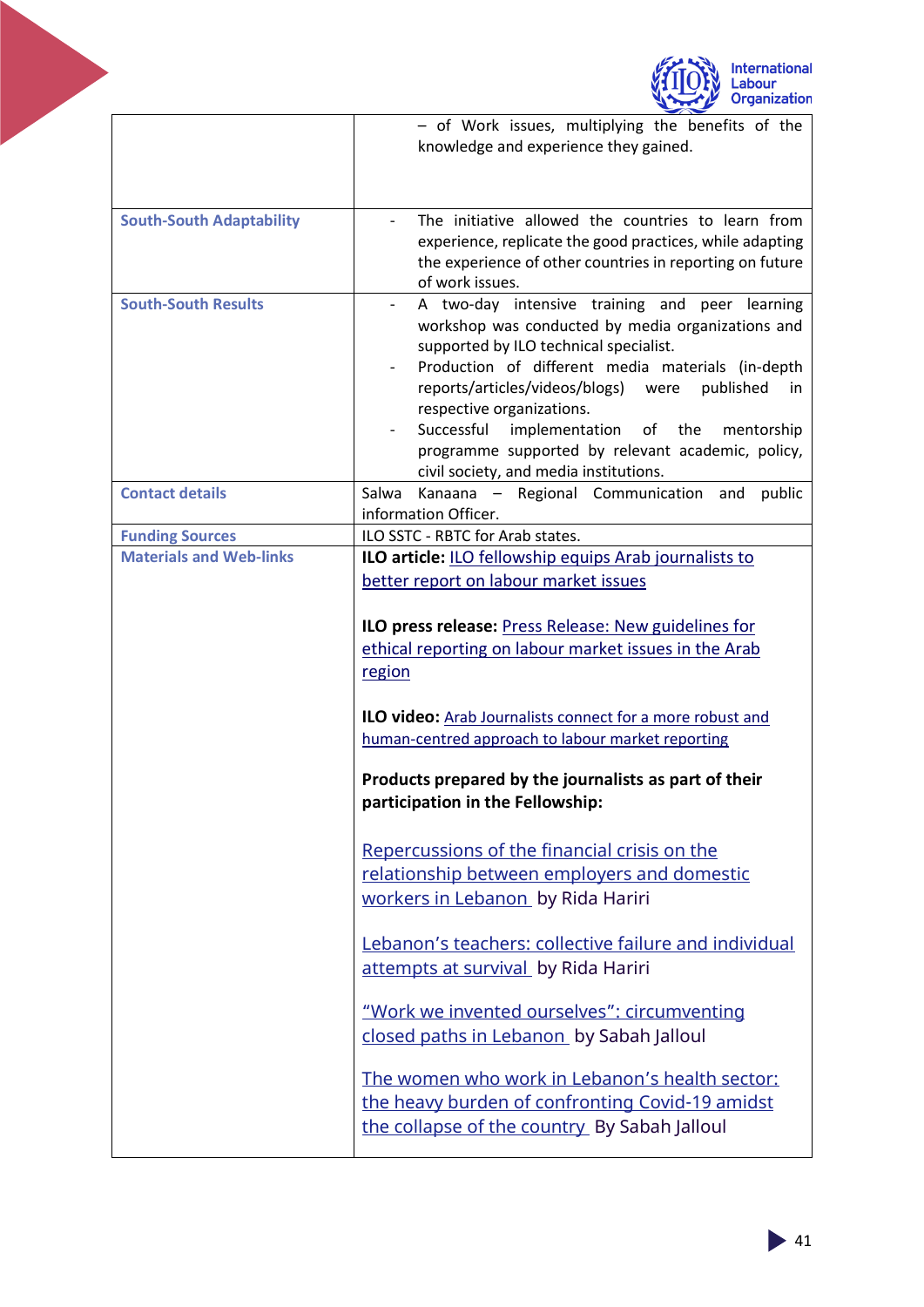

**International** Labour **Organization** 

[A crumbling infrastructure: another aspect of the](https://raseef22.net/article/1085629-%D8%AA%D9%87%D8%A7%D9%84%D9%83-%D8%A7%D9%84%D8%A8%D9%86%D9%89-%D8%A7%D9%84%D8%AA%D8%AD%D8%AA%D9%8A%D8%A9-%D9%85%D8%B4%D9%87%D8%AF-%D8%A2%D8%AE%D8%B1-%D9%85%D9%86-%D9%85%D8%B4%D8%A7%D9%87%D8%AF-%D8%A7%D9%84%D8%A3%D8%B2%D9%85%D8%A9-%D8%A7%D9%84%D9%84%D8%A8%D9%86%D8%A7%D9%86%D9%8A%D8%A9)  [Lebanese crisis](https://raseef22.net/article/1085629-%D8%AA%D9%87%D8%A7%D9%84%D9%83-%D8%A7%D9%84%D8%A8%D9%86%D9%89-%D8%A7%D9%84%D8%AA%D8%AD%D8%AA%D9%8A%D8%A9-%D9%85%D8%B4%D9%87%D8%AF-%D8%A2%D8%AE%D8%B1-%D9%85%D9%86-%D9%85%D8%B4%D8%A7%D9%87%D8%AF-%D8%A7%D9%84%D8%A3%D8%B2%D9%85%D8%A9-%D8%A7%D9%84%D9%84%D8%A8%D9%86%D8%A7%D9%86%D9%8A%D8%A9) By Hanan Hamdan

[Revived by the economic crisis:](https://raseef22.net/article/1084367) How do workers in [local industries deal with the Lebanese crisis?](https://raseef22.net/article/1084367) By Hanan Hamdan

[Hello, how can I help you? Infringements on the](https://ammannet.net/%D8%A3%D8%AE%D8%A8%D8%A7%D8%B1/%D8%A3%D9%84%D9%88-%D9%83%D9%8A%D9%81-%D8%A8%D9%82%D8%AF%D8%B1-%D8%A3%D8%B3%D8%A7%D8%B9%D8%AF%D9%83%D8%9F)  [rights of call centre employees working from](https://ammannet.net/%D8%A3%D8%AE%D8%A8%D8%A7%D8%B1/%D8%A3%D9%84%D9%88-%D9%83%D9%8A%D9%81-%D8%A8%D9%82%D8%AF%D8%B1-%D8%A3%D8%B3%D8%A7%D8%B9%D8%AF%D9%83%D8%9F)  [home](https://ammannet.net/%D8%A3%D8%AE%D8%A8%D8%A7%D8%B1/%D8%A3%D9%84%D9%88-%D9%83%D9%8A%D9%81-%D8%A8%D9%82%D8%AF%D8%B1-%D8%A3%D8%B3%D8%A7%D8%B9%D8%AF%D9%83%D8%9F) By Afnan Abu Yahya

[When the employer decides what employees can](https://ammannet.net/%D8%A3%D8%AE%D8%A8%D8%A7%D8%B1/%D8%B9%D9%86%D8%AF%D9%85%D8%A7-%D9%8A%D9%82%D8%B1%D8%B1-%D8%B5%D8%A7%D8%AD%D8%A8-%D8%A7%D9%84%D8%B9%D9%85%D9%84-%D9%85%D8%A7-%D9%8A%D9%85%D9%83%D9%86%D9%83-%D8%A3%D9%86-%D8%AA%D9%86%D8%B4%D8%B1%D9%87-%D8%B9%D9%84%D9%89-%D8%A7%D9%84%D9%81%D9%8A%D8%B3%D8%A8%D9%88%D9%83)  [post on Facebook](https://ammannet.net/%D8%A3%D8%AE%D8%A8%D8%A7%D8%B1/%D8%B9%D9%86%D8%AF%D9%85%D8%A7-%D9%8A%D9%82%D8%B1%D8%B1-%D8%B5%D8%A7%D8%AD%D8%A8-%D8%A7%D9%84%D8%B9%D9%85%D9%84-%D9%85%D8%A7-%D9%8A%D9%85%D9%83%D9%86%D9%83-%D8%A3%D9%86-%D8%AA%D9%86%D8%B4%D8%B1%D9%87-%D8%B9%D9%84%D9%89-%D8%A7%D9%84%D9%81%D9%8A%D8%B3%D8%A8%D9%88%D9%83) by Afnan Abu Yahya

[Day workers in Jordan look towards legal](https://raseef22.net/article/1085303-%D8%A7%D9%84%D8%B1%D8%B2%D9%82-%D8%AD%D8%B3%D8%A8-%D8%A7%D9%84%D8%AD%D8%B8-%D8%A7%D9%84%D9%85%D9%8A%D8%A7%D9%88%D9%85%D9%88%D9%86-%D9%81%D9%8A-%D8%A7%D9%84%D8%A3%D8%B1%D8%AF%D9%86-%D9%8A%D8%AA%D8%B7%D9%84%D8%B9%D9%88%D9%86-%D8%A5%D9%84%D9%89-%D8%AD%D9%85%D8%A7%D9%8A%D8%A9-%D8%A7%D9%84%D9%82%D8%A7%D9%86%D9%88%D9%86)  [protection](https://raseef22.net/article/1085303-%D8%A7%D9%84%D8%B1%D8%B2%D9%82-%D8%AD%D8%B3%D8%A8-%D8%A7%D9%84%D8%AD%D8%B8-%D8%A7%D9%84%D9%85%D9%8A%D8%A7%D9%88%D9%85%D9%88%D9%86-%D9%81%D9%8A-%D8%A7%D9%84%D8%A3%D8%B1%D8%AF%D9%86-%D9%8A%D8%AA%D8%B7%D9%84%D8%B9%D9%88%D9%86-%D8%A5%D9%84%D9%89-%D8%AD%D9%85%D8%A7%D9%8A%D8%A9-%D8%A7%D9%84%D9%82%D8%A7%D9%86%D9%88%D9%86) by Mahmoud Al Sharaan

Will Jordanian training and employment [programmes lower unemployment rates?](https://raseef22.net/article/1084952-%D8%AD%D8%B5%D9%8A%D9%84%D8%A9-%D9%85%D8%B4%D8%A7%D8%B1%D9%8A%D8%B9-%D8%A7%D9%84%D8%A3%D8%B1%D8%AF%D9%86-%D9%84%D8%AE%D9%81%D8%B6-%D8%A7%D9%84%D8%A8%D8%B7%D8%A7%D9%84%D8%A9-%D8%B4%D8%A8%D8%A7%D8%A8-%D9%85%D8%AF%D9%8A%D9%88%D9%86%D9%88%D9%86-%D9%88%D8%A8%D8%B1%D8%A7%D9%85%D8%AC-%D8%AA%D8%AF%D8%B1%D9%8A%D8%A8-%D9%84%D8%A7-%D8%AA%D9%83%D8%AA%D9%85%D9%84) by Mahmoud Al Sharaan

[How has Covid-19 affected domestic work in](https://manshoor.com/society/covid-and-domestic-workers-in-kuwait/)  [Kuwait?](https://manshoor.com/society/covid-and-domestic-workers-in-kuwait/) By Salima Lebel

[Worker cities: a promising dream](https://www.alqabas.com/article/5863434-%D8%A7%D9%84%D9%85%D8%AF%D9%86-%D8%A7%D9%84%D8%B9%D9%85%D8%A7%D9%84%D9%8A%D8%A9-%D8%AD%D9%84%D9%85-%D9%88%D8%A7%D8%B9%D8%AF) By Salima Lebel

[Iraqi women at work: denied promotion and higher](https://www.irfaasawtak.com/iraq/2021/11/02/%D8%A7%D9%84%D8%B9%D8%B1%D8%A7%D9%82%D9%8A%D8%A7%D8%AA-%D9%81%D9%8A-%D8%A7%D9%84%D8%B9%D9%85%D9%84-%D8%AD%D8%B1%D9%85%D8%A7%D9%86-%D8%A7%D9%84%D8%AA%D8%B1%D9%82%D9%8A%D8%A7%D8%AA-%D9%88%D8%A7%D9%84%D9%85%D9%86%D8%A7%D8%B5%D8%A8-%D8%A7%D9%84%D8%B9%D9%84%D9%8A%D8%A7)  [positions](https://www.irfaasawtak.com/iraq/2021/11/02/%D8%A7%D9%84%D8%B9%D8%B1%D8%A7%D9%82%D9%8A%D8%A7%D8%AA-%D9%81%D9%8A-%D8%A7%D9%84%D8%B9%D9%85%D9%84-%D8%AD%D8%B1%D9%85%D8%A7%D9%86-%D8%A7%D9%84%D8%AA%D8%B1%D9%82%D9%8A%D8%A7%D8%AA-%D9%88%D8%A7%D9%84%D9%85%D9%86%D8%A7%D8%B5%D8%A8-%D8%A7%D9%84%D8%B9%D9%84%D9%8A%D8%A7) By Assad Zalzali

[Uncertain future faces millions of workers without](https://www.irfaasawtak.com/iraq/2021/09/15/%D8%B6%D9%85%D8%A7%D9%86-%D8%A7%D8%AC%D8%AA%D9%85%D8%A7%D8%B9%D9%8A-%D9%85%D8%B3%D8%AA%D9%82%D8%A8%D9%84-%D9%85%D8%AC%D9%87%D9%88%D9%84-%D9%8A%D9%88%D8%A7%D8%AC%D9%87-%D9%85%D9%84%D8%A7%D9%8A%D9%8A%D9%86-%D8%A7%D9%84%D8%B9%D9%85%D8%A7%D9%84-%D8%A7%D9%84%D8%B9%D8%B1%D8%A7%D9%82%D9%8A%D9%8A%D9%86)  [social protection in Iraq](https://www.irfaasawtak.com/iraq/2021/09/15/%D8%B6%D9%85%D8%A7%D9%86-%D8%A7%D8%AC%D8%AA%D9%85%D8%A7%D8%B9%D9%8A-%D9%85%D8%B3%D8%AA%D9%82%D8%A8%D9%84-%D9%85%D8%AC%D9%87%D9%88%D9%84-%D9%8A%D9%88%D8%A7%D8%AC%D9%87-%D9%85%D9%84%D8%A7%D9%8A%D9%8A%D9%86-%D8%A7%D9%84%D8%B9%D9%85%D8%A7%D9%84-%D8%A7%D9%84%D8%B9%D8%B1%D8%A7%D9%82%D9%8A%D9%8A%D9%86) By Assad Zalzali

[Migrant workers in Jordan: a future contingent on](http://labor-watch.net/ar/read-news/152593)  [the employer's mood](http://labor-watch.net/ar/read-news/152593) by Ahmad Malkawi

[Jordanian workers lack recognition of their right to](https://eur01.safelinks.protection.outlook.com/?url=http%3A%2F%2Flabor-watch.net%2Far%2Fread-news%2F152885&data=04%7C01%7Ckhattar%40ilo.org%7C850f83aff401449042ea08d9db4934fb%7Cd49b07ca23024e7cb2cbe12127852850%7C0%7C0%7C637781930009194157%7CUnknown%7CTWFpbGZsb3d8eyJWIjoiMC4wLjAwMDAiLCJQIjoiV2luMzIiLCJBTiI6Ik1haWwiLCJXVCI6Mn0%3D%7C3000&sdata=lNULJpZjIwGiROJiJqXRBZNw5uabSVYwpHJfSVD0i7E%3D&reserved=0)  [organize](https://eur01.safelinks.protection.outlook.com/?url=http%3A%2F%2Flabor-watch.net%2Far%2Fread-news%2F152885&data=04%7C01%7Ckhattar%40ilo.org%7C850f83aff401449042ea08d9db4934fb%7Cd49b07ca23024e7cb2cbe12127852850%7C0%7C0%7C637781930009194157%7CUnknown%7CTWFpbGZsb3d8eyJWIjoiMC4wLjAwMDAiLCJQIjoiV2luMzIiLCJBTiI6Ik1haWwiLCJXVCI6Mn0%3D%7C3000&sdata=lNULJpZjIwGiROJiJqXRBZNw5uabSVYwpHJfSVD0i7E%3D&reserved=0) by Ahmad Malkawi

[Transportation Workers in Kuwait: At the wheel,](https://www.migrant-rights.org/2021/09/transportation-workers-in-kuwait-at-the-wheel-thrown-under-the-bus/)  [thrown under the bus](https://www.migrant-rights.org/2021/09/transportation-workers-in-kuwait-at-the-wheel-thrown-under-the-bus/) By Yasmena Al Mulla

[Recruitment black market leaves domestic workers](https://eur01.safelinks.protection.outlook.com/?url=https%3A%2F%2Fwww.migrant-rights.org%2F2021%2F12%2Fa-thriving-black-market-leaves-domestic-workers-more-vulnerable-in-kuwait%2F&data=04%7C01%7Ckhattar%40ilo.org%7C850f83aff401449042ea08d9db4934fb%7Cd49b07ca23024e7cb2cbe12127852850%7C0%7C0%7C637781930009194157%7CUnknown%7CTWFpbGZsb3d8eyJWIjoiMC4wLjAwMDAiLCJQIjoiV2luMzIiLCJBTiI6Ik1haWwiLCJXVCI6Mn0%3D%7C3000&sdata=0ZsLY88UeOrrhO7e2PoLn%2Fa5r7VGWF61lRbsxMB%2BM14%3D&reserved=0)  [more vulnerable in Kuwait](https://eur01.safelinks.protection.outlook.com/?url=https%3A%2F%2Fwww.migrant-rights.org%2F2021%2F12%2Fa-thriving-black-market-leaves-domestic-workers-more-vulnerable-in-kuwait%2F&data=04%7C01%7Ckhattar%40ilo.org%7C850f83aff401449042ea08d9db4934fb%7Cd49b07ca23024e7cb2cbe12127852850%7C0%7C0%7C637781930009194157%7CUnknown%7CTWFpbGZsb3d8eyJWIjoiMC4wLjAwMDAiLCJQIjoiV2luMzIiLCJBTiI6Ik1haWwiLCJXVCI6Mn0%3D%7C3000&sdata=0ZsLY88UeOrrhO7e2PoLn%2Fa5r7VGWF61lRbsxMB%2BM14%3D&reserved=0) By Yasmena Al Mulla

[The effect of changes in the Lebanese labour market](https://www.al-akhbar.com/Community/315889/%D8%B3%D9%88%D9%82-%D8%A7%D9%84%D8%B9%D9%85%D9%84-%D9%81%D9%8A-%D9%84%D8%A8%D9%86%D8%A7%D9%86-%D8%A7%D9%84%D8%AA%D8%B3%D9%83%D9%8A%D8%AC-%D9%85%D8%B1%D8%AD%D9%84%D9%8A-%D8%A7--%D9%88%D9%84%D8%A7-%D8%A3%D8%B9%D9%85%D8%A7%D9%84-%D8%A5%D9%84%D9%89-%D8%A3%D8%AC%D9%84-%D8%BA%D9%8A%D8%B1-%D9%85%D8%B3%D9%85-%D9%89)  [on jobs and unemployment](https://www.al-akhbar.com/Community/315889/%D8%B3%D9%88%D9%82-%D8%A7%D9%84%D8%B9%D9%85%D9%84-%D9%81%D9%8A-%D9%84%D8%A8%D9%86%D8%A7%D9%86-%D8%A7%D9%84%D8%AA%D8%B3%D9%83%D9%8A%D8%AC-%D9%85%D8%B1%D8%AD%D9%84%D9%8A-%D8%A7--%D9%88%D9%84%D8%A7-%D8%A3%D8%B9%D9%85%D8%A7%D9%84-%D8%A5%D9%84%D9%89-%D8%A3%D8%AC%D9%84-%D8%BA%D9%8A%D8%B1-%D9%85%D8%B3%D9%85-%D9%89) by Raheel Dandash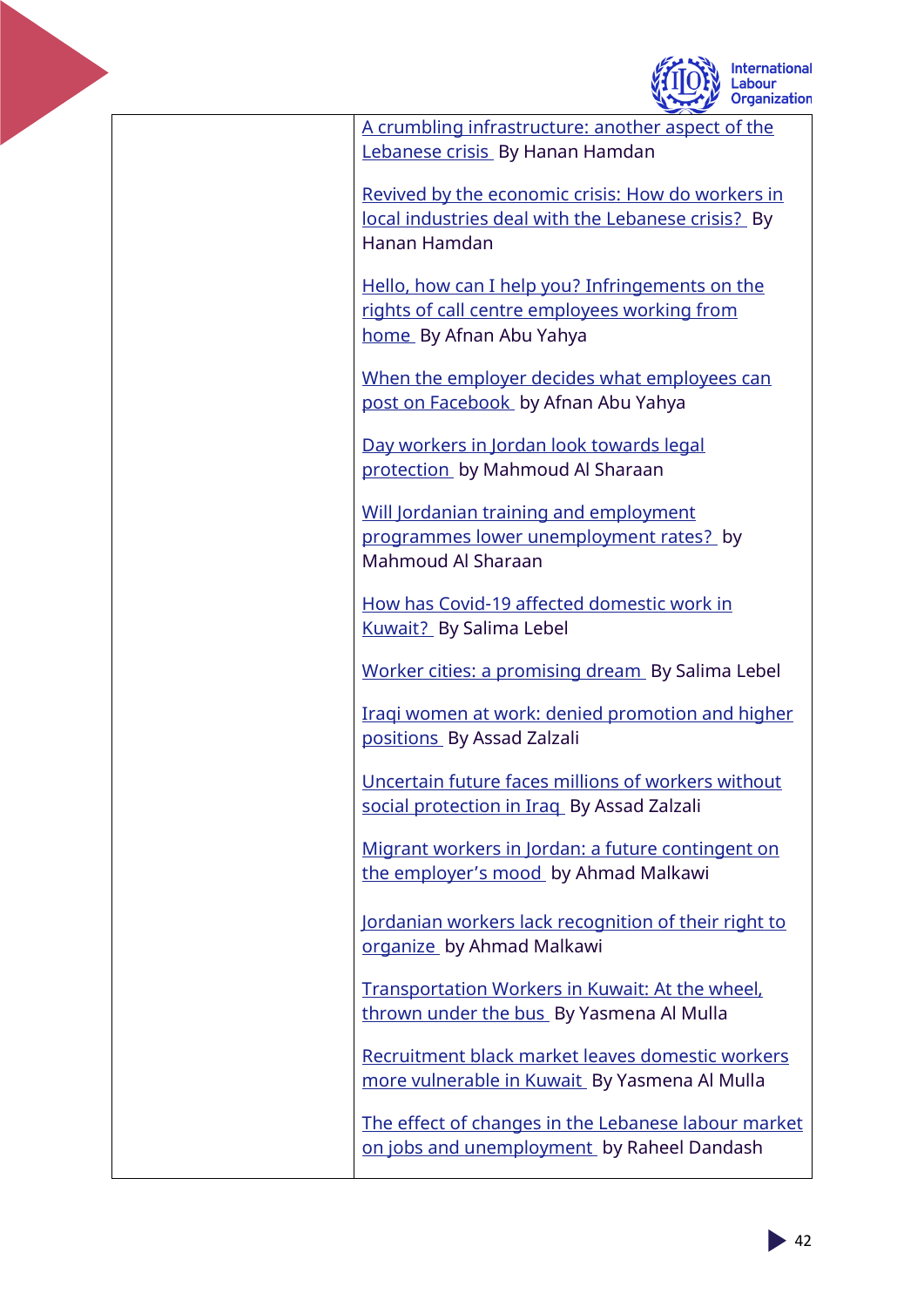

[Syrian refugee women fleeing war face exploitation](https://daraj.com/81520/)  [and harassment b](https://daraj.com/81520/)y Sanar Hasan [Women take on leadership roles in Kuwait](https://www.youtube.com/watch?v=3I-NN5sykpk) by

<span id="page-42-0"></span>Abdallah Al Solah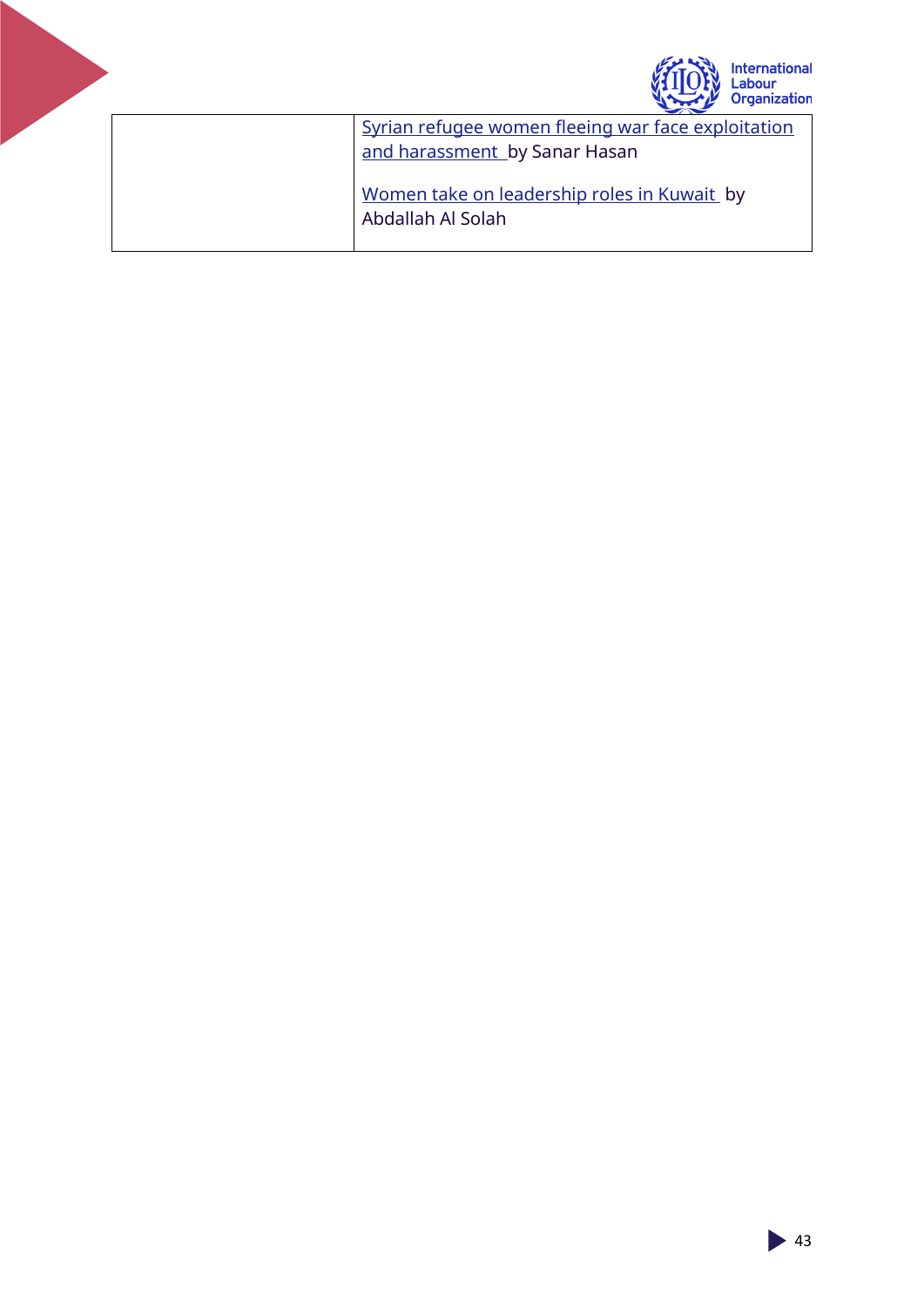International Labour **Organization** 

**GOOD PRACTICE 18 – ARAB STATES- Austerity Peer learning**

**Author's name**: Mustapha Said

**Institution**: ILO

**Title of South-South and triangular cooperation (SSTC) good practice**: South -South and Triangular Cooperation: Promoting Peer -to- peer learning and exchanges of good practices amongst Trade Unions on the Impact of structural adjustment on Decent Work and the Trade Union Movement.

**Countries involved (please add more than one country):** Morocco, Egypt, Tunisia, oPT,Yemen, Bahrain, Oman, Jordan, Kuwait, Lebanon, Saudi Arabia, and Iraq

| <b>South-South Objective (s)</b>                                                                           | The SSTC intervention aimed at assisting Arab Trade Union leaders<br>to discuss the experience of peer trade union leaders in selected<br>countries that have faced similar financial and economic crises. It<br>will discuss the impact of the structural transformation and<br>adopted austerity policies on Decent Work, the priorities for the TU<br>movement, the challenges faced and adopted strategies, and<br>lessons learned. The intervention enhanced the integration of new<br>partnerships and strengthened cooperation between countries of<br>the South. |
|------------------------------------------------------------------------------------------------------------|--------------------------------------------------------------------------------------------------------------------------------------------------------------------------------------------------------------------------------------------------------------------------------------------------------------------------------------------------------------------------------------------------------------------------------------------------------------------------------------------------------------------------------------------------------------------------|
| South-South<br><b>Cooperation</b><br>between institutions<br>and<br>countries to achieve the<br>objectives | The initiative brought together 50 trade union leaders form<br>Lebanon, Jordan, Iraq, GCC, Argentina, Chile, Zimbabwe,<br>and Lithuania, in addition to the International Trade Union<br>Confederation (ITUC), Arab Trade Union Confederation<br>(ATUC), and ILO specialists.                                                                                                                                                                                                                                                                                            |
| <b>Effectiveness of the South-</b><br>South<br>learning<br>$\prime$<br>peer<br>methodological approach     | Through mutual learning and accountability, the trade<br>union leaders from various countries shared experiences<br>and learned from each other on how to enhance their role<br>to achieve decent work through social dialogue.                                                                                                                                                                                                                                                                                                                                          |
| <b>Innovation</b>                                                                                          | Good practices from Zimbabwe, Lithuania, and other<br>African and European countries were presented during the<br>seminar. In addition to the learning and knowledge<br>exchange, the workshop also generated recommendations<br>on technical support and capacity building needed by the<br>Arab unions; to be able to develop their structures and<br>roles; and potential collaboration amongst each other.                                                                                                                                                           |
| <b>South-South Sustainability</b>                                                                          | The peer-to-peer learning supported the Arab trade unions<br>to adopt new strategies and actions that will ultimately<br>enhance its role in representing and defending the<br>interests of all workers and support its efforts to achieve<br>decent work agenda.<br>The ITCILO e-campus will be used as a repository for<br>training materials on the topic, enablying workers'<br>organisations to make use of dedicated training materials                                                                                                                            |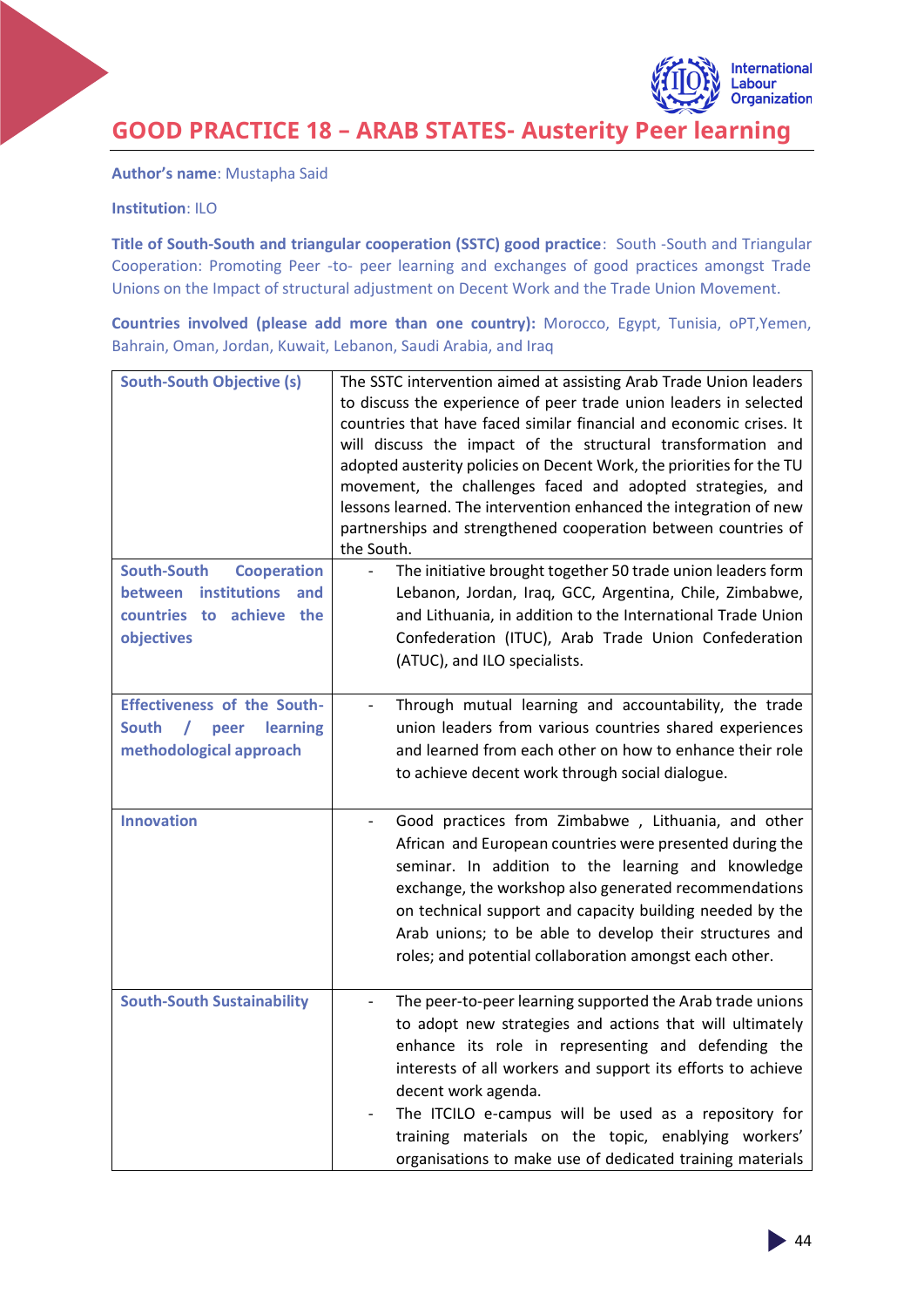

<span id="page-44-0"></span>

|                                 | to roll out training activities internally and across the Arab<br>region.                                                                                                                                                                                                                                                                                                                                                                                                                                                                                                                                                        |
|---------------------------------|----------------------------------------------------------------------------------------------------------------------------------------------------------------------------------------------------------------------------------------------------------------------------------------------------------------------------------------------------------------------------------------------------------------------------------------------------------------------------------------------------------------------------------------------------------------------------------------------------------------------------------|
| <b>South-South Adaptability</b> | The SSTC initiative allowed unions to understand the<br>negative impacts of austerity policies on decent work in the<br>Arab region and learn from the experience and replicate<br>the good practices of unions in other countries.                                                                                                                                                                                                                                                                                                                                                                                              |
| <b>South-South Results</b>      | Through SSTC peer-to peer exchanges, the Arab Trade<br>Union leaders strengthened their knowledge on the impact<br>of structural transformation on DW and the trade union<br>movement and response strategies they can adopt to<br>respond to evolving resulting socio-economic challenges<br>and inequalities<br>Background papers on impact of structural transformation<br>on DW and trade union movement in the Arab region were<br>drafted to contribute to peer exchanges<br>Peer-to-peer dialogue between trade unions in the Arab<br>region and those in Zembabwe, Lithuania, Argentina, Chile<br>(South), was fostered. |
| <b>Contact details</b>          | Mustapha Said, Senior Specialist in Workers' Activities said@ilo.org                                                                                                                                                                                                                                                                                                                                                                                                                                                                                                                                                             |
| <b>Funding Sources</b>          | <b>RBTC for Arab States</b>                                                                                                                                                                                                                                                                                                                                                                                                                                                                                                                                                                                                      |
| <b>Materials and Web-links</b>  | www.southsouthpoint.net<br>https://arabtradeunion.org/blog/austerity<br>https://arabtradeunion.org/ar/blog/austerity                                                                                                                                                                                                                                                                                                                                                                                                                                                                                                             |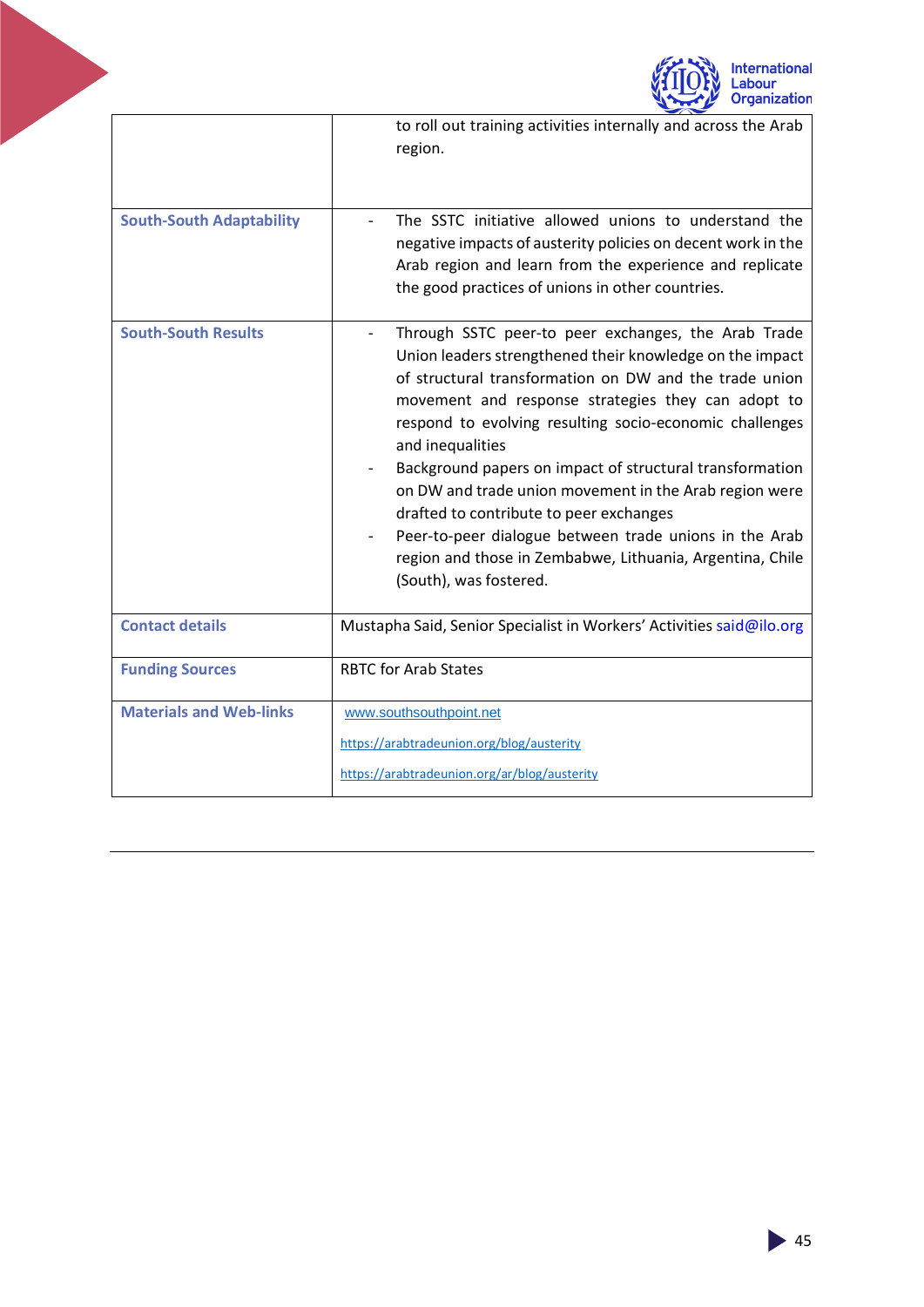

**GOOD PRACTICE 19 – GLOBAL – Disaster Reduction and F2F**

**Author's name**: ILO, ILO-ITC

**Institution:** ILO

**Title of South-South and triangular cooperation (SSTC) good practice:** South-South Cooperation for disaster risk reduction

**Countries involved (please add more than one country):** Africa and Americas

<span id="page-45-0"></span>

| <b>South-South Objective (s)</b>   | The training focused on promoting peer learning and exchange of                        |
|------------------------------------|----------------------------------------------------------------------------------------|
|                                    | experience among countries and regions in situations of fragility.                     |
| South-South<br><b>Cooperation</b>  | The activity brought together a wide range of stakeholders from                        |
| between institutions<br>and        | the Americas: technicians and key socioeconomic actors of                              |
| countries to achieve<br>the        | territorial development and disaster risk management, civil                            |
| objectives.                        | society, academia and employers, workers, and government                               |
|                                    | representatives. The participants shared good practices from                           |
|                                    | within the region on their approaches to                                               |
| <b>Effectiveness of the South-</b> | The methodological approach was adapted to a knowledgeable<br>$\overline{\phantom{0}}$ |
| South /<br>learning<br>peer        | audience with expert presentations and moderated knowledge                             |
| methodological approach            | exchange. In addition, 26 good practices in the area were collected                    |
|                                    | and shared.                                                                            |
|                                    |                                                                                        |
| <b>Innovation</b>                  | The devastating impact of the COVID pandemic was taken as an                           |
|                                    | opportunity to learn from each other and promote peer learning                         |
|                                    | on actions to act in distress conditions and how to be resilient.                      |
|                                    |                                                                                        |
| <b>South-South Sustainability</b>  | The sustainability of peer learning will depend on the arising                         |
|                                    | challenges and risk components in the participating countries.                         |
|                                    | Overall, risk mitigation strategies are enhanced through regional                      |
|                                    | networks. However, the world has seen unprecedented challenges                         |
|                                    | such as the COVID-19 pandemic, which call for continuous learning                      |
|                                    | and exchange.                                                                          |
| <b>South-South Adaptability</b>    | The activity has the potential of being adapted to other regions.                      |
|                                    | However, adaptation needs to tackle differences in capacity and                        |
|                                    | other cultural issues.                                                                 |
| <b>South-South Results</b>         | Effective knowledge exchange and enhancement of networks.                              |
|                                    |                                                                                        |
| <b>Contact details</b>             | Maria Jose Mallo, ITC-Turin                                                            |
| <b>Funding Sources</b>             | <b>ILO's RBTC-SSTC</b>                                                                 |
| <b>Materials and Web-links</b>     | Disaster Risk Reduction and Fragile-to-Fragile Cooperation - South-South               |
|                                    | Meeting Point (southsouthpoint.net)                                                    |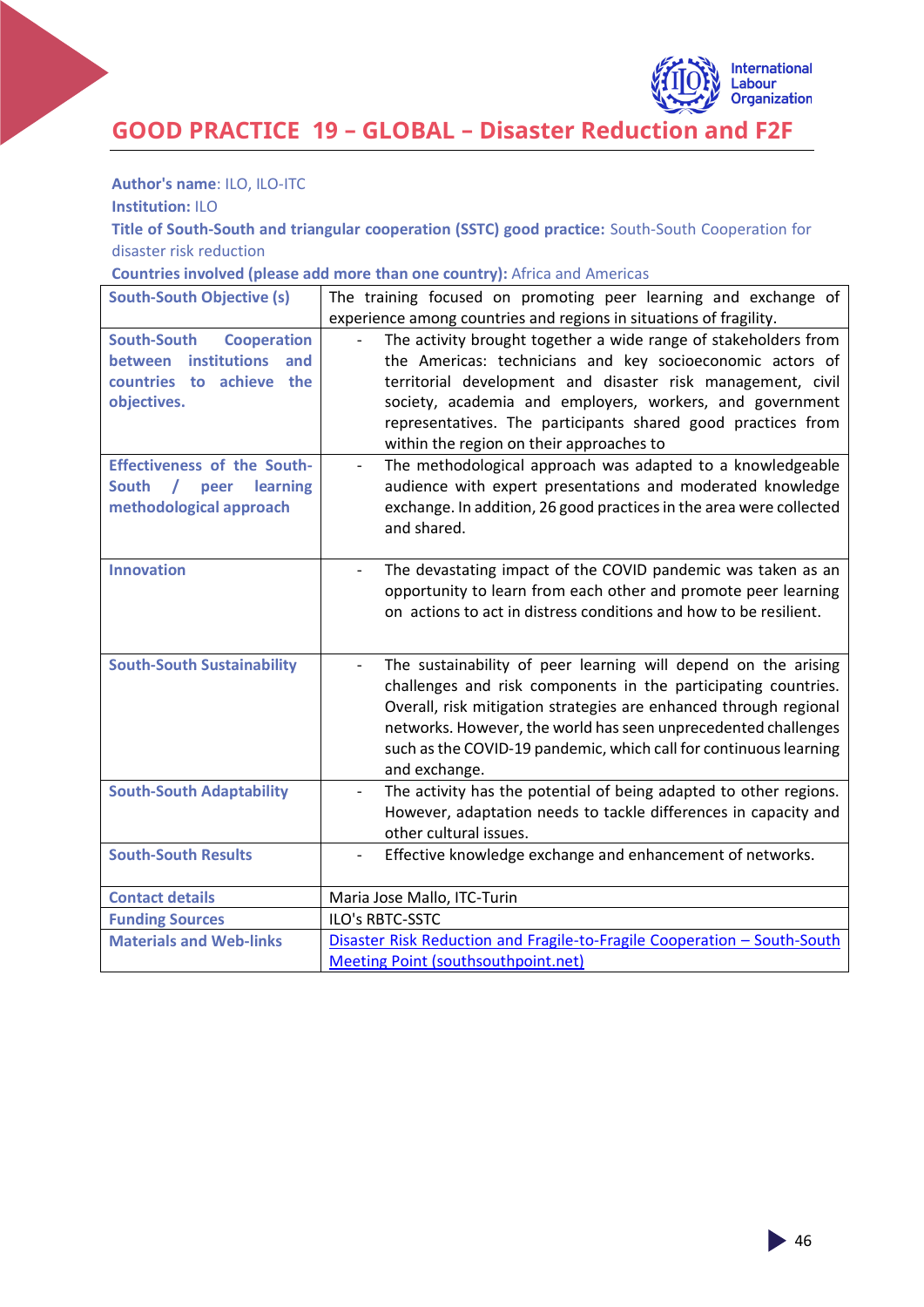

#### **Author's name**: PARDEV, ILO NY, ILO-ITC

**Institution**: ILO, ILO-ITC

**Title of South-South and triangular cooperation (SSTC) good practice**: Financing Decent Work: A global South Approach- French, English and Spenish

**Countries involved (please add more than one country):** Global

<span id="page-46-0"></span>

| <b>South-South Objective (s)</b>                        | This training aimed at building the capacity of government<br>agencies, trade unions, and employers'<br>and<br>business<br>organizations to achieve decent work and the aims of the 2030<br>Agenda, while at the same time supporting knowledge sharing<br>and create a network of practitioners. |  |
|---------------------------------------------------------|---------------------------------------------------------------------------------------------------------------------------------------------------------------------------------------------------------------------------------------------------------------------------------------------------|--|
| <b>South-South</b><br><b>Cooperation</b>                | The Financing Decent Work facilitated online training                                                                                                                                                                                                                                             |  |
| <b>institutions</b><br><b>between</b><br>and            | course built the capacity of government agencies,                                                                                                                                                                                                                                                 |  |
| <b>countries</b><br>achieve<br>to<br>the<br>objectives. | workers', and employers' organizations, as well as a<br>wider group of development partners and practitioners                                                                                                                                                                                     |  |
|                                                         | collaborating on achieving Decent Work.                                                                                                                                                                                                                                                           |  |
| Effectiveness of the South-                             | The training activity was effective as it increased<br>$\qquad \qquad \blacksquare$                                                                                                                                                                                                               |  |
| <b>South</b><br>learning<br>peer                        | knowledge and understanding of national SDG financing                                                                                                                                                                                                                                             |  |
| methodological approach                                 | strategies and how Decent Work priorities can be                                                                                                                                                                                                                                                  |  |
|                                                         | incorporated and mainstreamed; explored national SDG                                                                                                                                                                                                                                              |  |
|                                                         | financing mechanisms that seek to combine domestic<br>and international, public, and private sources of                                                                                                                                                                                           |  |
|                                                         | financing, including - by the Global South; and identified                                                                                                                                                                                                                                        |  |
|                                                         | Decent Work financing strategies and mechanisms that                                                                                                                                                                                                                                              |  |
|                                                         | can be applied at country level.                                                                                                                                                                                                                                                                  |  |
| <b>Innovation</b>                                       | The learning activity introduced several innovative                                                                                                                                                                                                                                               |  |
|                                                         | financing mechanisms such as microfinance, public<br>fundraising for social enterprises, equity finance,                                                                                                                                                                                          |  |
|                                                         | different types of credits, cooperatives, solidarity                                                                                                                                                                                                                                              |  |
|                                                         | exchanges and the advantages of fair trade among                                                                                                                                                                                                                                                  |  |
|                                                         | others.                                                                                                                                                                                                                                                                                           |  |
| <b>South-South Sustainability</b>                       | The training activity presented participants with a series                                                                                                                                                                                                                                        |  |
|                                                         | of innovative solutions to make their development                                                                                                                                                                                                                                                 |  |
| <b>South-South Adaptability</b>                         | cooperation projects more sustainable.<br>The activity was undertaken for participants of different                                                                                                                                                                                               |  |
|                                                         | regions with equal successful results.                                                                                                                                                                                                                                                            |  |
| <b>South-South Results</b>                              | Improved understanding and diversification of financing                                                                                                                                                                                                                                           |  |
|                                                         | options for development cooperation.                                                                                                                                                                                                                                                              |  |
| <b>Contact details</b>                                  |                                                                                                                                                                                                                                                                                                   |  |
| <b>Funding Sources</b>                                  | ILO's RBTC-SSTC                                                                                                                                                                                                                                                                                   |  |
| <b>Materials and Web-links</b>                          | Financing Decent Work: a Global South Perspective - South-                                                                                                                                                                                                                                        |  |
|                                                         | South Meeting Point (southsouthpoint.net)                                                                                                                                                                                                                                                         |  |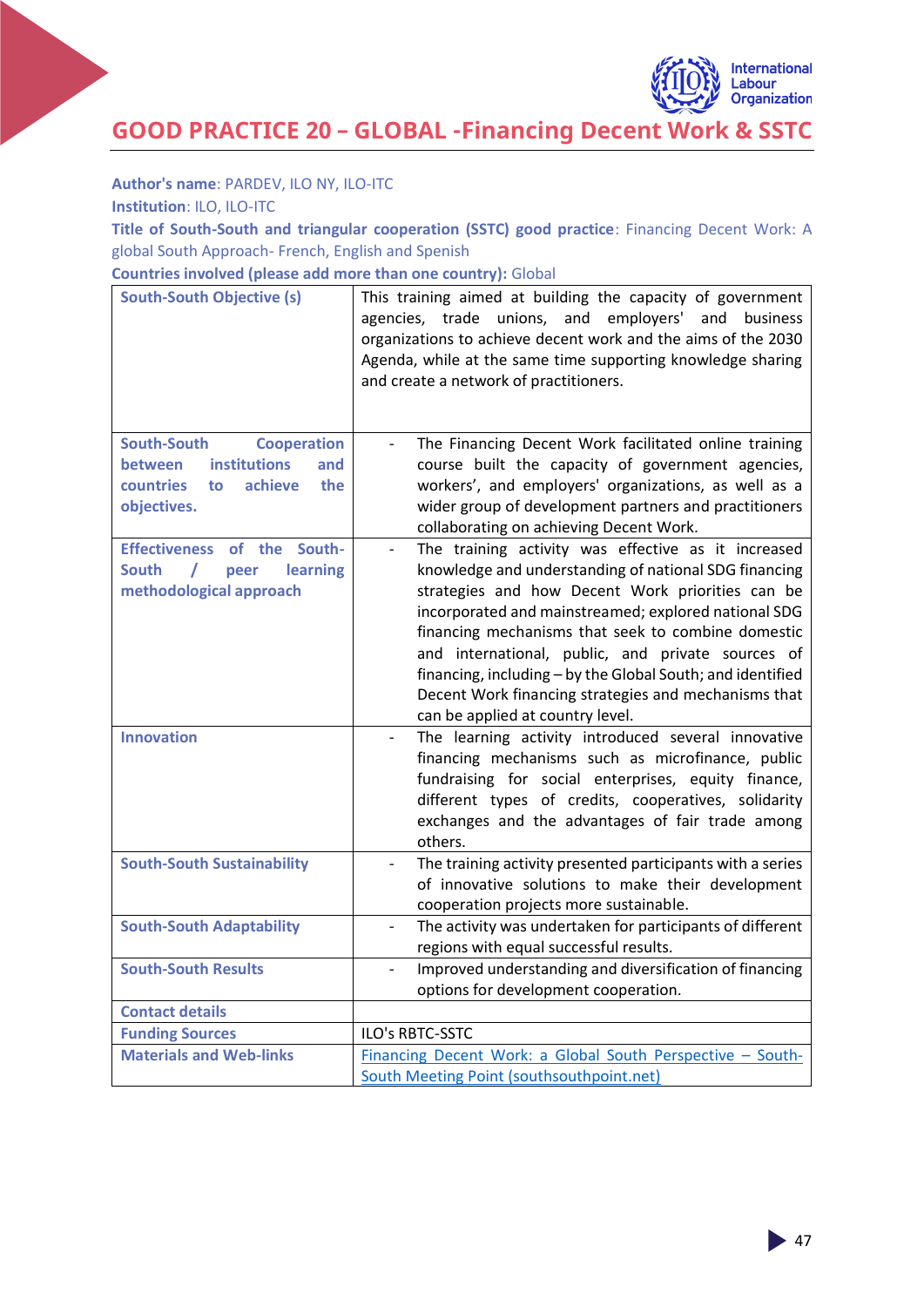

**GOOD PRACTICE 21- GLOBAL- Academy SSE Portugal- SSTC**

**Author's name: ILO Lisbon, ENTERPRISES, PARDEV, ITCILO**

**Institution**: ILO, ITC-ILO

**Title of South-South and triangular cooperation (SSTC) good practice:** 12<sup>th</sup> Social and Solidarity Academy: South-South and Triangular Cooperation Elective

**Countries involved (please add more than one country):** CPLP, Portuguese Speaking Countries in Africa and Global

| <b>South-South</b><br><b>Objective (s)</b>                                                                                  | The objective of the capacity development activity was to enhance knowledge<br>about the potential of SSTC to promote local development and city-to-city<br>cooperation and to support local authorities in achieving their objectives.<br>The activity promoted horizontal cooperation, encouraging solidarity among<br>parties.                                                                                                                                                                                                                                                                                                                                                                                                                                                                                                                                                                                                                                                                                                                                                                                                                                                                                                                                                                                                       |
|-----------------------------------------------------------------------------------------------------------------------------|-----------------------------------------------------------------------------------------------------------------------------------------------------------------------------------------------------------------------------------------------------------------------------------------------------------------------------------------------------------------------------------------------------------------------------------------------------------------------------------------------------------------------------------------------------------------------------------------------------------------------------------------------------------------------------------------------------------------------------------------------------------------------------------------------------------------------------------------------------------------------------------------------------------------------------------------------------------------------------------------------------------------------------------------------------------------------------------------------------------------------------------------------------------------------------------------------------------------------------------------------------------------------------------------------------------------------------------------|
|                                                                                                                             | Participants gained knowledge on the ILO's involvement with cities and local<br>authorities in SSTC (South-South and Triangular Cooperation) projects in the<br>fields of Local Economic Development (LED), City to City Cooperation (C2C)<br>and Social and Solidarity Economy. City-to-city cooperation is increasingly<br>seen as a form of development cooperation between cities in the South (and<br>in the North, through triangular cooperation) and a useful tool for<br>implementing LED and strategies for decent work and development. This form<br>of peer-to-peer cooperation has increased in scope and practice, bringing<br>cities together to work together on issues of common interest and to<br>exchange knowledge on a peer-to-peer basis, as well as to transfer successful<br>practices to new contexts<br>The Social and Solidarity Economy (SSE) emerged as a relevant driver for the<br>development of a new model of production and consumption. Indeed, the<br>needs of large groups of society, both in industrialised and developing<br>countries, are not effectively met by either markets or the state, forcing us to<br>rethink the way we "do business". One of the products of this rethinking has<br>been the emergence of social enterprises, enterprises with essentially social<br>objectives. |
| <b>South-South</b><br><b>Cooperation</b><br>between institutions<br>countries<br>and<br>to<br>achieve<br>the<br>objectives. | CASES and Portugal authorities participated in the discussion.                                                                                                                                                                                                                                                                                                                                                                                                                                                                                                                                                                                                                                                                                                                                                                                                                                                                                                                                                                                                                                                                                                                                                                                                                                                                          |
| <b>Effectiveness of the</b><br>South-South / peer<br>learning<br>methodological<br>approach                                 | The activity promoted the exchange of good practices in SSTC projects<br>(South-South and Triangular Cooperation) in the areas of Local<br>Economic Development (LED), City-to-City Cooperation (C2C) and<br>Economy Social and Solidarity effectively.<br>The different activities undertaken during the capacity development<br>activity allowed participants to share their experiences openly. These                                                                                                                                                                                                                                                                                                                                                                                                                                                                                                                                                                                                                                                                                                                                                                                                                                                                                                                                |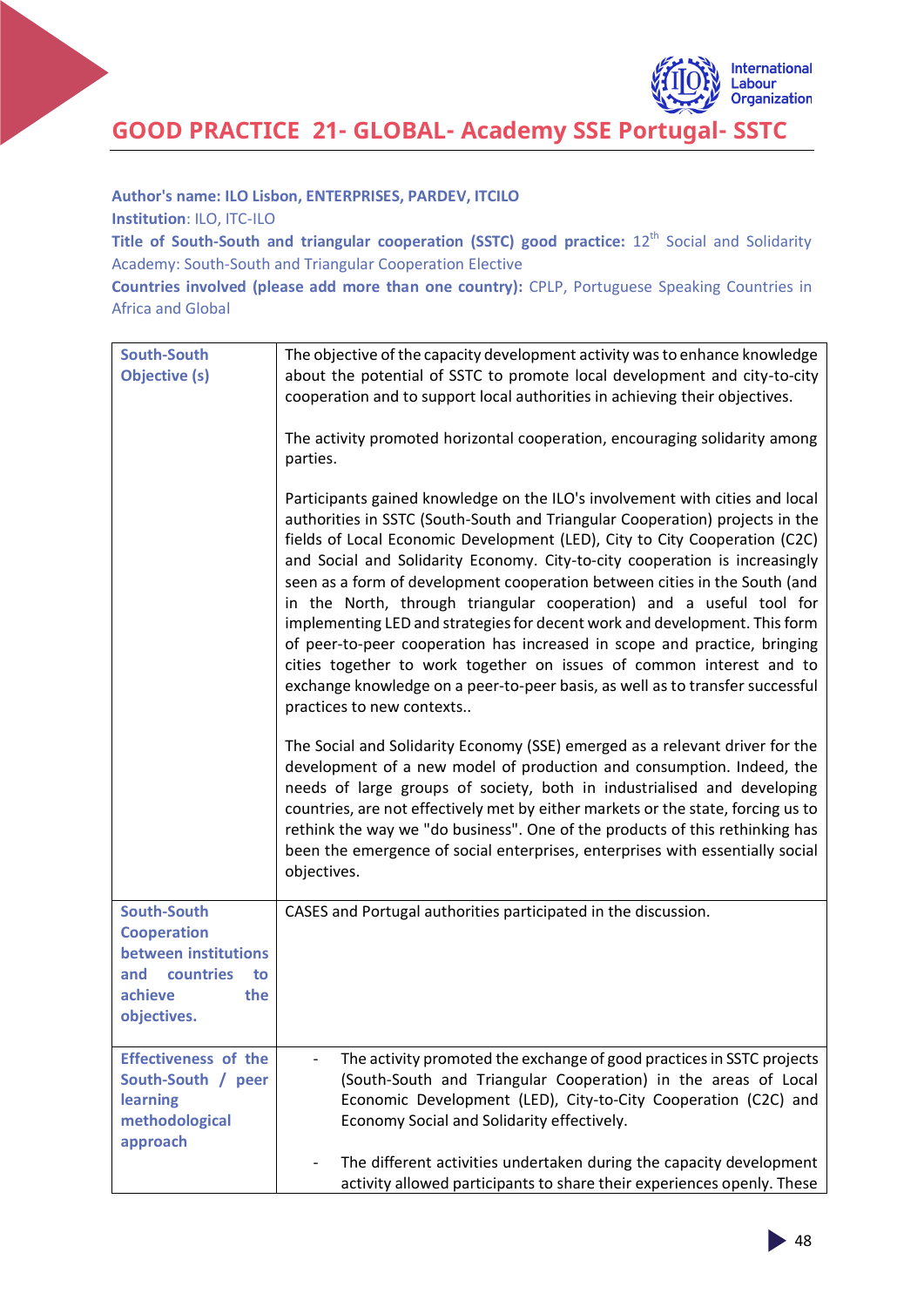

|                                      | activities include expert presentations, group works, strategic<br>sessions, fishbowl, and Q&A sessions among others.                                                                                                                                                                                                                                                                                                                                                                                                                                                                                                                                                                   |
|--------------------------------------|-----------------------------------------------------------------------------------------------------------------------------------------------------------------------------------------------------------------------------------------------------------------------------------------------------------------------------------------------------------------------------------------------------------------------------------------------------------------------------------------------------------------------------------------------------------------------------------------------------------------------------------------------------------------------------------------|
| <b>Innovation</b>                    | The design of an action plan allowed participants to visualize their<br>objectives and the way forward in a clear, implementable manner.<br>The innovation component of the Social Solidarity Economy brings it<br>closer to the concept of South-South and triangular cooperation. The<br>idea behind South-South cooperation is that it allows countries to<br>interact horizontally, promoting solutions that are the result of an<br>exchange of skills, resources and know-how, while promoting<br>solidarity. The South-South cooperation model complements the<br>North-South dimension, in a dynamic that seeks to promote equality<br>among peoples and democracy among states |
| South-South<br><b>Sustainability</b> | The action plan establishes clear actions at short, medium and long<br>intervals, which will allow the sustainability of the results.                                                                                                                                                                                                                                                                                                                                                                                                                                                                                                                                                   |
| South-South<br><b>Adaptability</b>   | The activity is adaptable to other regions.                                                                                                                                                                                                                                                                                                                                                                                                                                                                                                                                                                                                                                             |
| <b>South-South Results</b>           | The activity highlighted several case studies, exemplifying the role of<br>SSE/SSTC in promoting quality employment and broader local<br>development strategies. In addition, it stimulated an interesting<br>debate on the subject matter, allowing the identification of key<br>challenges and knowledge gaps.                                                                                                                                                                                                                                                                                                                                                                        |
| <b>Contact details</b>               | Anita Amorim amorim@ilo.org<br>Juliana Maziero j.maziero@itcilo.org                                                                                                                                                                                                                                                                                                                                                                                                                                                                                                                                                                                                                     |
| <b>Materials</b>                     | <b>SSE Lisbon Portugal</b><br>Doc Google drive                                                                                                                                                                                                                                                                                                                                                                                                                                                                                                                                                                                                                                          |